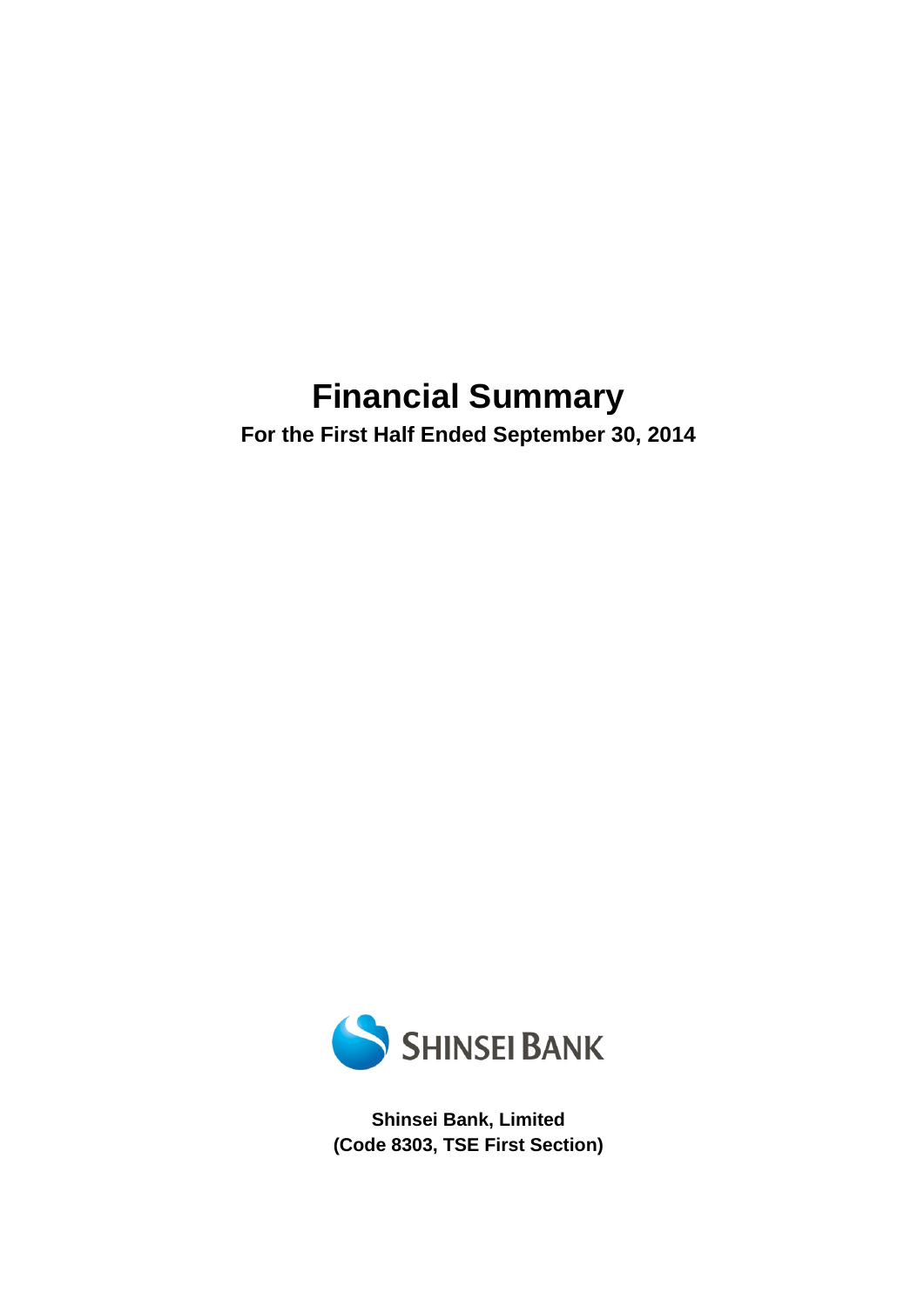## **Contents Page**

Financial Highlights ...... 2

Section 1. Consolidated Information ........ 5

| Results of Operations - Table 1-                                          | (Consolidated)5   |
|---------------------------------------------------------------------------|-------------------|
| Interest-Earning Assets and Interest-Bearing Liabilities - Table 2-       | (Consolidated)6   |
| Noninterest Income - Table 3-                                             | (Consolidated)7   |
| General and Administrative Expenses - Table 4-                            | (Consolidated)8   |
| Net Credit Costs - Table 5-                                               | (Consolidated)8   |
| Amortization of Goodwill and Other Intangible Assets - Table 6-           | (Consolidated)8   |
| Other Gains (Losses) - Table 7-                                           | (Consolidated)9   |
| Minority Interests in Net Income of Subsidiaries - Table 8-               | (Consolidated)9   |
| Major Balance Sheet Data - Table 9-                                       | (Consolidated)10  |
| Risk-Monitored Loans - Table 10-                                          | (Consolidated)10  |
| Reserve for Credit Losses - Table 11-                                     | (Consolidated)11  |
| Loans by Borrower Industry - Table 12-                                    | (Consolidated) 11 |
| Securities by Category - Table 13-                                        | (Consolidated) 11 |
| Securities Being Held to Maturity - Table 14-                             | (Consolidated)12  |
| Securities Available for Sale - Table 15-                                 | (Consolidated)13  |
| Hedge-Accounting Derivative Transactions - Table 16-                      | (Consolidated) 14 |
| Deposits, Including Negotiable Certificates of Deposit (NCDs) - Table 17- | (Consolidated)14  |
| Financial Ratios - Table 18-                                              | (Consolidated)15  |
| Capital Adequacy Data - Table 19-                                         | (Consolidated)15  |
| Per Share Data - Table 20-                                                | (Consolidated)16  |
| <b>Business Lines Results - Table 21-</b>                                 | (Consolidated)17  |
| Institutional Group - Table 22-                                           | (Consolidated)20  |
| Global Markets Group - Table 23-                                          | (Consolidated)21  |
| Individual Group - Table 24-                                              | (Consolidated)22  |
| Individual Group Revenue by Product/Entity - Table 25-                    | (Consolidated)23  |
| Corporate/Other - Table 26-                                               | (Consolidated)23  |
| <b>Interim Consolidated Balance Sheets</b>                                | (Consolidated)24  |
| Interim Consolidated Statements of Income                                 | (Consolidated)26  |
| Interim Consolidated Statements of Comprehensive Income                   | (Consolidated)27  |
| Interim Consolidated Statement of Changes in Equity                       | (Consolidated)28  |
| <b>Consolidated Composition of Capital Disclosure</b>                     | (Consolidated)29  |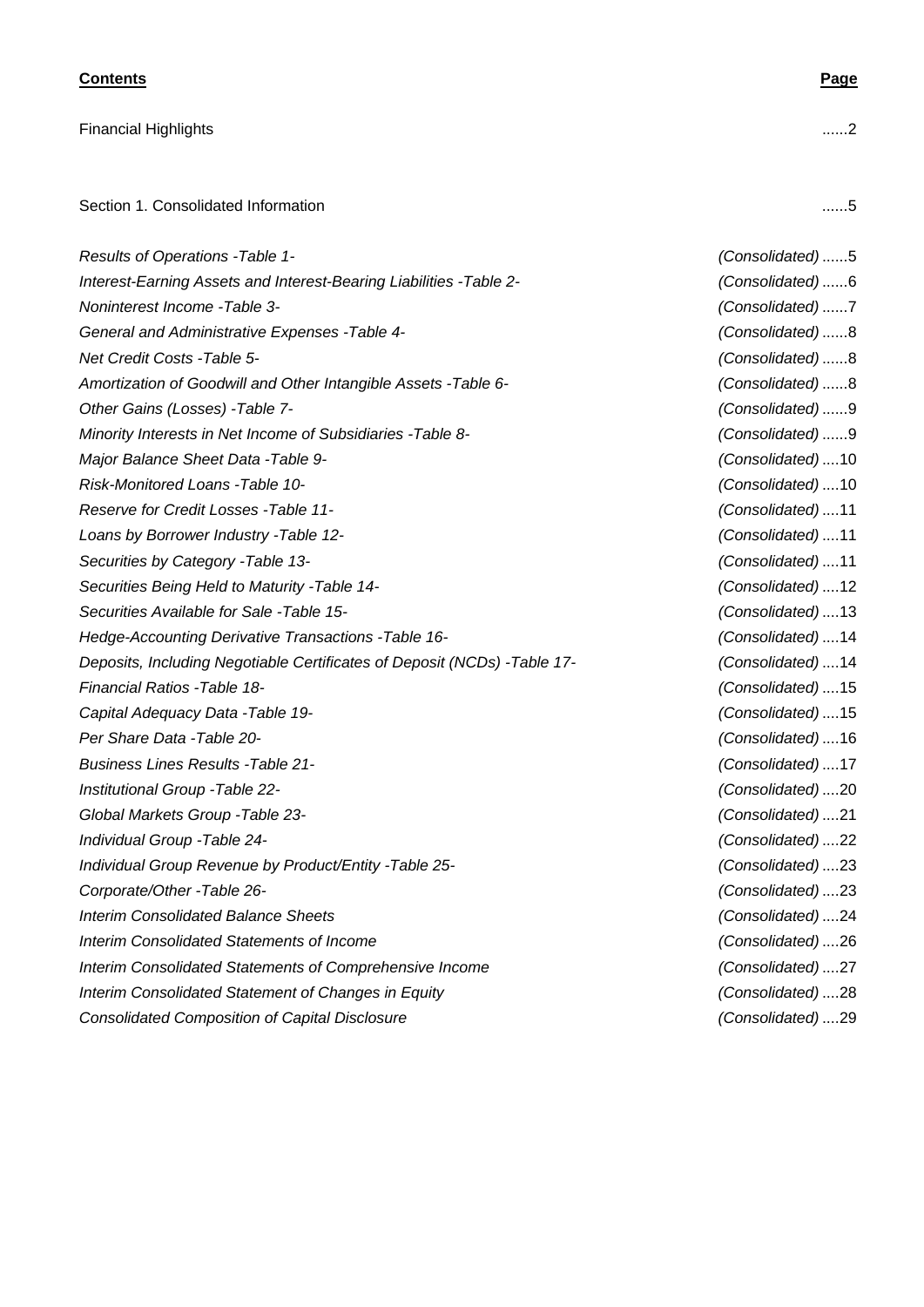| Results of Operations - Table 27-                                    | (Nonconsolidated)30 |
|----------------------------------------------------------------------|---------------------|
| <b>Net Credit Costs -Table 28-</b>                                   | (Nonconsolidated)31 |
| Interest-Earning Assets and Interest-Bearing Liabilities - Table 29- | (Nonconsolidated)31 |
| Risk-Monitored Loans - Table 30-                                     | (Nonconsolidated)32 |
| Loans by Borrower Industry - Table 31-                               | (Nonconsolidated)32 |
| Risk Monitored Loans by Borrower Industry - Table 32 -               | (Nonconsolidated)33 |
| Claims Classified under the Financial Revitalization Law - Table 33- | (Nonconsolidated)33 |
| Coverage Ratios for Nonperforming Claims Classified under            |                     |
| the Financial Revitalization Law - Table 34-                         | (Nonconsolidated)34 |
| Reserve for Credit Losses - Table 35-                                | (Nonconsolidated)34 |
| Reserve Ratios for Borrowers' Category - Table 36-                   | (Nonconsolidated)34 |
| Housing Loans - Table 37-                                            | (Nonconsolidated)35 |
| Securities Being Held to Maturity - Table 38-                        | (Nonconsolidated)35 |
| Securities Available for Sale -Table 39-                             | (Nonconsolidated)36 |
| Hedge-Accounting Derivative Transactions - Table 40-                 | (Nonconsolidated)37 |
| Employees' Retirement Benefit - Table 41-                            | (Nonconsolidated)37 |
| Capital Adequacy Data - Table 42-                                    | (Nonconsolidated)38 |
| Interim Nonconsolidated Balance Sheets                               | (Nonconsolidated)39 |
| Interim Nonconsolidated Statements of Income                         | (Nonconsolidated)41 |
| Interim Nonconsolidated Statement of Changes in Equity               | (Nonconsolidated)42 |
| Interim Nonconsolidated Composition of Capital Disclosure            | (Nonconsolidated)43 |
|                                                                      |                     |

Section 3. Earnings Forecast -Table 43- (Consolidated and Nonconsolidated) .... 44

| (Reference 1) BOJ Press Club Format                      | $\dots$ 45 |
|----------------------------------------------------------|------------|
| (Reference 2) Calculation Grounds of Deferred Tax Assets | $\dots$ 47 |

The following document should be read in conjunction with the consolidated and nonconsolidated financial statements prepared in accordance with generally accepted accounting principles in Japan for banks. Except as otherwise indicated, the financial information in the following discussion is based on the consolidated financial statements. Financial and operational figures that are stated in multiples of ¥0.1 billion have been truncated. All percentages unless otherwise noted have been rounded to the nearest 0.1%.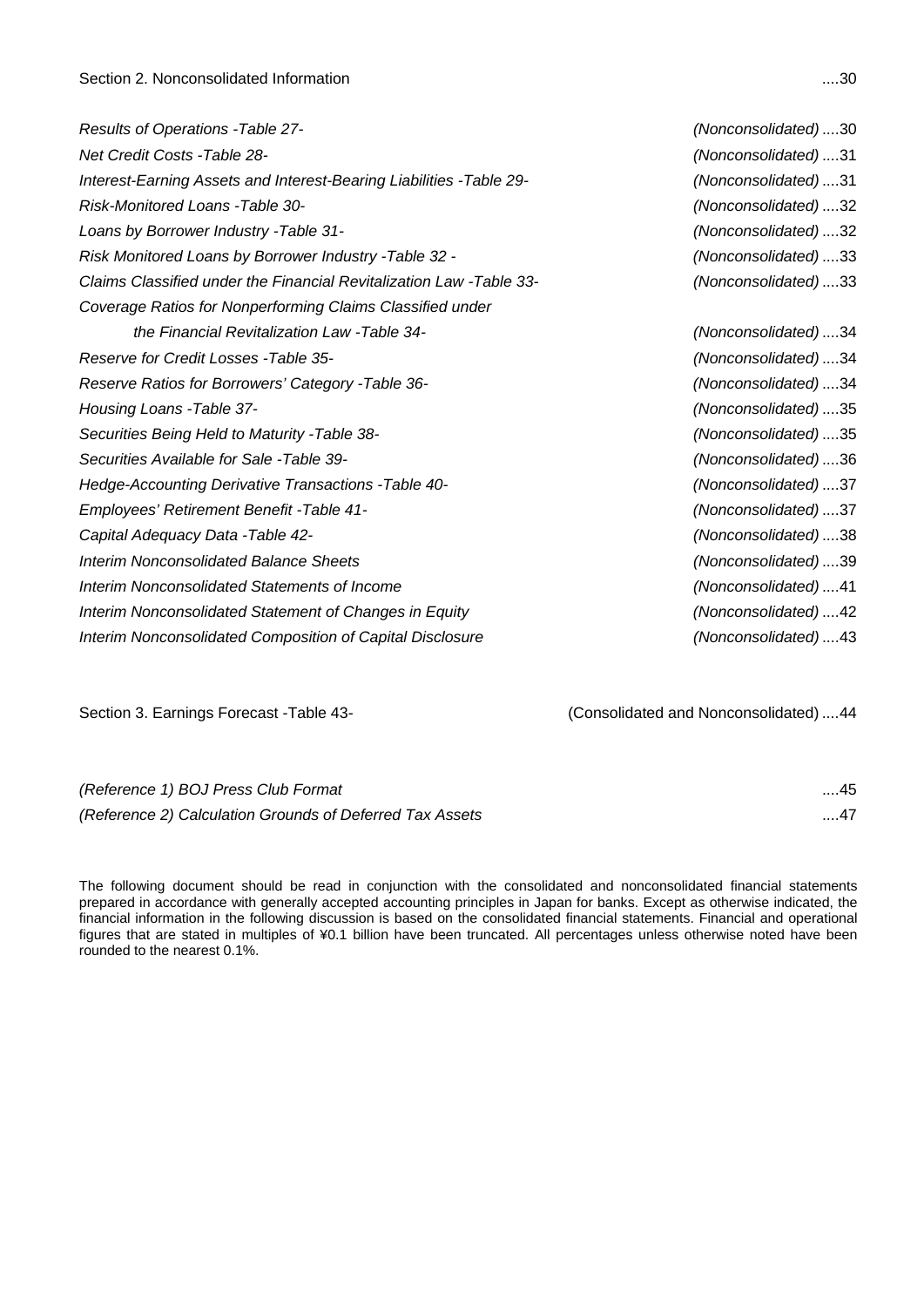## **Financial Highlights**  1

|                                                                   |                         | (Billions of yen, except percentages) |                    |                         |
|-------------------------------------------------------------------|-------------------------|---------------------------------------|--------------------|-------------------------|
|                                                                   | 1H FY2014<br>(6 months) | 1H FY2013<br>(6 months)               | Change<br>(Amount) | FY2013<br>$(12$ months) |
| Selected income statement items (Consolidated)                    |                         |                                       |                    |                         |
| Net interest income                                               | 60.5                    | 55.0                                  | 5.5                | 110.5                   |
| Noninterest income                                                | 50.5                    | 45.2                                  | 5.3                | 92.5                    |
| Net fees and commissions                                          | 10.8                    | 11.6                                  | (0.7)              | 22.4                    |
| Net trading income                                                | 5.4                     | 6.9                                   | (1.5)              | 13.9                    |
| Net other business income                                         | 34.1                    | 26.5                                  | 7.6                | 56.0                    |
| Total revenue                                                     | 111.1                   | 100.2                                 | 10.8               | 203.0                   |
| General and administrative expenses                               | (70.0)                  | (65.8)                                | (4.2)              | (132.8)                 |
| Ordinary business profit                                          | 41.0                    | 34.4                                  | 6.6                | 70.1                    |
| Net credit costs                                                  | (5.0)                   | (0.3)                                 | (4.6)              | (0.2)                   |
| Ordinary business profit after net credit costs                   | 36.0                    | 34.0                                  | 1.9                | 69.8                    |
| Amortization of goodwill and other intangible assets <sup>2</sup> | (4.5)                   | (5.1)                                 | 0.5                | (9.6)                   |
| Other gains (losses)                                              | 0.7                     | (1.3)                                 | 2.1                | (14.2)                  |
| Income before income taxes and minority interests                 | 32.2                    | 27.6                                  | 4.6                | 46.0                    |
| Current income tax                                                | (1.2)                   | (1.8)                                 | 0.6                | (2.4)                   |
| Deferred income tax                                               | (0.8)                   | 3.1                                   | (4.0)              | 0.7                     |
| Minority interests in net income of subsidiaries                  | (1.1)                   | (1.6)                                 | 0.4                | (2.9)                   |
| Net income                                                        | 28.9                    | 27.2                                  | 1.6                | 41.3                    |
| Cash basis net income <sup>3</sup>                                | 32.9                    | 31.7                                  | 1.2                | 49.8                    |
| Selected balance sheet items (Consolidated)                       |                         |                                       |                    |                         |
| Cash and Due from Banks                                           | 1,179.3                 | 724.5                                 | 454.7              | 1,451.4                 |
| <b>Securities</b>                                                 | 1,621.3                 | 1,794.7                               | (173.4)            | 1,557.0                 |
| Loans and bills discounted                                        | 4,338.6                 | 4,208.6                               | 129.9              | 4,319.8                 |
| Customers' liabilities for acceptances and guarantees             | 331.4                   | 453.0                                 | (121.5)            | 358.4                   |
| Reserve for credit losses                                         | (117.9)                 | (143.9)                               | 26.0               | (137.3)                 |
| <b>Total assets</b>                                               | 9,190.1                 | 8,905.5                               | 284.6              | 9,321.1                 |
| Deposits and negotiable certificates of deposit                   | 5,611.0                 | 5,753.4                               | (142.3)            | 5,850.4                 |
| <b>Debentures</b>                                                 | 37.7                    | 45.8                                  | (8.1)              | 41.7                    |
| Borrowed money                                                    | 720.4                   | 619.3                                 | 101.0              | 643.4                   |
| Reserve for losses on interest repayments                         | 185.4                   | 28.6                                  | 156.8              | 208.2                   |
| <b>Total liabilities</b>                                          | 8,483.9                 | 8,198.5                               | 285.4              | 8,598.5                 |
| <b>Total equity</b>                                               | 706.2                   | 706.9                                 | (0.7)              | 722.5                   |
| Financial ratios (%) (Consolidated)                               |                         |                                       |                    |                         |
| Net interest margin                                               | 2.28                    | 2.03                                  |                    | 2.07                    |
| Expense-to-revenue ratio                                          | 63.1                    | 65.6                                  |                    | 65.4                    |
| Return on assets                                                  | 0.6 <sup>4</sup>        | 0.6 <sup>4</sup>                      |                    | 0.5                     |
| Return on equity (fully diluted)                                  | 8.6 <sup>4</sup>        | 8.6 4                                 |                    | 6.5                     |
| Cash basis return on assets                                       | $0.7-4$                 | 0.7 <sup>4</sup>                      |                    | 0.5                     |
| Cash basis return on equity (fully diluted)                       | $10.3-4$                | 10.7 $4$                              |                    | 8.3                     |
| Capital adequacy data (Consolidated)                              |                         |                                       |                    |                         |
| <basel 3,="" domestic="" standard=""></basel>                     |                         |                                       |                    |                         |
| Capital                                                           | 813.0                   |                                       |                    | 817.6                   |
| Total amount of Risk-weighted assets                              | 5,886.9                 |                                       |                    | 6,016.7                 |

Capital ratio **13.81%** 13.58%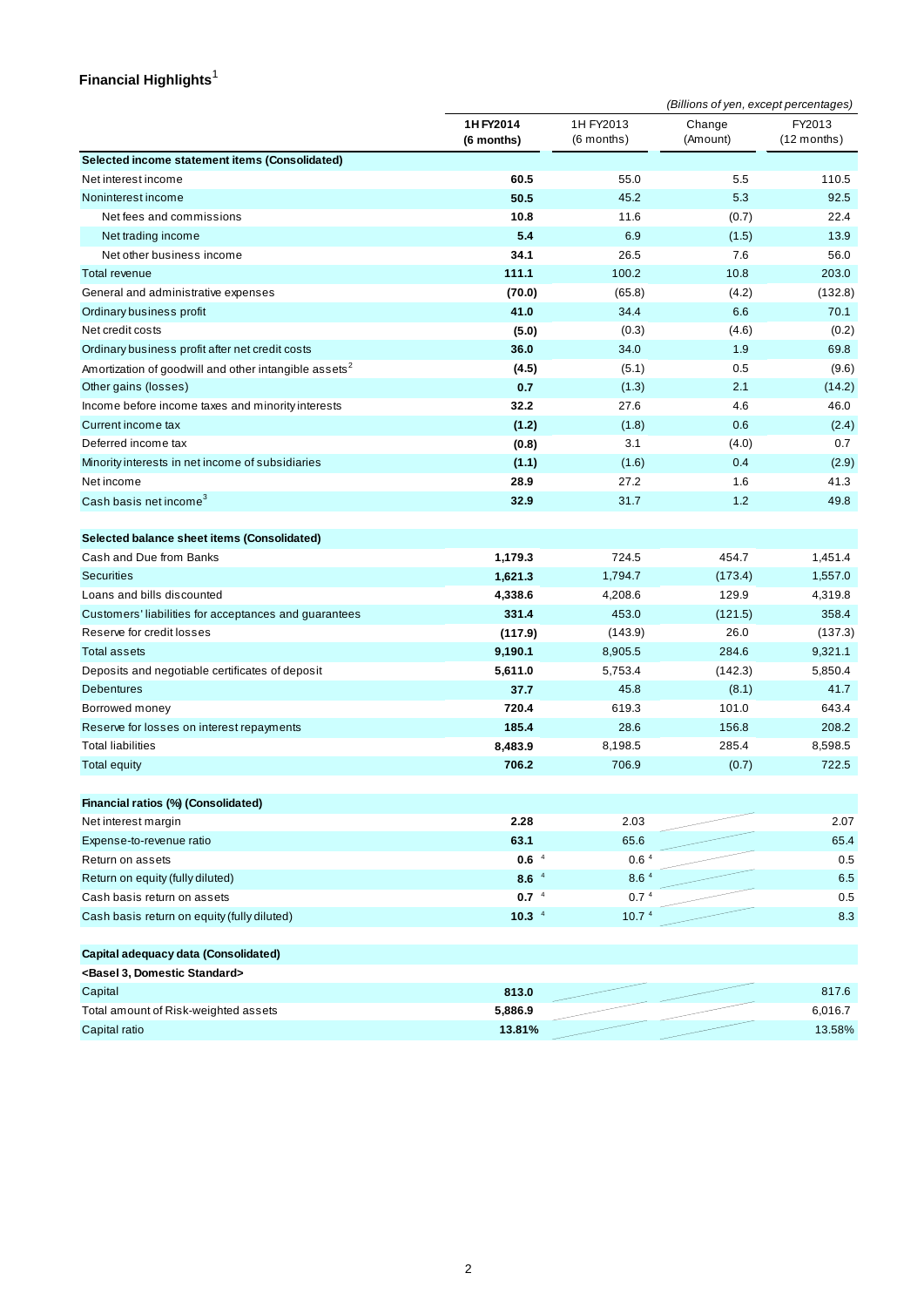|                                                          |            | (Billions of yen, except percentages) |          |               |  |
|----------------------------------------------------------|------------|---------------------------------------|----------|---------------|--|
|                                                          | 1H FY2014  | 1H FY2013                             | Change   | FY2013        |  |
|                                                          | (6 months) | $(6$ months)                          | (Amount) | $(12$ months) |  |
| Per share data (Consolidated)                            |            |                                       |          |               |  |
| Common equity                                            | 257.94     | 242.90                                | 15.04    | 247.82        |  |
| Basic net income                                         | 10.90      | 10.26                                 | 0.63     | 15.59         |  |
| Cash basis basic net income                              | 12.41      | 11.96                                 | 0.45     | 18.78         |  |
| Nonperforming loans (Nonconsolidated)                    |            |                                       |          |               |  |
| Claims classified under the Financial Revitalization Law | 110.2      | 202.0                                 | (91.8)   | 164.7         |  |
| Ratio to total claims                                    | 2.61%      | 4.76%                                 |          | 3.81%         |  |
| Reserve for credit losses                                | 63.0       | 90.4                                  | (27.3)   | 83.5          |  |
| Coverage ratio for nonperforming claims                  | 95.7%      | 95.5%                                 |          | 95.3%         |  |
|                                                          |            |                                       |          |               |  |
| Selected income statement items (Nonconsolidated)        |            |                                       |          |               |  |
| Net interest income                                      | 43.7       | 37.5                                  | 6.2      | 80.9          |  |
| Noninterest income                                       | 12.9       | 10.3                                  | 2.6      | 17.9          |  |
| Net fees and commissions                                 | 6.9        | 6.0                                   | 0.9      | 7.9           |  |
| Net trading income                                       | 2.0        | 2.5                                   | (0.4)    | 5.3           |  |
| Net other business income                                | 3.9        | 1.7                                   | 2.1      | 4.6           |  |
| Total revenue                                            | 56.6       | 47.8                                  | 8.8      | 98.9          |  |
| General and administrative expenses                      | (37.1)     | (34.3)                                | (2.8)    | (69.0)        |  |
| Ordinary business profit                                 | 19.5       | 13.5                                  | 6.0      | 29.8          |  |
| Net credit costs                                         | 1.9        | 0.9                                   | 0.9      | 7.2           |  |
| Net income                                               | 19.3       | 15.5                                  | 3.7      | 36.4          |  |

1. Represents results based on management accounting basis.

2. In our consolidated financial statements, amortization of goodw ill and other intangible assets is recorded in general and administrative expenses.

3. Excludes amortization of goodw ill and other intangible assets, net of tax benefit, related to the acquisition of consumer and commercial finance companies.

4. Annualized basis.

The Shinsei Bank Group posted a consolidated net income of ¥28.9 billion for the first half of fiscal year 2014 (April 1, 2014 to September 30, 2014), an increase of ¥1.6 billion compared to ¥27.2 billion in the first half of fiscal year 2013. This is an approximate 53% progression toward the ¥55.0 billion full-year net income forecast and is in line with the achievement of the target.

- Total revenue for the first half of fiscal year 2014 was ¥111.1 billion. Of this amount, net interest income was ¥60.5 billion, an increase of ¥5.5 billion compared to ¥55.0 billion for the first half of fiscal year 2013. This was due to a reduction in funding costs and a revenue increase as a result of the growth of the consumer finance business loan balance despite sluggish growth of operating assets in the Institutional Group. Noninterest income was ¥50.5 billion for the first half of fiscal year 2014, an increase of ¥5.3 billion compared to ¥45.2 billion for the first half of fiscal year 2013. This was a result of the posting of gains on the sale of Japanese national government bonds ("JGBs") for the first half of fiscal year 2014, while having recorded losses for the first half of fiscal year 2013 on the sale of JGBs made in an effort to avoid interest rate risk resulting from major fluctuations in the market. Additionally, strong revenue growth in markets related transactions also contributed.
- Regarding general and administrative expenses, while we continued to promote operational efficiency, due to the allocation of management resources in areas such as increasing personnel and advertising in order to grow our business base, general and administrative expenses were ¥70.0 billion for the first half of fiscal year 2014, an increase from ¥65.8 billion for the first half of fiscal year 2013.
- Net credit costs of ¥5.0 billion were recorded for the first half of fiscal year 2014, an increase compared to costs of ¥0.3 billion for the first half of fiscal year 2013. This was a result of factors such as the provisioning of general reserves for loan losses as a result of the growth of the loan balance of the Bank's consumer finance business.
- The balance of loans and bills discounted was ¥4,338.6 billion as of September 30, 2014, an increase of ¥18.7 billion from ¥4,319.8 billion as of March 31, 2014. Loans to institutional customers shrank slightly as a result of factors such as collections of loans and fierce competition to meet loan demand from customers. In loans to individuals, housing loans continued to steadily increase, and the consumer finance loan balance continued to grow compared to the previous fiscal year. As a result, the overall balance of loans and bills discounted for the Bank grew.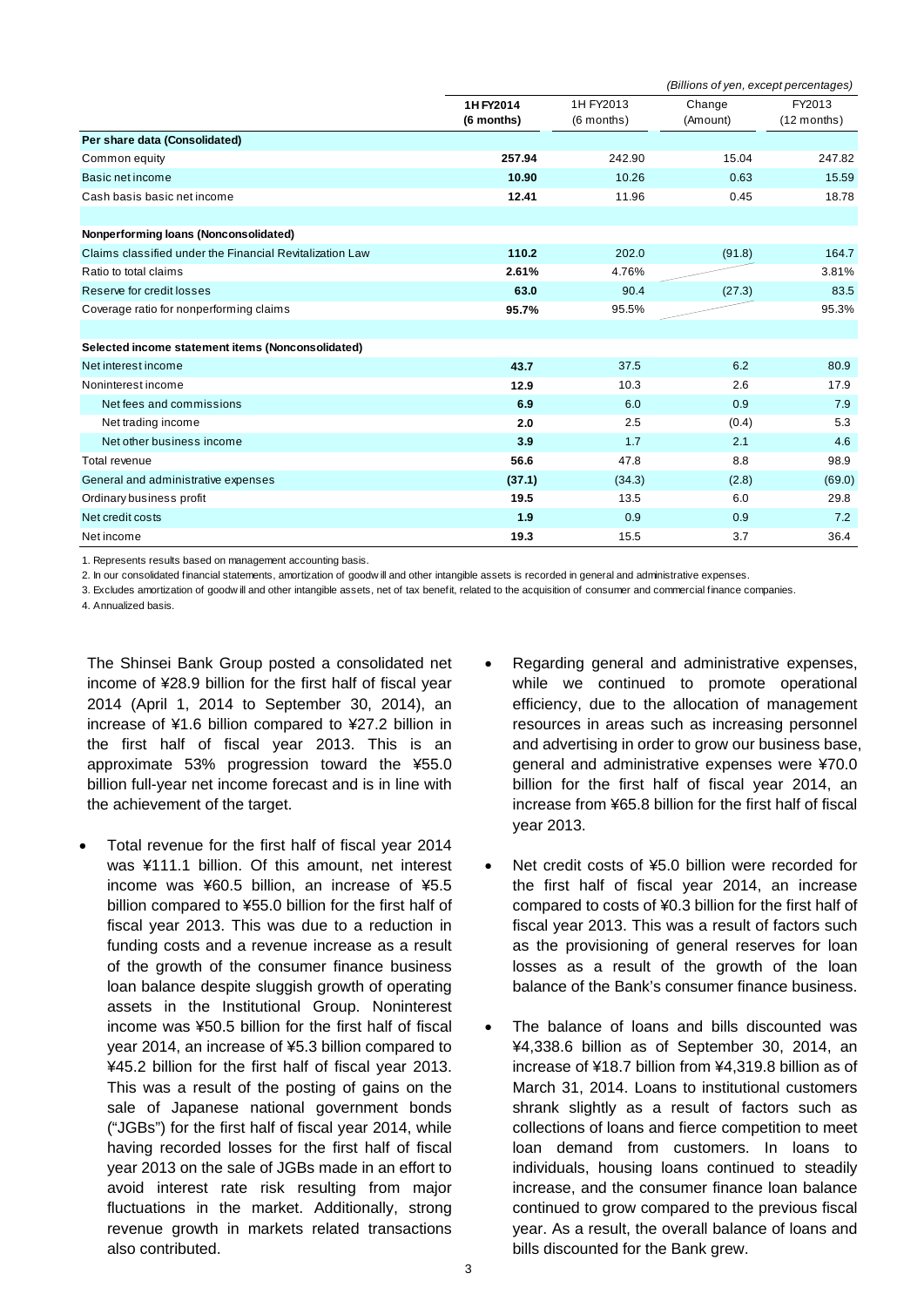- Net interest margin of 2.28% was recorded for the first half of fiscal year 2014, up significantly from 2.03% recorded for the first half of fiscal year 2013. This was due to the significant reduction in funding costs on deposits, including negotiable certificates of deposits, resulting from the maturation of high interest rate time deposits made in previous years. In addition to this, the yield on interest-earning assets, especially on securities, increased compared to the first half of fiscal year 2013 as the result of an increase in dividend income on securities in the institutional Group and the Global Markets Group. It should be noted that the yield on loans and bills discounted in interest-earning assets was largely at the same level as that in the first half of fiscal year 2013.
- Regarding capital ratios under Basel III domestic standard (grandfathering basis), total core capital decreased as the reduction in core capital due to the redemption of perpetual preferred securities exceeded the positive impacts of the accumulation

of profits and a reduction in expected losses exceeding eligible provisions reserved. On the other hand, risk assets decreased significantly due to factors such as collections of large claims. As a result, the consolidated core capital adequacy ratio rose from 13.58% as of March 31, 2014 to 13.81% as of September 30, 2014. Additionally, our Basel III international standard Common Equity Tier 1 Capital Ratio (fully loaded basis) increased from 9.2% as of March 31, 2014 to 10.6% as of September 30, 2014.

 The balance of nonperforming loans under the Financial Revitalization Law (nonconsolidated basis) as of September 30, 2014 was ¥110.2 billion, decreased by ¥54.5 billion during the first half of fiscal year 2014. In addition, the proportion of nonperforming claims to the overall loan balance improved significantly from 3.81% as of March 31, 2014 to 2.61% as of September 30, 2014.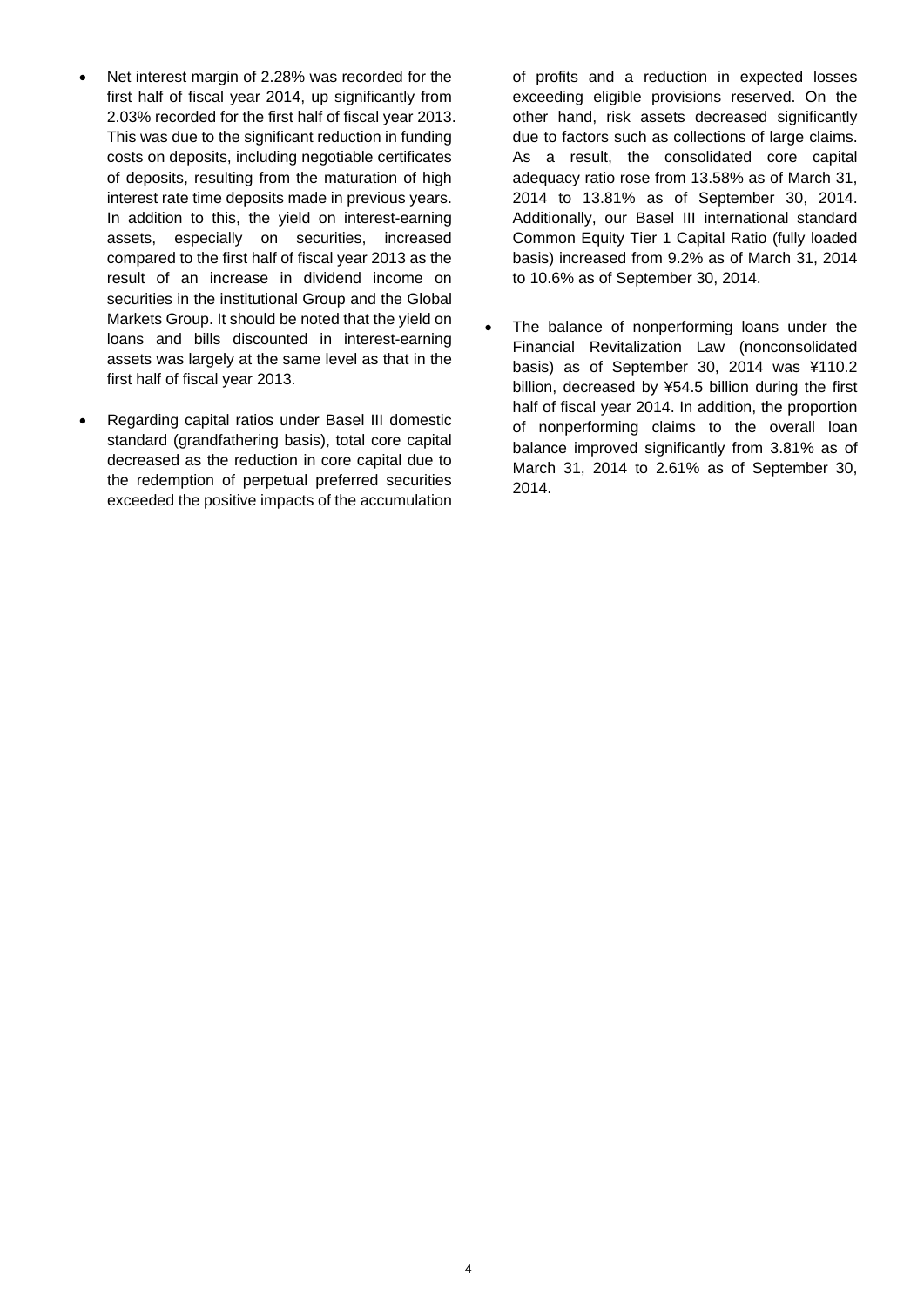#### **Section 1. Consolidated Information**

# *Results of Operations -Table 1- (Consolidated) 1*

|                                                                   |                         |                           |                    | (Billions of yen)       |
|-------------------------------------------------------------------|-------------------------|---------------------------|--------------------|-------------------------|
|                                                                   | 1H FY2014<br>(6 months) | 1H FY2013<br>$(6$ months) | Change<br>(Amount) | FY2013<br>$(12$ months) |
| Net interest income                                               | 60.5                    | 55.0                      | 5.5                | 110.5                   |
| Noninterest income                                                | 50.5                    | 45.2                      | 5.3                | 92.5                    |
| Net fees and commissions                                          | 10.8                    | 11.6                      | (0.7)              | 22.4                    |
| Net trading income                                                | 5.4                     | 6.9                       | (1.5)              | 13.9                    |
| Net other business income                                         | 34.1                    | 26.5                      | 7.6                | 56.0                    |
| Income on lease transactions and installment receivables          | 18.9                    | 17.8                      | 1.0                | 36.5                    |
| <b>Total revenue</b>                                              | 111.1                   | 100.2                     | 10.8               | 203.0                   |
| General and administrative expenses                               | (70.0)                  | (65.8)                    | (4.2)              | (132.8)                 |
| <b>Ordinary business profit</b>                                   | 41.0                    | 34.4                      | 6.6                | 70.1                    |
| Net credit costs                                                  | (5.0)                   | (0.3)                     | (4.6)              | (0.2)                   |
| Ordinary business profit after net credit costs                   | 36.0                    | 34.0                      | 1.9                | 69.8                    |
| Amortization of goodwill and other intangible assets <sup>2</sup> | (4.5)                   | (5.1)                     | 0.5                | (9.6)                   |
| Other gains (losses)                                              | 0.7                     | (1.3)                     | 2.1                | (14.2)                  |
| Income before income taxes and minority interests                 | 32.2                    | 27.6                      | 4.6                | 46.0                    |
| <b>Current income tax</b>                                         | (1.2)                   | (1.8)                     | 0.6                | (2.4)                   |
| Deferred income tax                                               | (0.8)                   | 3.1                       | (4.0)              | 0.7                     |
| Minority interests in net income of subsidiaries                  | (1.1)                   | (1.6)                     | 0.4                | (2.9)                   |
| Net income                                                        | 28.9                    | 27.2                      | 1.6                | 41.3                    |
| Cash basis net income <sup>3</sup>                                | 32.9                    | 31.7                      | 1.2                | 49.8                    |

1. Represents results based on management accounting basis.

2. In our consolidated financial statements, amortization of goodw ill and other intangible assets is recorded in general and administrative expenses.

3. Excludes amortization of goodw ill and other intangible assets, net of tax benefit, related to the acquisition of consumer and commercial finance companies.

Note 1: Quarterly information is available in the Quarterly Data Book.

Noninterest income in the table above is comprised of net fees and commissions, net trading income and net other business income.

Net fees and commissions is primarily comprised of domestic real estate nonrecourse finance fee income, fee income such as servicing fees associated with specialty finance and principal transactions, fee income associated with the guarantee and other business in consumer finance and fee income from the sale of products such as mutual funds and insurance.

Net trading income is comprised of derivative related income from transactions with customers, as well as income from proprietary trading undertaken by the Bank.

Net other business income is comprised of income on lease transactions and installment receivables, gains and losses on monetary trusts primarily held in the Principal Transactions business and gains and losses on the sale of securities in ALM operations.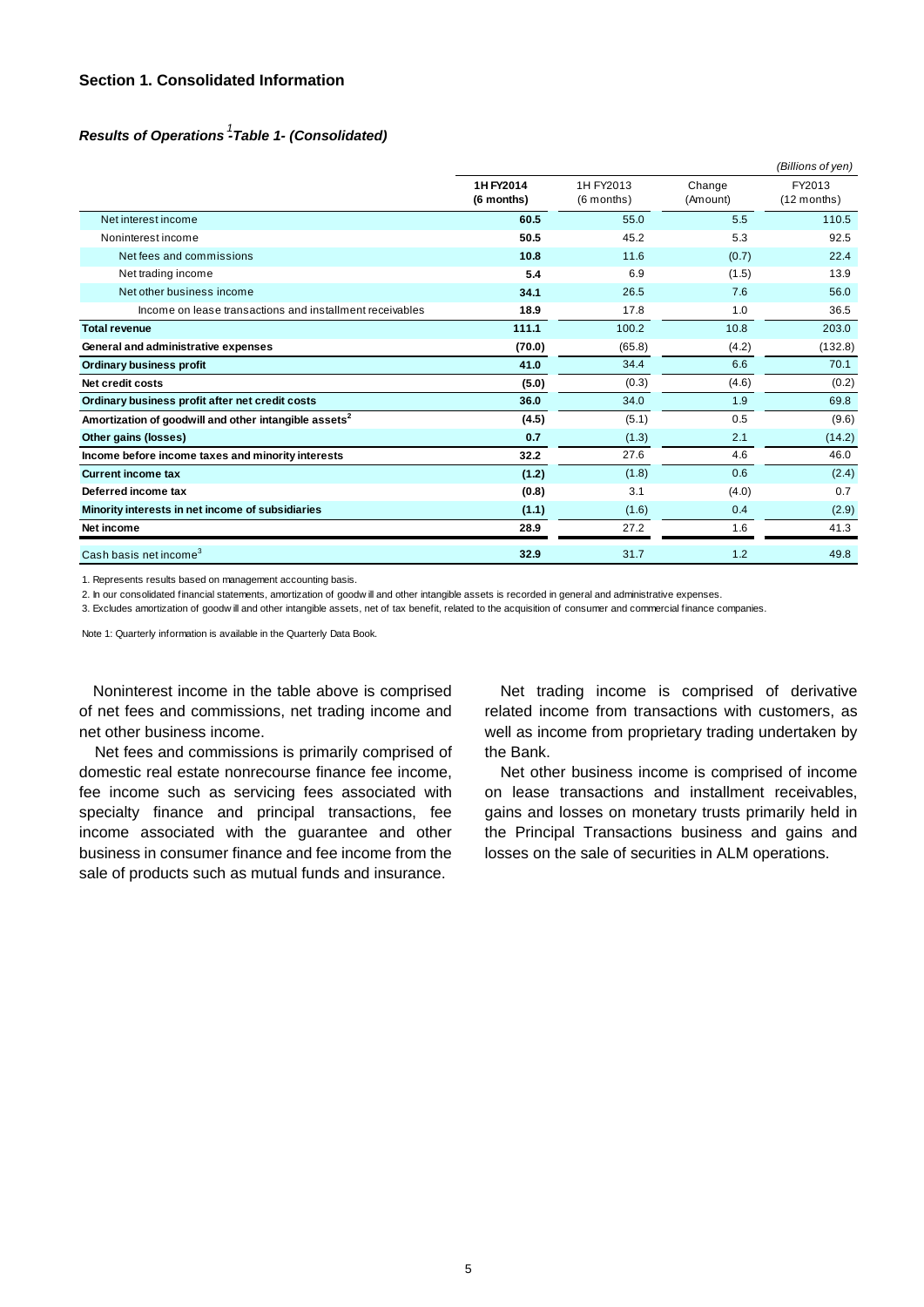#### *Interest-Earning Assets and Interest-Bearing Liabilities -Table 2- (Consolidated)*

|                                                                                         |                    |                          |                                |                         |              |                                    |                    |               | (Billions of yen, except percentages) |
|-----------------------------------------------------------------------------------------|--------------------|--------------------------|--------------------------------|-------------------------|--------------|------------------------------------|--------------------|---------------|---------------------------------------|
|                                                                                         |                    | 1H FY2014<br>(6 months)  |                                | 1H FY2013<br>(6 months) |              | FY2013<br>(12 months)              |                    |               |                                       |
|                                                                                         | Average<br>Balance | Interest                 | Yield/rate <sup>5</sup><br>(%) | Average<br>Balance      | Interest     | Yield/rate <sup>5</sup><br>$(\% )$ | Average<br>Balance | Interest      | Yield/rate <sup>5</sup><br>$(\% )$    |
| Interest-earning assets <sup>1</sup> :                                                  |                    |                          |                                |                         |              |                                    |                    |               |                                       |
| Loans and bills discounted                                                              | 4,281.4            | 62.7                     | 2.92                           | 4,264.8                 | 62.7         | 2.94                               | 4,241.5            | 124.4         | 2.93                                  |
| Lease receivables and leased investment assets / installment receivables <sup>1</sup>   | 667.7              | 18.9                     | 5.66                           | 591.1                   | 17.8         | 6.03                               | 610.3              | 36.5          | 5.99                                  |
| Securities                                                                              | 1,707.6            | 7.8                      | 0.92                           | 1,937.4                 | 8.2          | 0.85                               | 1,892.7            | 15.6          | 0.83                                  |
| Other interest-earning assets <sup>2, 3</sup>                                           | 350.6              | 1.5                      | n.m. <sup>6</sup>              | 421.4                   | 1.5          | n.m. <sup>6</sup>                  | 423.5              | 3.1           | n.m. <sup>6</sup>                     |
| Total revenue on interest-earning assets (A) <sup>1</sup>                               | 7,007.5            | 91.0                     | 2.59                           | 7,214.8                 | 90.4         | 2.50                               | 7,168.1            | 179.8         | 2.51                                  |
| Interest-bearing liabilities:                                                           |                    |                          |                                |                         |              |                                    |                    |               |                                       |
| Deposits, including negotiable certificates of deposit                                  | 5,729.4            | 5.7                      | 0.20                           | 5,725.5                 | 11.3         | 0.39                               | 5,821.9            | 20.6          | 0.35                                  |
| <b>Debentures</b>                                                                       | 40.1               | 0.0                      | 0.13                           | 85.2                    | 0.1          | 0.28                               | 64.6               | 0.1           | 0.24                                  |
| Borrowed money                                                                          | 661.3              | 2.3                      | 0.71                           | 634.0                   | 2.5          | 0.79                               | 642.9              | 4.9           | 0.77                                  |
| Subordinated debt                                                                       | 64.8               | 0.8                      | 2.73                           | 90.6                    | 1.0          | 2.23                               | 88.2               | 1.9           | 2.26                                  |
| Other borrowed money                                                                    | 596.5              | 1.4                      | 0.49                           | 543.3                   | 1.4          | 0.55                               | 554.6              | 2.9           | 0.54                                  |
| Corporate bonds                                                                         | 179.9              | 2.6                      | 2.96                           | 186.9                   | 2.9          | 3.19                               | 192.4              | 5.9           | 3.09                                  |
| Subordinated bonds                                                                      | 154.5              | 2.5                      | 3.30                           | 166.9                   | 2.8          | 3.43                               | 172.5              | 5.7           | 3.31                                  |
| Other corporate bonds                                                                   | 25.3               | 0.1                      | 0.88                           | 19.9                    | 0.1          | 1.19                               | 19.8               | 0.2           | 1.12                                  |
| Other interest-bearing liabilities <sup>2</sup>                                         | 849.4              | 0.7                      | n.m. <sup>6</sup>              | 735.8                   | 0.5          | n.m. <sup>6</sup>                  | 743.5              | 1.0           | n.m. <sup>6</sup>                     |
| Total expense on interest-bearing liabilities (B)                                       | 7,460.3            | 11.4                     | 0.31                           | 7,367.6                 | 17.5         | 0.47                               | 7,465.5            | 32.7          | 0.44                                  |
| Net interest margin (A)-(B) <sup>1</sup>                                                | ä,                 | 79.5                     | 2.28                           | ٠                       | 72.9         | 2.03                               | ÷.                 | 147.0         | 2.07                                  |
| Noninterest-bearing sources of funds:                                                   |                    |                          |                                |                         |              |                                    |                    |               |                                       |
| Noninterest-bearing (assets) liabilities, net                                           | (1, 118.9)         |                          | $\blacksquare$                 | (786.3)                 | ä,           | ٠                                  | (937.5)            |               |                                       |
| Total equity excluding minority interests in subsidiaries <sup>4</sup>                  | 666.1              | $\overline{\phantom{a}}$ | $\overline{\phantom{a}}$       | 633.6                   | ×,           | ×                                  | 640.1              | ÷             | ٠                                     |
| Total noninterest-bearing sources of funds (C)                                          | (452.7)            | $\blacksquare$           | $\blacksquare$                 | (152.7)                 | ٠            | ٠                                  | (297.3)            | ٠             | ٠                                     |
| Sum of total expense on interest-bearing liabilities and                                |                    |                          |                                |                         |              |                                    |                    |               |                                       |
| noninterest-bearing sources of funds (D)=(B)+(C)                                        | 7,007.5            | 11.4                     | 0.33                           | 7,214.8                 | 17.5         | 0.48                               | 7,168.1            | 32.7          | 0.46                                  |
| Net revenue/yield on interest-earning assets (A)-(D) <sup>1</sup>                       | ä,                 | 79.5                     | 2.26                           |                         | 72.9         | 2.02                               |                    | 147.0         | 2.05                                  |
| Reconciliation of total revenue on interest-earning                                     |                    |                          |                                |                         |              |                                    |                    |               |                                       |
| assets to total interest income:                                                        | 7,007.5            | 91.0                     | 2.59                           | 7,214.8                 | 90.4         |                                    | 7,168.1            | 179.8         | 2.51                                  |
| Total revenue on interest-earning assets                                                | 667.7              | 18.9                     | 5.66                           |                         |              | 2.50                               |                    |               |                                       |
| Less: Income on lease transactions and installment receivables<br>Total interest income | 6,339.7            | 72.0                     | 2.27                           | 591.1<br>6,623.7        | 17.8<br>72.5 | 6.03<br>2.18                       | 610.3<br>6,557.8   | 36.5<br>143.2 | 5.99<br>2.18                          |
| Total interest expense                                                                  | $\sim$             | 11.4                     | $\sim$                         | ×                       | 17.5         | $\overline{\phantom{a}}$           | ٠                  | 32.7          | ×.                                    |
| Net interest income                                                                     | ä,                 | 60.5                     | $\blacksquare$                 | ٠                       | 55.0         | ٠                                  | ٠                  | 110.5         | ٠                                     |
|                                                                                         |                    |                          |                                |                         |              |                                    |                    |               |                                       |

1. Includes lease transactions and installment receivables and related yields.

2. Other interest-earning assets and other interest-bearing liabilities include interest swaps. 3. Excludes average balance of non interest-earning assets.

4. Represents a simple average of the balance at the end of the current period and the balance at the end of the previous period.

5. Percentages have been rounded from the thrid decimal place.

6. n.m. is not meaningful.

Note 1: Quarterly information is available in the Quarterly Data Book.

The line item "Net revenue/yield on interest-earning assets" on the chart above includes revenues from net received interest, revenue earned on lease receivables and leased investment assets, and installment account receivables. However, while the Bank considers income on lease transactions and installment receivables to be a component of net interest income, Japanese GAAP does not include

income on lease transactions and installment accounts receivables in net interest income (in accordance with Japanese GAAP, income on lease transactions and installment accounts receivables is reported in net other business income in our consolidated statements of operations).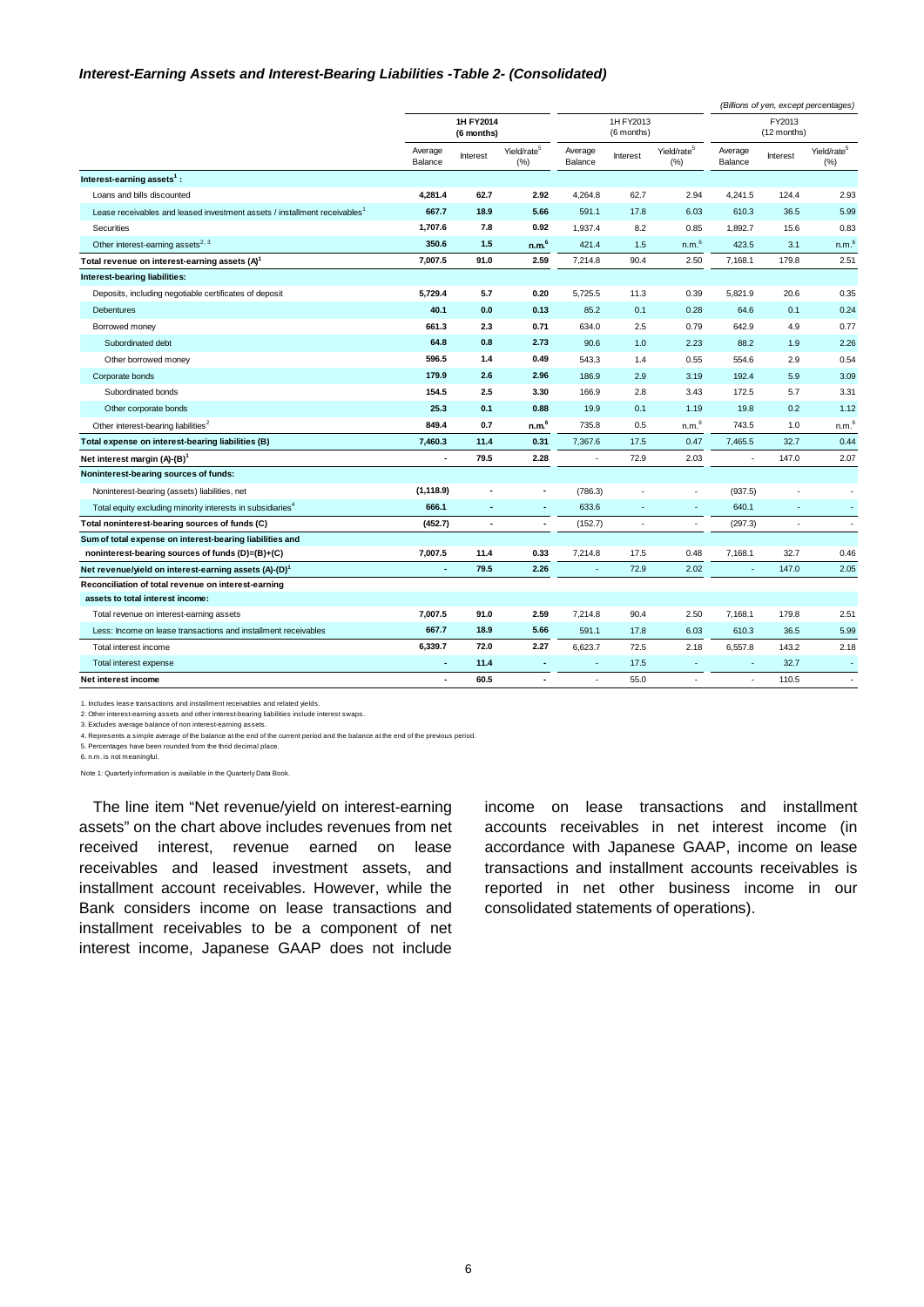#### *Noninterest Income -Table 3- (Consolidated)*

|                                                                  |                         |                         |                    | (Billions of yen)       |
|------------------------------------------------------------------|-------------------------|-------------------------|--------------------|-------------------------|
|                                                                  | 1H FY2014<br>(6 months) | 1H FY2013<br>(6 months) | Change<br>(Amount) | FY2013<br>$(12$ months) |
| <b>Institutional Group</b>                                       | 19.5                    | 21.0                    | (1.5)              | 41.8                    |
| Institutional Business Sub-Group - Institutional Business        | 1.2                     | 1.9                     | (0.7)              | 3.2                     |
| Institutional Business Sub-Group - Structured Finance            | 3.4                     | 3.9                     | (0.5)              | 8.1                     |
| <b>Principal Transactions Sub-Group</b>                          | 6.5                     | 7.3                     | (0.8)              | 12.6                    |
| Showa Leasing                                                    | 7.4                     | 8.1                     | (0.7)              | 17.6                    |
| Others                                                           | 0.9                     | (0.2)                   | 1.2                | 0.1                     |
| <b>Global Markets Group</b>                                      | 5.5                     | 3.2                     | 2.2                | 7.3                     |
| Finacial Institutions Sub-Group                                  | 0.9                     | 0.8                     | 0.0                | 1.6                     |
| Markets Sub-Group                                                | 3.0                     | 0.9                     | 2.1                | 2.6                     |
| Others                                                           | 1.4                     | 1.4                     | 0.0                | 3.0                     |
| <b>Individual Group</b>                                          | 22.7                    | 21.4                    | 1.3                | 44.0                    |
| <b>Retail Banking</b>                                            | 2.7                     | 4.0                     | (1.3)              | 7.0                     |
| Shinsei Financial and Shinsei Bank Card Loan - Lake <sup>1</sup> | (1.1)                   | (1.9)                   | 0.8                | (3.3)                   |
| <b>SHINKI</b>                                                    | (0.2)                   | (0.2)                   | 0.0                | (0.5)                   |
| <b>APLUS FINANCIAL</b>                                           | 21.3                    | 19.4                    | 1.8                | 40.6                    |
| Others                                                           | 0.1                     | 0.1                     | (0.0)              | 0.2                     |
| Corporate/Other                                                  | 2.7                     | (0.5)                   | 3.3                | (0.7)                   |
| Noninterest income                                               | 50.5                    | 45.2                    | 5.3                | 92.5                    |

1. Results for Shinsei Financial and "Shinsei Bank Card Loan - Lake" in the Lake business (started on October 1, 2011) are combined on a management accounting basis.

Note 1: Quarterly information is available in the Quarterly Data Book.

#### **Noninterest income**

The Institutional Group recorded noninterest income of ¥19.5 billion for the first half of fiscal year 2014, a ¥1.5 billion decrease compared to ¥21.0 billion recorded for the first half of fiscal year 2013. In the first half of fiscal year 2013, the Institutional Business Sub-Group recorded significant fee income from new loan origination related to real estate corporations including REITs. Furthermore, fee income at Showa Leasing remained weaker compared to the previous first half.

The Global Markets Group recorded noninterest income of ¥5.5 billion for the first half of fiscal year 2014 compared to ¥3.2 billion for the first half of fiscal year 2013. The Markets Sub-Group recorded noninterest income of ¥3.0 billion, a ¥2.1 billion increase compared to ¥0.9 billion recorded for the first half of fiscal year 2013. This was the result of an increase in revenue from markets related transactions.

The Individual Group recorded noninterest income of ¥22.7 billion for the first half of fiscal year 2014, a ¥1.3 billion increase compared to ¥21.4 billion recorded for the first half of fiscal year 2013. This was the result of a steady increase in revenue related to income on installment sales finance business of APLUS FINANCIAL, which offset the deterioration in the profitability of investment product sales and increases in ATM related fees paid in Retail Banking.

Corporate/Other recorded noninterest income of ¥2.7 billion for the first half of fiscal year 2014, a ¥3.3 billion increase compared to the first half of fiscal year 2013. The primary factor behind this increase was the steady gains recorded on the sale of JGBs for the first half of fiscal year 2014, compared to the losses recorded on the sales of JGBs for the first half of fiscal year 2013, which were made in an effort to avoid interest rate risk arising from dramatic fluctuations in the market.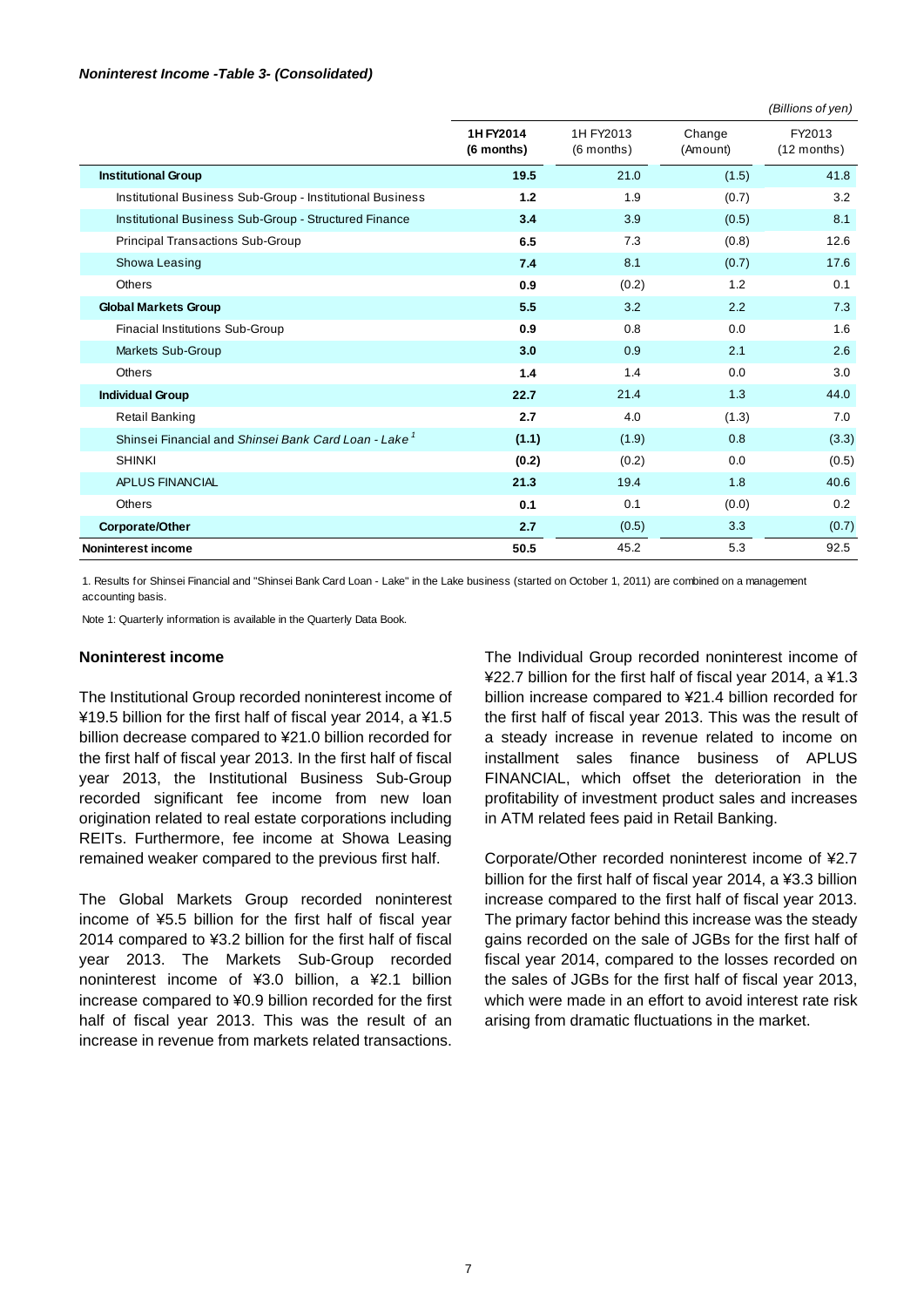#### *General and Administrative Expenses -Table 4- (Consolidated)*

|                                           |                         |                           |                    | (Billions of yen)       |
|-------------------------------------------|-------------------------|---------------------------|--------------------|-------------------------|
|                                           | 1H FY2014<br>(6 months) | 1H FY2013<br>$(6$ months) | Change<br>(Amount) | FY2013<br>$(12$ months) |
| Personnel expenses                        | (28.0)                  | (26.1)                    | (1.8)              | (52.8)                  |
| Nonpersonnel expenses                     | (42.0)                  | (39.6)                    | (2.4)              | (79.9)                  |
| Premises expenses                         | (9.5)                   | (9.7)                     | 0.1                | (20.0)                  |
| Technology and data processing expenses   | (9.3)                   | (8.8)                     | (0.5)              | (18.1)                  |
| Advertising expenses                      | (5.4)                   | (5.0)                     | (0.4)              | (10.0)                  |
| Consumption and property taxes            | (4.0)                   | (3.2)                     | (0.7)              | (6.1)                   |
| Deposit insurance premium                 | (2.1)                   | (2.0)                     | (0.0)              | (3.4)                   |
| Other general and administrative expenses | (11.5)                  | (10.7)                    | (0.8)              | (22.0)                  |
| General and administrative expenses       | (70.0)                  | (65.8)                    | (4.2)              | (132.8)                 |

Note 1: Quarterly information is available in the Quarterly Data Book.

#### *Net Credit Costs -Table 5- (Consolidated)*

|                                                              |                         |                         |                    | (Billions of yen)     |
|--------------------------------------------------------------|-------------------------|-------------------------|--------------------|-----------------------|
|                                                              | 1H FY2014<br>(6 months) | 1H FY2013<br>(6 months) | Change<br>(Amount) | FY2013<br>(12 months) |
| Losses on write-off of loans/Losses on sale of loans         | (2.2)                   | (1.7)                   | (0.4)              | (3.1)                 |
| Net provision of reserve for loan losses:                    | (7.0)                   | (2.6)                   | (4.3)              | (6.2)                 |
| Net provision of general reserve for loan losses             | (4.7)                   | (2.2)                   | (2.5)              | (2.8)                 |
| Net provision of specific reserve for loan losses            | (2.2)                   | (0.4)                   | (1.8)              | (3.4)                 |
| Net provision of specific reserve for<br>other credit losses |                         |                         |                    |                       |
| Other credit costs relating to leasing business              | 0.0                     | 0.0                     | 0.0                | 0.2                   |
| Recoveries of written-off claims                             | 4.1                     | 3.9                     | 0.1                | 8.9                   |
| Net credit costs                                             | (5.0)                   | (0.3)                   | (4.6)              | (0.2)                 |

Note 1: Quarterly information is available in the Quarterly Data Book.

#### *Amortization of Goodwill and Other Intangible Assets -Table 6- (Consolidated)*

|                                                      |                         |                           |                    | (Billions of yen)       |
|------------------------------------------------------|-------------------------|---------------------------|--------------------|-------------------------|
|                                                      | 1H FY2014<br>(6 months) | 1H FY2013<br>$(6$ months) | Change<br>(Amount) | FY2013<br>$(12$ months) |
| Shinsei Financial                                    | (2.9)                   | (3.4)                     | 0.5                | (6.3)                   |
| <b>SHINKI</b>                                        | 0.1                     | 0.1                       |                    | 0.3                     |
| APLUS FINANCIAL                                      | (0.4)                   | (0.4)                     | 0.0                | (0.8)                   |
| Showa Leasing                                        | (1.3)                   | (1.4)                     | 0.0                | (2.7)                   |
| <b>Others</b>                                        | 0.0                     | (0.0)                     |                    | 0.0                     |
| Amortization of goodwill and other intangible assets | (4.5)                   | (5.1)                     | 0.5                | (9.6)                   |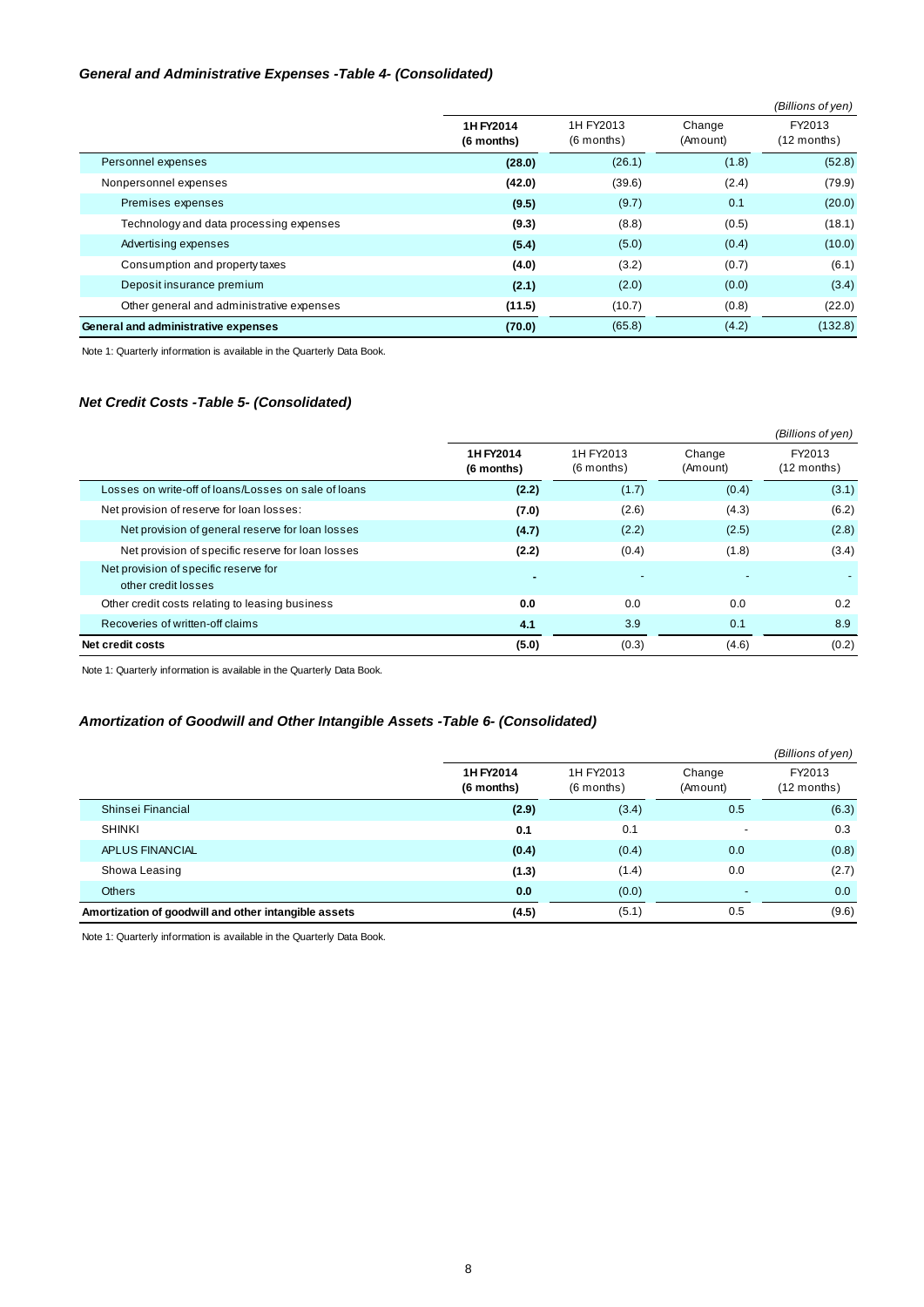# *Other Gains (Losses) -Table 7- (Consolidated)*

|                                                        |                          |                           |                          | (Billions of yen)       |
|--------------------------------------------------------|--------------------------|---------------------------|--------------------------|-------------------------|
|                                                        | 1H FY2014<br>(6 months)  | 1H FY2013<br>$(6$ months) | Change<br>(Amount)       | FY2013<br>$(12$ months) |
| Extraordinary income (loss)                            | (0.1)                    | (1.1)                     | 0.9                      | 1.8                     |
| Net gain on disposal of premises and equipment         | 0.2                      | (0.1)                     | 0.4                      | 1.4                     |
| Other extraordinary income (loss)                      | (0.3)                    | (0.9)                     | 0.5                      | 0.4                     |
| Provisions of reserve for losses on interest repayment | ٠                        | $\overline{\phantom{a}}$  | $\overline{\phantom{a}}$ | (15.6)                  |
| Shinsei Financial                                      |                          | $\overline{a}$            |                          | (0.7)                   |
| <b>SHINKI</b>                                          | $\overline{\phantom{a}}$ | $\sim$                    |                          | (12.8)                  |
| APLUS FINANCIAL                                        |                          | $\overline{a}$            |                          | (2.0)                   |
| Other                                                  | ٠                        | $\overline{\phantom{a}}$  |                          |                         |
| Other                                                  | 0.8                      | (0.2)                     | 1.1                      | (0.4)                   |
| Other gains (losses)                                   | 0.7                      | (1.3)                     | 2.1                      | (14.2)                  |

Note 1: Quarterly information is available in the Quarterly Data Book.

# *Minority Interests in Net Income of Subsidiaries -Table 8- (Consolidated)*

|                                                                                                |                         |                           |                    | (Billions of yen)     |
|------------------------------------------------------------------------------------------------|-------------------------|---------------------------|--------------------|-----------------------|
|                                                                                                | 1H FY2014<br>(6 months) | 1H FY2013<br>$(6$ months) | Change<br>(Amount) | FY2013<br>(12 months) |
| Dividends on perpetual preferred securities (hybrid Tier I)<br>capital) issued by foreign SPCs | (1.1)                   | (1.5)                     | 0.4                | (3.1)                 |
| Others                                                                                         | (0.0)                   | (0.0)                     | 0.0                | 0.1                   |
| Minority interests in net income of subsidiaries                                               | (1.1)                   | (1.6)                     | 0.4                | (2.9)                 |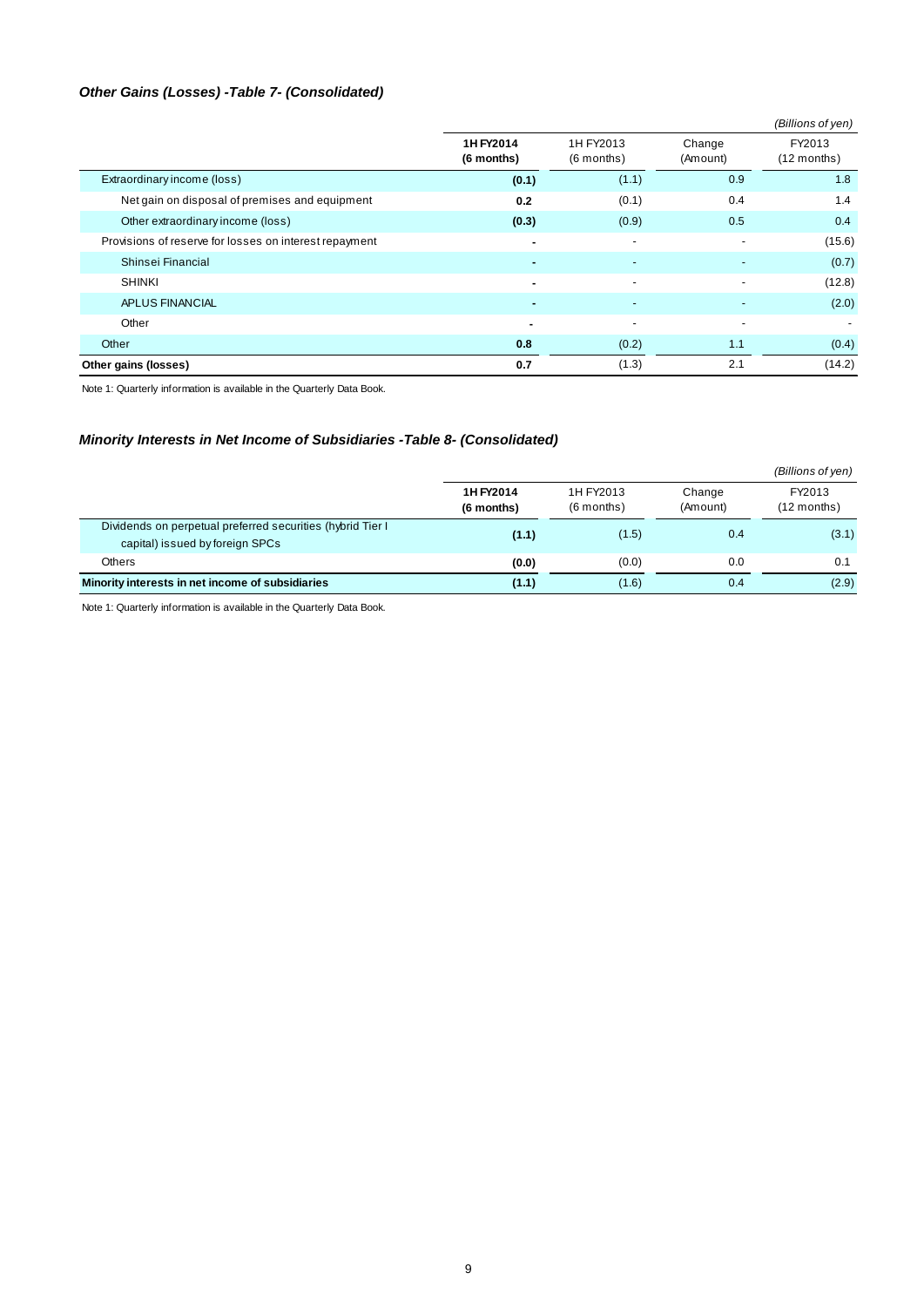#### *Major Balance Sheet Data -Table 9- (Consolidated)*

|                                                               |                       |                       |                                 |                       | (Billions of yen)               |
|---------------------------------------------------------------|-----------------------|-----------------------|---------------------------------|-----------------------|---------------------------------|
|                                                               | Sep 30<br>2014<br>(a) | Sep 30<br>2013<br>(b) | Change<br>(Amount)<br>$(a)-(b)$ | Mar 31<br>2014<br>(c) | Change<br>(Amount)<br>$(a)-(c)$ |
| Loans and bills discounted                                    | 4,338.6               | 4,208.6               | 129.9                           | 4,319.8               | 18.7                            |
| Installment receivables                                       | 437.2                 | 380.1                 | 57.1                            | 421.9                 | 15.3                            |
| Leased assets, lease receivables and leased investment assets | 245.3                 | 229.0                 | 16.2                            | 245.5                 | (0.2)                           |
| Securities                                                    | 1,621.3               | 1,794.7               | (173.4)                         | 1,557.0               | 64.3                            |
| Other monetary claims purchased                               | 97.0                  | 99.8                  | (2.7)                           | 105.8                 | (8.7)                           |
| Other interest earning assets <sup>1</sup>                    | 1,272.4               | 829.3                 | 443.0                           | 1,564.8               | (292.3)                         |
| <b>Trading assets</b>                                         | 310.4                 | 318.1                 | (7.7)                           | 249.1                 | 61.3                            |
| Monetary assets held in trust                                 | 184.8                 | 211.0                 | (26.1)                          | 199.1                 | (14.2)                          |
| Goodwill, net                                                 | 25.9                  | 31.9                  | (6.0)                           | 28.9                  | (3.0)                           |
| Other intangible assets <sup>2</sup>                          | 7.6                   | 10.7                  | (3.0)                           | 9.1                   | (1.5)                           |
| Other assets                                                  | 435.7                 | 482.7                 | (47.0)                          | 398.6                 | 37.0                            |
| Customer's liabilities for acceptances and guarantees         | 331.4                 | 453.0                 | (121.5)                         | 358.4                 | (26.9)                          |
| Reserve for credit losses                                     | (117.9)               | (143.9)               | 26.0                            | (137.3)               | 19.4                            |
| <b>Total assets</b>                                           | 9,190.1               | 8,905.5               | 284.6                           | 9,321.1               | (130.9)                         |
| Deposits and negotiable certificates of deposit               | 5,611.0               | 5,753.4               | (142.3)                         | 5,850.4               | (239.3)                         |
| Debentures                                                    | 37.7                  | 45.8                  | (8.1)                           | 41.7                  | (3.9)                           |
| Borrowed money                                                | 720.4                 | 619.3                 | 101.0                           | 643.4                 | 76.9                            |
| Corporate bonds                                               | 191.1                 | 189.1                 | 1.9                             | 177.2                 | 13.8                            |
| Other interest bearing liabilities <sup>3</sup>               | 646.4                 | 288.1                 | 358.2                           | 584.5                 | 61.8                            |
| <b>Trading liabilities</b>                                    | 269.1                 | 273.5                 | (4.3)                           | 218.5                 | 50.5                            |
| Reserve for losses on interest repayments                     | 185.4                 | 28.6                  | 156.8                           | 208.2                 | (22.7)                          |
| Other liabilities                                             | 491.0                 | 547.4                 | (56.3)                          | 515.9                 | (24.8)                          |
| Acceptances and guarantees                                    | 331.4                 | 453.0                 | (121.5)                         | 358.4                 | (26.9)                          |
| <b>Total liabilities</b>                                      | 8,483.9               | 8,198.5               | 285.4                           | 8,598.5               | (114.5)                         |
| <b>Total equity</b>                                           | 706.2                 | 706.9                 | (0.7)                           | 722.5                 | (16.3)                          |

1. Includes cash and due from banks, call loans, receivables under resale agreements and collateral related to securities borrow ing transactions

2. Intangible assets recorded through consolidation of Shinsei Financial and Show a Leasing

3. Includes call money, collateral related to securities lending transactions and short-term corporate bonds

Note: Quarterly information is available in the Quarterly Data Book.

## *Risk-Monitored Loans -Table 10- (Consolidated)*

|                                                           |         |         |           |                   | (Billions of yen) |
|-----------------------------------------------------------|---------|---------|-----------|-------------------|-------------------|
|                                                           | Sep 30  | Sep 30  | Change    | Mar <sub>31</sub> | Change            |
|                                                           | 2014    | 2013    | (Amount)  | 2014              | (Amount)          |
|                                                           | (a)     | (b)     | $(a)-(b)$ | (c)               | $(a)-(c)$         |
| Loans to bankrupt obligors                                | 6.2     | 12.5    | (6.2)     | 10.0              | (3.8)             |
| Nonaccrual delinguent loans                               | 128.2   | 212.5   | (84.3)    | 177.7             | (49.5)            |
| Loans past due for three months or more                   | 1.3     | 1.4     | (0.1)     | 1.1               | 0.1               |
| Restructured loans                                        | 29.5    | 35.7    | (6.1)     | 31.7              | (2.1)             |
| Total (A)                                                 | 165.3   | 262.2   | (96.9)    | 220.7             | (55.3)            |
| Loans and bills discounted (B)                            | 4,338.6 | 4,208.6 | 129.9     | 4,319.8           | 18.7              |
| Ratio to total loans and bills discounted (A/B X 100) (%) | 3.81%   | 6.23%   |           | 5.11%             |                   |
| Reserve for credit losses (C)                             | 117.9   | 143.9   | (26.0)    | 137.3             | (19.4)            |
| Reserve ratio $(C/A X 100)$ (%)                           | 71.3%   | 54.9%   |           | 62.2%             |                   |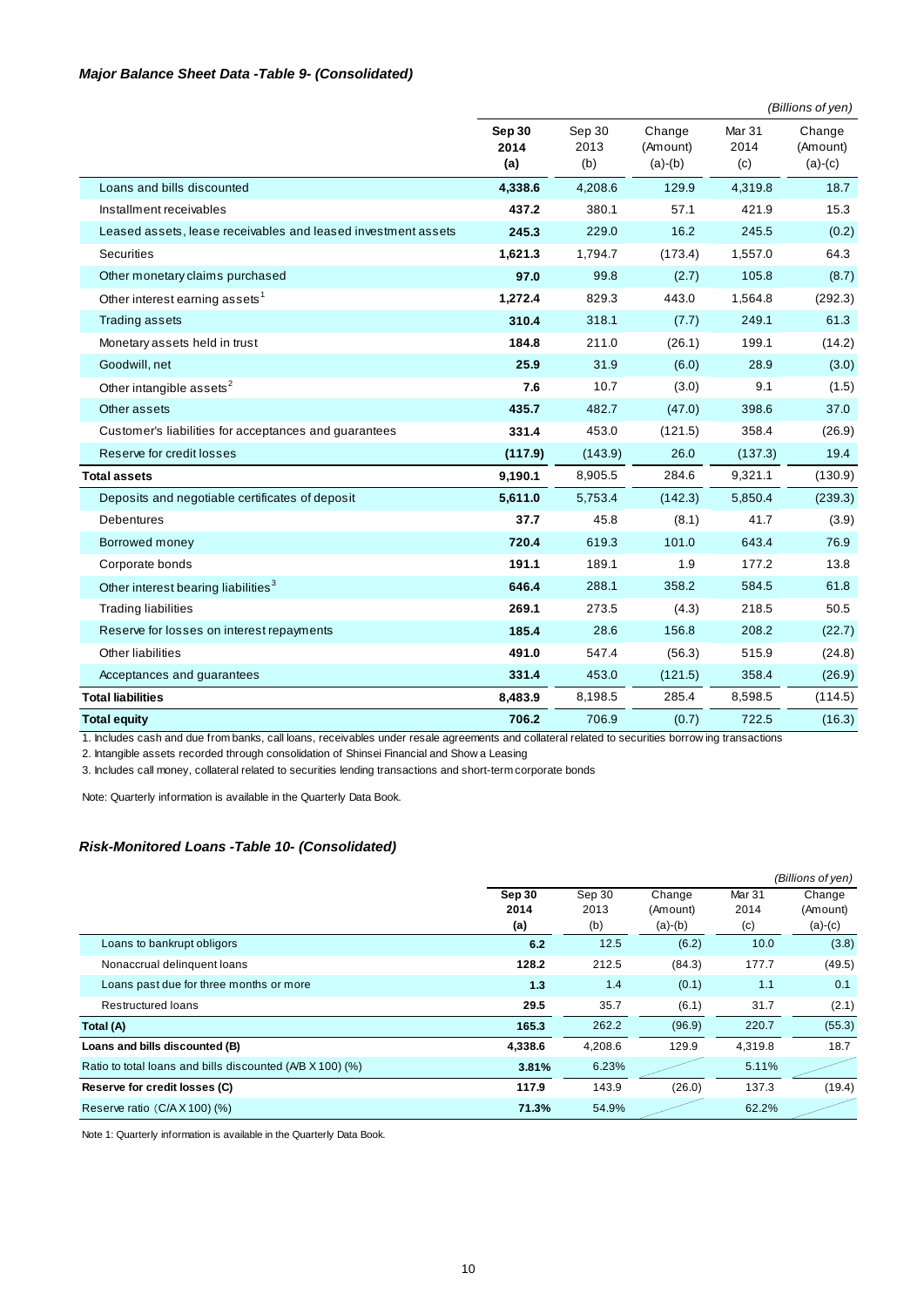# *Reserve for Credit Losses -Table 11- (Consolidated)*

|                                              |        |        |                          |        | (Billions of yen)        |
|----------------------------------------------|--------|--------|--------------------------|--------|--------------------------|
|                                              | Sep 30 | Sep 30 | Change                   | Mar 31 | Change                   |
|                                              | 2014   | 2013   | (Amount)                 | 2014   | (Amount)                 |
|                                              | (a)    | (b)    | $(a)-(b)$                | (c)    | $(a)-(c)$                |
| General reserve for loan losses              | 59.0   | 65.5   | (6.4)                    | 59.8   | (0.7)                    |
| Specific reserve for loan losses             | 58.8   | 78.3   | (19.5)                   | 77.5   | (18.7)                   |
| Reserve for loans to restructuring countries | 0.0    | 0.0    | $\overline{\phantom{0}}$ | 0.0    | $\overline{\phantom{a}}$ |
| Total reserve for credit losses              | 117.9  | 143.9  | (26.0)                   | 137.3  | (19.4)                   |

Note 1: Quarterly information is available in the Quarterly Data Book.

# *Loans by Borrower Industry -Table 12- (Consolidated)*

|                                                                                                                     |                |                | (Billions of yen)  |                           |                    |
|---------------------------------------------------------------------------------------------------------------------|----------------|----------------|--------------------|---------------------------|--------------------|
|                                                                                                                     | Sep 30<br>2014 | Sep 30<br>2013 | Change<br>(Amount) | Mar <sub>31</sub><br>2014 | Change<br>(Amount) |
|                                                                                                                     | (a)            | (b)            | $(a)-(b)$          | (c)                       | $(a)-(c)$          |
| Domestic offices (excluding Japan offshore market account):                                                         |                |                |                    |                           |                    |
| Manufacturing                                                                                                       | 205.4          | 206.5          | (1.1)              | 212.4                     | (7.0)              |
| Agriculture and forestry                                                                                            | 0.1            | 0.2            | (0.0)              | 0.1                       | (0.0)              |
| Fishery                                                                                                             | 0.0            |                | 0.0                | 0.0                       | 0.0                |
| Mining, quarrying and gravel extraction                                                                             |                | 0.1            | (0.1)              | 0.1                       | (0.1)              |
| Construction                                                                                                        | 11.2           | 13.9           | (2.7)              | 9.9                       | 1.2                |
| Electric power, gas, heat supply and water supply                                                                   | 193.4          | 139.3          | 54.0               | 170.1                     | 23.2               |
| Information and communications                                                                                      | 42.2           | 35.5           | 6.6                | 40.7                      | 1.5                |
| Transportation and postal service                                                                                   | 194.5          | 214.2          | (19.6)             | 203.2                     | (8.7)              |
| Wholesale and retail                                                                                                | 92.8           | 75.4           | 17.4               | 89.2                      | 3.6                |
| Finance and insurance                                                                                               | 629.1          | 698.6          | (69.4)             | 662.6                     | (33.5)             |
| Real estate                                                                                                         | 534.7          | 561.7          | (26.9)             | 580.0                     | (45.2)             |
| Services                                                                                                            | 328.2          | 286.7          | 41.4               | 317.9                     | 10.3               |
| Local government                                                                                                    | 98.4           | 108.4          | (10.0)             | 104.3                     | (5.8)              |
| <b>Others</b>                                                                                                       | 1,939.4        | 1,816.1        | 123.2              | 1,897.0                   | 42.3               |
| Loans to individual customers (retail banking, Shinsei Bank Lake,<br>Shinsei Financial, SHINKI and APLUS FINANCIAL) | 1,687.9        | 1,622.4        | 65.5               | 1,657.5                   | 30.4               |
| Total domestic (A)                                                                                                  | 4,270.0        | 4,157.1        | 112.8              | 4,288.2                   | (18.2)             |
| Overseas offices (including Japan offshore market accounts):                                                        |                |                |                    |                           |                    |
| Governments                                                                                                         | 1.3            | 1.6            | (0.3)              | 1.5                       | (0.1)              |
| <b>Financial institutions</b>                                                                                       | 0.0            | 0.6            | (0.5)              | 0.5                       | (0.4)              |
| <b>Others</b>                                                                                                       | 67.1           | 49.0           | 18.1               | 29.4                      | 37.6               |
| Total overseas (B)                                                                                                  | 68.6           | 51.4           | 17.1               | 31.5                      | 37.0               |
| Total (A+B)                                                                                                         | 4,338.6        | 4,208.6        | 129.9              | 4,319.8                   | 18.7               |

#### *Securities by Category -Table 13- (Consolidated)*

|                                                                              |                |                | (Billions of yen) |
|------------------------------------------------------------------------------|----------------|----------------|-------------------|
|                                                                              | Sep 30<br>2014 | Sep 30<br>2013 | Mar 31<br>2014    |
| Trading securities                                                           | 0.1            | 0.5            | 0.1               |
| Securities being held to maturity                                            | 602.7          | 636.7          | 545.6             |
| Securities available for sale                                                | 971.8          | 1,115.7        | 967.6             |
| Securities carried at fair value                                             | 901.1          | 1,045.9        | 895.4             |
| Securities carried at cost whose fair value cannot be<br>reliably determined | 70.7           | 69.8           | 72.2              |
| Equity securities of unconsolidated subsidiaries and affiliates              | 46.5           | 41.7           | 43.5              |
| <b>Securities</b>                                                            | 1,621.3        | 1,794.7        | 1,557.0           |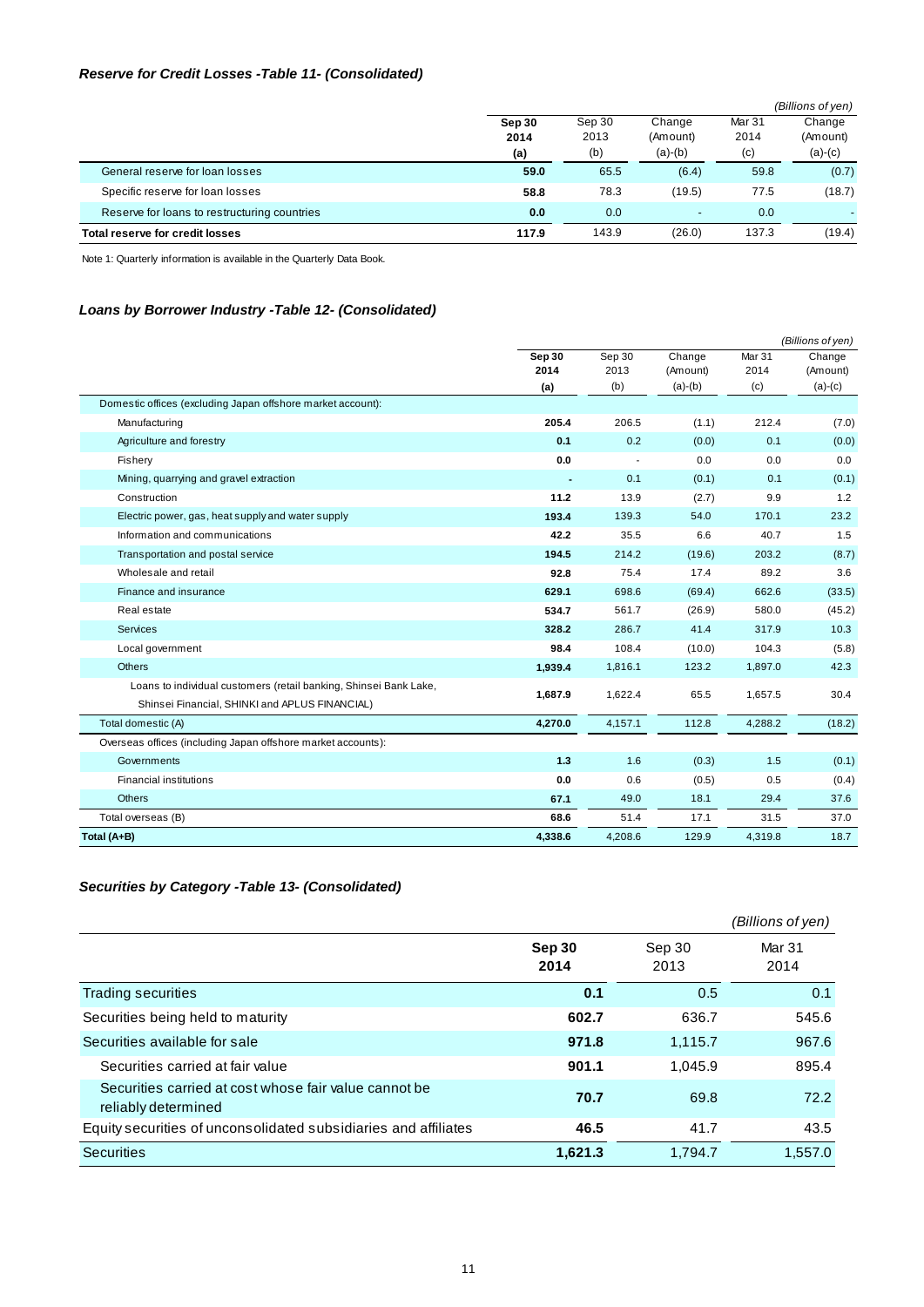#### *Securities Being Held to Maturity -Table 14- (Consolidated)*

|                                            |                    |                |                           |                    |                |                           |                    |               | (Billions of yen)         |  |
|--------------------------------------------|--------------------|----------------|---------------------------|--------------------|----------------|---------------------------|--------------------|---------------|---------------------------|--|
|                                            |                    | Sep 30, 2014   |                           |                    | Sep 30, 2013   |                           |                    | Mar 31, 2014  |                           |  |
|                                            | Carrying<br>amount | Fair<br>value  | Unrealized<br>gain (loss) | Carrying<br>amount | Fair<br>value  | Unrealized<br>gain (loss) | Carrying<br>amount | Fair<br>value | Unrealized<br>gain (loss) |  |
| Fair value exceeds carrying amount         |                    |                |                           |                    |                |                           |                    |               |                           |  |
| Japanese national government bonds         | 561.8              | 563.6          | 1.8                       | 584.4              | 587.2          | 2.7                       | 497.4              | 499.1         | 1.7                       |  |
| Japanese corporate bonds                   | $\blacksquare$     | $\sim$         | $\blacksquare$            |                    |                | $\overline{\phantom{a}}$  |                    |               |                           |  |
| Other                                      | 40.9               | 44.1           | 3.2                       | 52.2               | 56.4           | 4.2                       | 48.2               | 52.3          | 4.1                       |  |
| Subtotal                                   | 602.7              | 607.8          | 5.0                       | 636.7              | 643.6          | 6.9                       | 545.6              | 551.5         | 5.8                       |  |
| Fair value does not exceed carrying amount |                    |                |                           |                    |                |                           |                    |               |                           |  |
| Japanese national government bonds         | $\blacksquare$     | $\blacksquare$ | $\blacksquare$            | ٠                  |                |                           | ۰                  | ٠             |                           |  |
| Japanese corporate bonds                   | $\blacksquare$     | $\blacksquare$ | $\blacksquare$            | ٠                  | ٠              | $\blacksquare$            | ٠                  | ٠             |                           |  |
| Other                                      |                    | $\blacksquare$ |                           |                    |                |                           |                    | ٠             | $\sim$                    |  |
| Subtotal                                   | $\blacksquare$     | $\blacksquare$ | $\blacksquare$            | ٠                  | $\blacksquare$ | $\blacksquare$            | $\blacksquare$     | ٠             |                           |  |
| Total                                      | 602.7              | 607.8          | 5.0                       | 636.7              | 643.6          | 6.9                       | 545.6              | 551.5         | 5.8                       |  |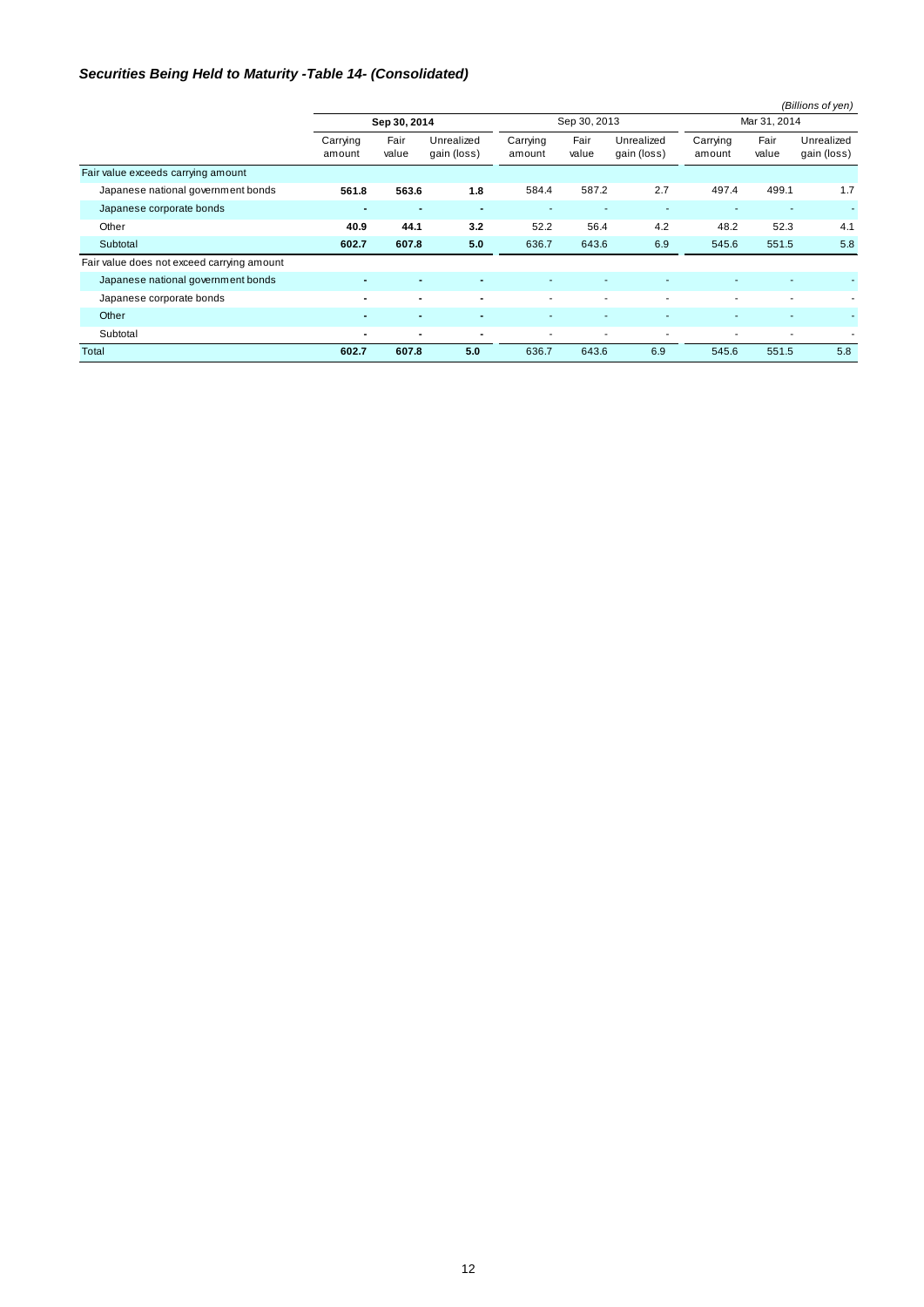#### *Securities Available for Sale -Table 15- (Consolidated)*

|                                                                        |                                    |                                   |                           |                                    |                                   |                           |                                    |                                   | (Billions of yen)         |
|------------------------------------------------------------------------|------------------------------------|-----------------------------------|---------------------------|------------------------------------|-----------------------------------|---------------------------|------------------------------------|-----------------------------------|---------------------------|
|                                                                        |                                    | Sep 30, 2014                      |                           |                                    | Sep 30, 2013                      |                           |                                    | Mar 31, 2014                      |                           |
|                                                                        | Carrying<br>amount<br>(Fair value) | Amortized/<br>Acquisition<br>cost | Unrealized<br>gain (loss) | Carrying<br>amount<br>(Fair value) | Amortized/<br>Acquisition<br>cost | Unrealized<br>gain (loss) | Carrying<br>amount<br>(Fair value) | Amortized/<br>Acquisition<br>cost | Unrealized<br>gain (loss) |
| Carrying amount exceeds amortized/acquisition cost                     |                                    |                                   |                           |                                    |                                   |                           |                                    |                                   |                           |
| Equity securities                                                      | 21.9                               | 12.2                              | 9.6                       | 18.9                               | 11.5                              | 7.4                       | 18.0                               | 11.1                              | 6.8                       |
| Domestic bonds                                                         | 53.3                               | 52.6                              | 0.7                       | 67.0                               | 66.4                              | 0.6                       | 62.0                               | 61.2                              | 0.8                       |
| Japanese national government bonds                                     | 5.2                                | 5.2                               | 0.0                       | 2.5                                | 2.5                               | 0.0                       |                                    |                                   |                           |
| Japanese local government bonds                                        | 0.5                                | 0.5                               | 0.0                       | 0.5                                | 0.5                               | 0.0                       | 0.5                                | 0.5                               | 0.0                       |
| Japanese corporate bonds                                               | 47.5                               | 46.8                              | 0.7                       | 63.9                               | 63.3                              | 0.6                       | 61.4                               | 60.7                              | 0.7                       |
| Other                                                                  | 105.5                              | 101.7                             | 3.7                       | 93.1                               | 88.9                              | 4.2                       | 101.0                              | 96.5                              | 4.5                       |
| Foreign securities                                                     | 97.4                               | 94.4                              | 3.0                       | 89.2                               | 85.3                              | 3.8                       | 95.5                               | 91.5                              | 3.9                       |
| Foreign currency denominated foreign<br>corporate and government bonds | 58.0                               | 56.2                              | 1.8                       | 44.3                               | 42.0                              | 2.2                       | 48.1                               | 45.7                              | 2.3                       |
| Yen-denominated foreign corporate<br>and government bonds              | 38.0                               | 36.9                              | $1.0$                     | 42.0                               | 40.9                              | 1.0                       | 45.0                               | 43.9                              | 1.0                       |
| Foreign equity securities and others                                   | $1.3$                              | 1.2                               | 0.1                       | 2.8                                | 2.3                               | 0.5                       | 2.3                                | 1.8                               | 0.4                       |
| Other securities                                                       | 6.9                                | 6.2                               | 0.7                       | 2.2                                | 1.9                               | 0.2                       | 4.2                                | 3.7                               | 0.5                       |
| Other monetary claims purchased                                        | 1.0                                | 1.0                               | 0.0                       | 1.6                                | 1.5                               | 0.0                       | 1.3                                | 1.2                               | 0.0                       |
| Subtotal                                                               | 180.8                              | 166.6                             | 14.1                      | 179.1                              | 166.8                             | 12.3                      | 181.1                              | 168.9                             | 12.1                      |
| Carrying amount does not exceed amortized/acquisition cost             |                                    |                                   |                           |                                    |                                   |                           |                                    |                                   |                           |
| Equity securities                                                      | 0.9                                | 1.2                               | (0.2)                     | 1.8                                | 2.3                               | (0.4)                     | 1.9                                | 2.3                               | (0.4)                     |
| Domestic bonds                                                         | 696.8                              | 698.5                             | (1.7)                     | 796.7                              | 800.5                             | (3.7)                     | 684.0                              | 685.2                             | (1.1)                     |
| Japanese national government bonds                                     | 643.6                              | 643.9                             | (0.2)                     | 737.7                              | 740.6                             | (2.9)                     | 629.3                              | 630.1                             | (0.7)                     |
| Japanese local government bonds                                        |                                    |                                   |                           | ×                                  | $\overline{\phantom{a}}$          |                           |                                    | ×                                 |                           |
| Japanese corporate bonds                                               | 53.1                               | 54.6                              | (1.4)                     | 59.0                               | 59.9                              | (0.8)                     | 54.6                               | 55.0                              | (0.4)                     |
| Other                                                                  | 28.4                               | 28.6                              | (0.2)                     | 69.7                               | 71.1                              | (1.4)                     | 35.4                               | 35.7                              | (0.3)                     |
| Foreign securities                                                     | 21.6                               | 21.7                              | (0.1)                     | 68.0                               | 69.4                              | (1.4)                     | 27.6                               | 27.7                              | (0.1)                     |
| Foreign currency denominated foreign<br>corporate and government bonds | 19.5                               | 19.6                              | (0.0)                     | 66.6                               | 67.9                              | (1.3)                     | 25.2                               | 25.2                              | (0.0)                     |
| Yen-denominated foreign corporate<br>and government bonds              | $1.0$                              | 1.0                               |                           |                                    |                                   |                           | 0.9                                | 1.0                               | (0.0)                     |
| Foreign equity securities and others                                   | $1.0$                              | 1.0                               | (0.0)                     | 1.3                                | 1.4                               | (0.0)                     | 1.4                                | 1.5                               | (0.0)                     |
| Other securities                                                       | 1.9                                | 1.9                               | (0.0)                     | 1.7                                | 1.7                               |                           | 1.9                                | 1.9                               | (0.0)                     |
| Other monetary claims purchased                                        | 4.8                                | 4.9                               | (0.1)                     | ×                                  | $\overline{\phantom{a}}$          | ٠                         | 5.8                                | 6.0                               | (0.1)                     |
| Subtotal                                                               | 726.2                              | 728.4                             | (2.2)                     | 868.3                              | 874.0                             | (5.6)                     | 721.4                              | 723.3                             | (1.9)                     |
| Total <sup>1, 2</sup>                                                  | 907.0                              | 895.0                             | 11.9                      | 1.047.5                            | 1.040.8                           | 6.6                       | 902.5                              | 892.2                             | 10.2                      |

1. Includes a part of other monetary claims purchased in addition to securities available for sale. Total amounts of securities available for sale excluding such other monetary

claims purchased as of September 30, 2014, September 30, 2013 and March 31, 2014 w ere ¥901.1 billion, ¥1,045.9 billion and ¥895.4 billion, respectively.

2. Securities w hose fair value cannot be reliably determined are not included.

#### *Unrealized Gain (Loss) on Available-for-Sale Securities (Consolidated)*

|                                                                                                                                                                               |              |              | (Billions of yen) |
|-------------------------------------------------------------------------------------------------------------------------------------------------------------------------------|--------------|--------------|-------------------|
|                                                                                                                                                                               | Sep 30, 2014 | Sep 30, 2013 | Mar 31, 2014      |
| Unrealized gain (loss) before deferred tax on:                                                                                                                                |              |              |                   |
| Available-for-sale securities                                                                                                                                                 | 11.9         | 6.6          | 10.2              |
| The Bank's interests in available-for-sale securities held<br>by partnerships recorded as securities w hose fair value<br>cannot be reliably determined and other adjustments | 1.3          | (0.0)        | 1.5               |
| Securities being held to maturity, reclassified from<br>available-for-sale in the past, under extremely<br>illiquid market conditions                                         | (2.5)        | (4.3)        | (3.5)             |
| Deferred tax assets (liabilities)                                                                                                                                             | (2.5)        | (0.7)        | (1.9)             |
| Unrealized gain (loss) on available-for-sale securities<br>before interest adjustments                                                                                        | 8.2          | 1.5          | 6.3               |
| Minority interests                                                                                                                                                            | (0.1)        | (0.0)        | (0.0)             |
| The Bank's interests in unrealized gain (loss) on<br>available-for-sale securities held by affiliates to<br>w hich the equity method is applied                               | 0.0          | 0.2          | 0.0               |
| Unrealized gain (loss) on available-for-sale securities                                                                                                                       | 8.2          | 1.8          | 6.2               |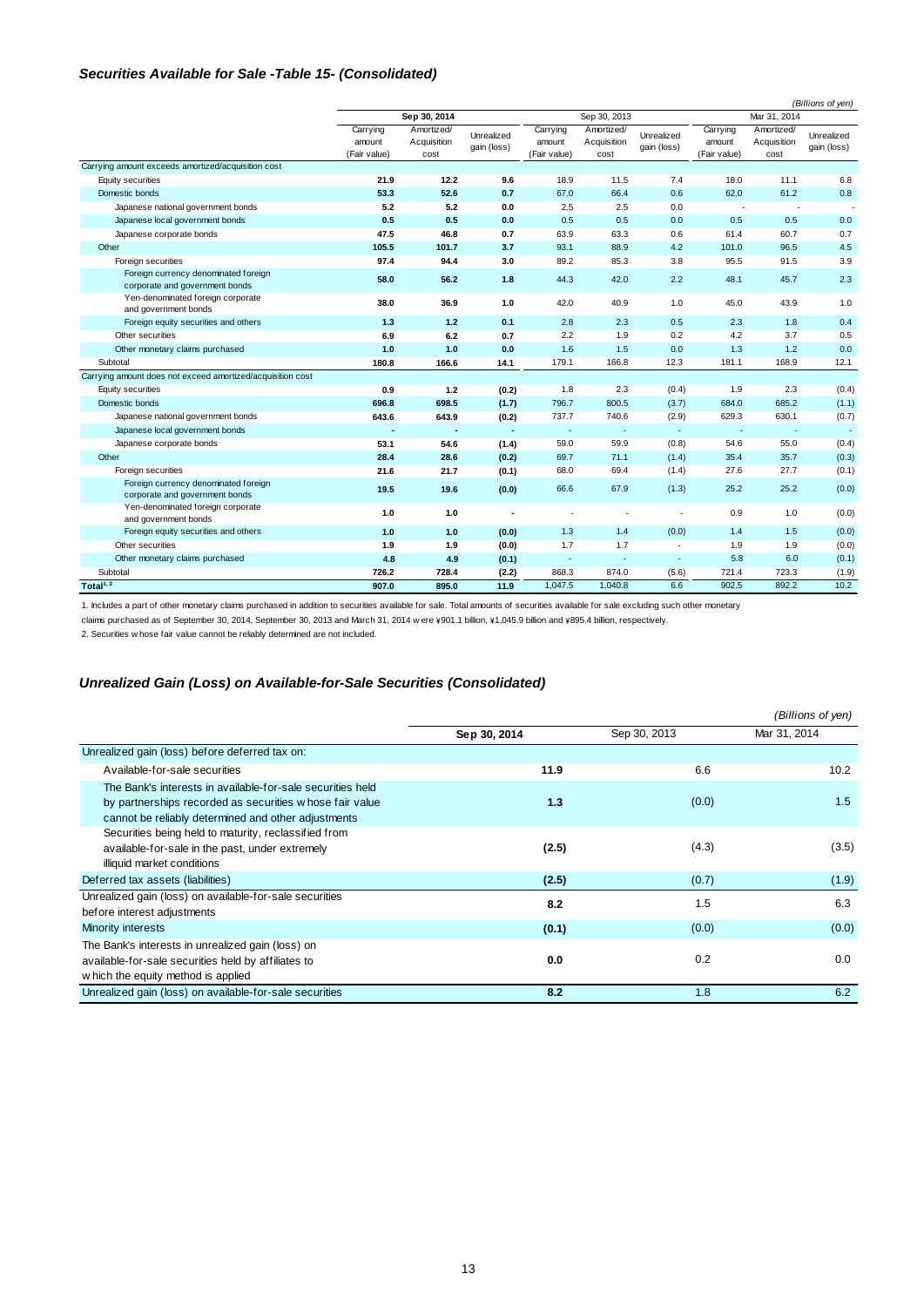## *Hedge-Accounting Derivative Transactions -Table 16- (Consolidated)*

|                                                 |                   |                           |                 | (Billions of yen) |
|-------------------------------------------------|-------------------|---------------------------|-----------------|-------------------|
|                                                 |                   | Sep 30, 2014              |                 |                   |
| <b>Notional Principal Amount (Consolidated)</b> | 1 year or<br>less | Over 1 year<br>to 5 years | Over<br>5 years | Total             |
| Interest rate swaps:                            |                   |                           |                 |                   |
| Receive fixed and pay floating                  | $\blacksquare$    | 468.1                     | 14.0            | 482.1             |
| Receive floating and pay fixed                  | 14.1              | 137.1                     | 97.1            | 248.4             |
| Receive floating and pay floating               | $\blacksquare$    | $\blacksquare$            | $\blacksquare$  | $\blacksquare$    |
| Total notional principal amount                 | 14.1              | 605.3                     | 111.1           | 730.6             |
| Currency swaps:                                 |                   |                           |                 |                   |
| Total notional principal amount                 |                   | 10.9                      |                 | 10.9              |

# *Deposits, Including Negotiable Certificates of Deposit (NCDs) -Table 17- (Consolidated)*

|                                                        |                |                |                    |                | (Billions of yen)  |
|--------------------------------------------------------|----------------|----------------|--------------------|----------------|--------------------|
|                                                        | Sep 30<br>2014 | Sep 30<br>2013 | Change<br>(Amount) | Mar 31<br>2014 | Change<br>(Amount) |
|                                                        | (a)            | (b)            | $(a)-(b)$          | (c)            | $(a)-(c)$          |
| Deposits                                               | 5,507.9        | 5,544.3        | (36.3)             | 5,733.2        | (225.2)            |
| Liquid (current, ordinary, note) deposits <sup>1</sup> | 1.849.9        | 1,605.5        | 244.3              | 1.741.8        | 108.0              |
| Time deposits <sup>1</sup>                             | 3,255.9        | 3,521.3        | (265.3)            | 3,576.9        | (321.0)            |
| Other                                                  | 402.1          | 417.4          | (15.3)             | 414.4          | (12.3)             |
| Negotiable certificates of deposits (NCDs)             | 103.1          | 209.0          | (105.9)            | 117.2          | (14.1)             |
| Total                                                  | 5,611.0        | 5,753.4        | (142.3)            | 5,850.4        | (239.3)            |

1. Includes tw o-w eek maturity deposits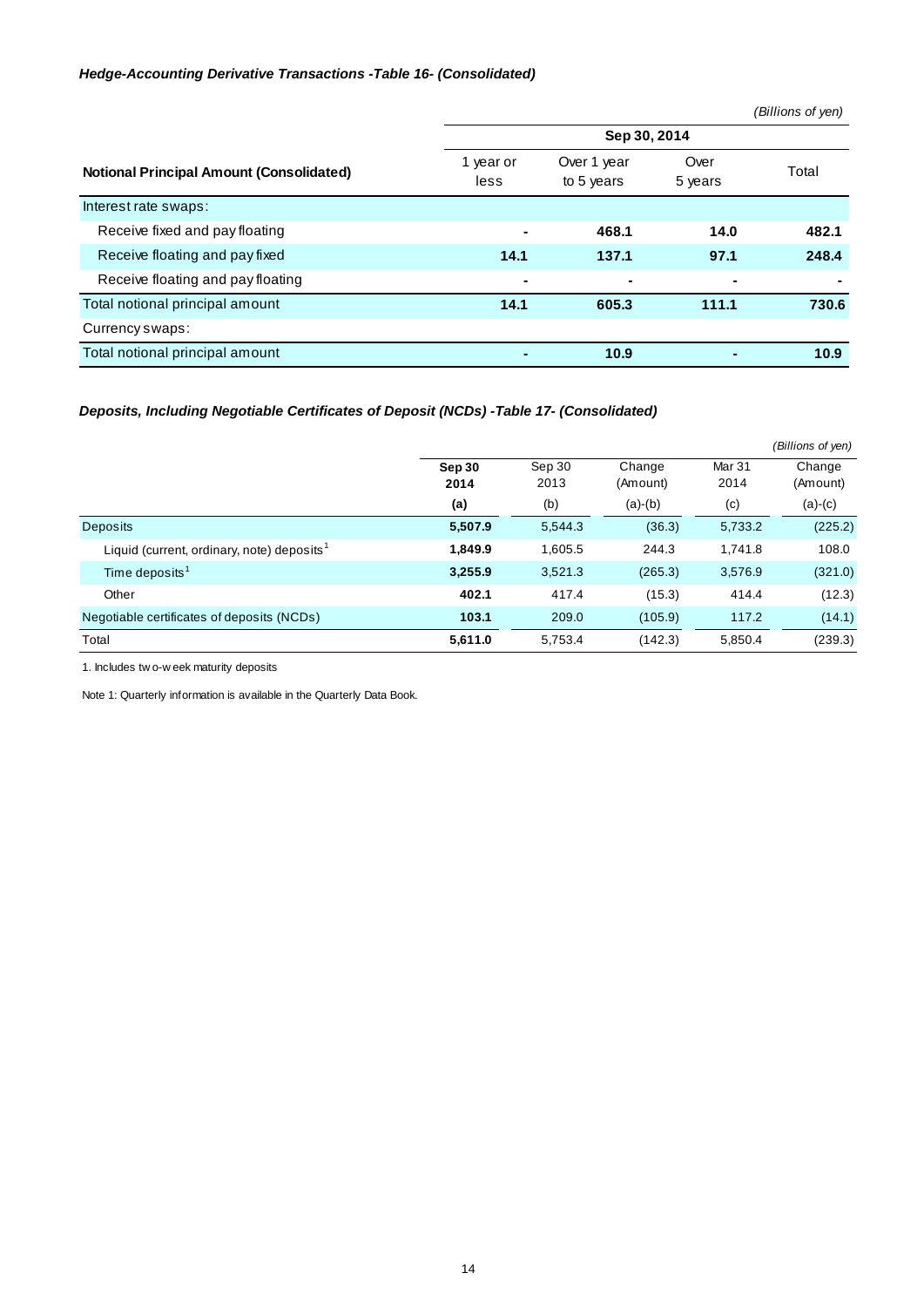#### *Financial Ratios -Table 18- (Consolidated)*

|                                                            | 1H FY2014<br>(6 months) | 1H FY2013<br>$(6$ months) | FY2013<br>$(12$ months) |
|------------------------------------------------------------|-------------------------|---------------------------|-------------------------|
| Return on assets <sup>1</sup>                              | $0.6\%$ <sup>5</sup>    | $0.6\%$ <sup>5</sup>      | 0.5%                    |
| Return on equity <sup>2</sup>                              | $8.6\%$ <sup>5</sup>    | $8.6\%$ <sup>5</sup>      | 6.5%                    |
| Return on equity (fully diluted) <sup>3</sup>              | $8.6\%$ <sup>5</sup>    | $8.6\%$ <sup>5</sup>      | 6.5%                    |
|                                                            |                         |                           |                         |
| Cash basis return on assets <sup>1</sup>                   | $0.7\%$ <sup>5</sup>    | $0.7\%$ <sup>5</sup>      | 0.5%                    |
| Cash basis return on equity <sup>2,4</sup>                 | $10.3\%$ <sup>5</sup>   | 10.7% 5                   | 8.3%                    |
| Cash basis return on equity (fully diluted) <sup>3,4</sup> | $10.3\%$ <sup>5</sup>   | $10.7\%$ <sup>5</sup>     | 8.3%                    |
| Expense-to-revenue ratio <sup>6,7</sup>                    | 63.1%                   | 65.6%                     | 65.4%                   |

1. Return on assets:

Net income (Total assets at the BOP + Total assets at the EOP)/2

 BOP: beginning of period EOP: end of period

For the calculation of cash basis return on assets, goodwill and other intangibles are excluded from the amount of total assets.

2. Return on equity:

Net income

(Total equity eligible for common shareholders at the BOP + Total equity eligible for common shareholders at the EOP)/2

3. Return on equity (fully diluted):

Net income ((Total equity at the BOP - Share warrants at the BOP - Minority interests at the BOP) +

(Total equity at the EOP - Share warrants at the EOP - Minority interests at the EOP))/2

4. The denominator is calculated as:

((Total capital – goodwill – intangible assets acquired in business combinations (net of associated deferred tax liability) at the beginning of the period) + (the same values at the end of the period))/2.

5. Annualized basis.

6. Management accounting basis.

7. Expense denotes general and administrative expenses.

Note 1: Quarterly information is available in the Quarterly Data Book.

#### *Capital Adequacy Data -Table 19- (Consolidated)*

#### <**Basel 3, Domestic Standard 1**>

|                                        |         |        |           | (Billions of yen, except percentages) |           |
|----------------------------------------|---------|--------|-----------|---------------------------------------|-----------|
|                                        | Sep 30  | Sep 30 | Change    | Mar 31                                | Change    |
|                                        | 2014    | 2013   | (Amount)  | 2014                                  | (Amount)  |
|                                        | (a)     | (b)    | $(a)-(b)$ | (c)                                   | $(a)-(c)$ |
| Core capital: instruments and reserves | 857.9   |        |           | 889.5                                 | (31.6)    |
| Core capital: regulatory adjustments   | (44.9)  |        |           | (71.9)                                | 27.0      |
| Capital                                | 813.0   |        |           | 817.6                                 | (4.5)     |
| Total amount of Risk-weighted assets   | 5,886.9 |        |           | 6.016.7                               | (129.8)   |
| Capital ratio                          | 13.81%  |        |           | 13.58%                                |           |

1. Calculated according to F-IRB.

Consolidated total required capital is  $*513.3$  billion as at September 30, 2014 and  $*550.3$  billion as at March 31, 2014.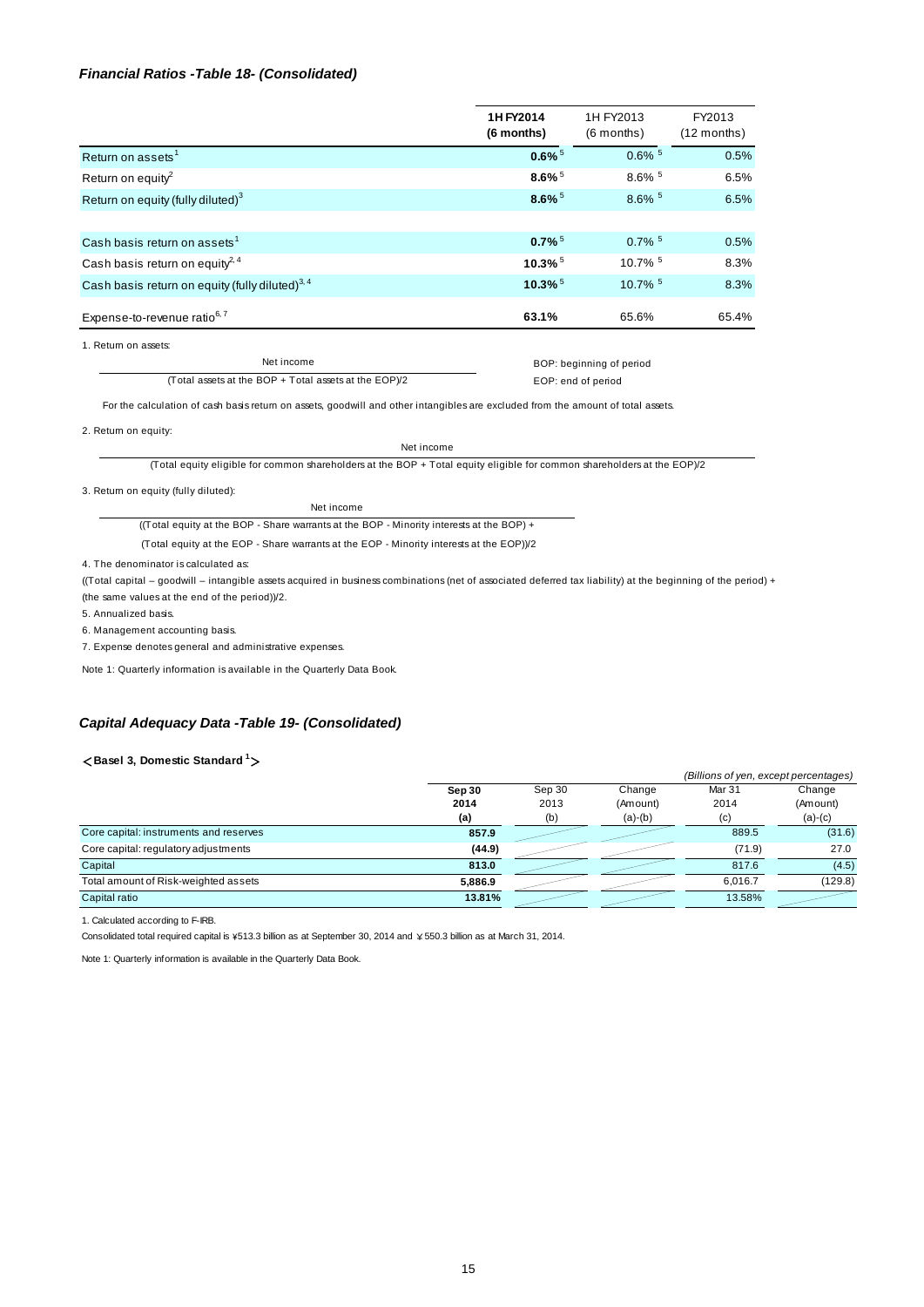#### *Per Share Data -Table 20- (Consolidated)*

|                      |                                                                        |                         |                           |                    |                         | (Yen)              |
|----------------------|------------------------------------------------------------------------|-------------------------|---------------------------|--------------------|-------------------------|--------------------|
|                      |                                                                        | 1H FY2014<br>(6 months) | 1H FY2013<br>$(6$ months) | Change<br>(Amount) | FY2013<br>$(12$ months) | Change<br>(Amount) |
| Common equity        |                                                                        | 257.94                  | 242.90                    | 15.04              | 247.82                  | 10.12              |
| Fully diluted equity |                                                                        | 257.94                  | 242.90                    | 15.04              | 247.82                  | 10.12              |
| Basic net income     |                                                                        | 10.90                   | 10.26                     | 0.63               | 15.59                   |                    |
| Diluted net income   |                                                                        | 10.90                   | 10.26                     | 0.63               | 15.59                   |                    |
| Cash basis:          |                                                                        |                         |                           |                    |                         |                    |
| Basic net income     |                                                                        | 12.41                   | 11.96                     | 0.45               | 18.78                   |                    |
| Diluted net income   |                                                                        | 12.41                   | 11.96                     | 0.45               | 18.78                   |                    |
|                      | For calculation of per share data (Does not include treasury shares) : |                         |                           |                    |                         |                    |
| Equity:              | Number of common shares (Consolidated) <sup>1</sup>                    | 2,653,918,439           | 2,653,919,247             |                    | 2,653,919,247           |                    |
|                      | Fully diluted number of shares (Consolidated) <sup>1</sup>             | 2,653,918,439           | 2,653,922,375             |                    | 2,653,921,423           |                    |
| Net income:          | Number of common shares (Consolidated) <sup>2</sup>                    | 2,653,919,005           | 2,653,919,247             |                    | 2,653,919,247           |                    |
|                      | Fully diluted number of shares (Consolidated) <sup>2</sup>             | 2,653,919,005           | 2,653,922,375             |                    | 2,653,921,423           |                    |

1. Outstanding shares at the end of the respective periods.

2. Weighted average number of outstanding shares during the respective period.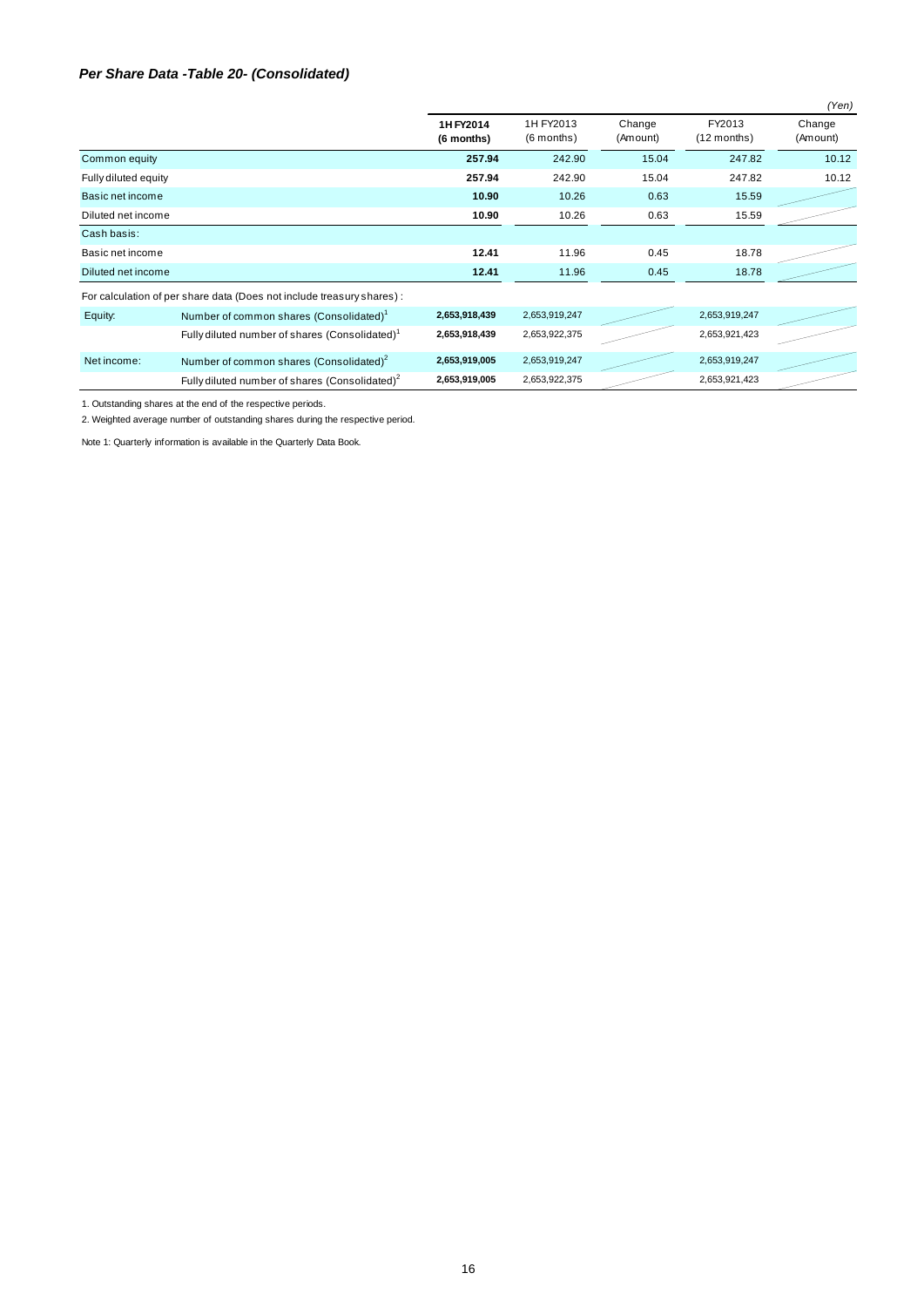#### *Business Lines Results -Table 21- (Consolidated)*

|                                                        |                         |                           |                    | (Billions of yen)       |
|--------------------------------------------------------|-------------------------|---------------------------|--------------------|-------------------------|
|                                                        | 1H FY2014<br>(6 months) | 1H FY2013<br>$(6$ months) | Change<br>(Amount) | FY2013<br>$(12$ months) |
| <b>Institutional Group:</b>                            |                         |                           |                    |                         |
| Net interest income                                    | 14.5                    | 14.8                      | (0.3)              | 27.6                    |
| Noninterest income                                     | 19.5                    | 21.0                      | (1.5)              | 41.8                    |
| <b>Total revenue</b>                                   | 34.0                    | 35.9                      | (1.8)              | 69.5                    |
| General and administrative expenses                    | (13.4)                  | (12.1)                    | (1.2)              | (24.8)                  |
| Ordinary business profit                               | 20.6                    | 23.8                      | (3.1)              | 44.6                    |
| Net credit costs                                       | 2.0                     | 2.8                       | (0.7)              | 8.5                     |
| Ordinary business profit after net credit costs        | 22.7                    | 26.6                      | (3.9)              | 53.2                    |
| <b>Global Markets Group:</b>                           |                         |                           |                    |                         |
| Net interest income                                    | 2.1                     | 1.9                       | 0.1                | 3.9                     |
| Noninterest income                                     | 5.5                     | 3.2                       | 2.2                | 7.3                     |
| <b>Total revenue</b>                                   | 7.6                     | 5.2                       | 2.4                | 11.2                    |
| General and administrative expenses                    | (4.6)                   | (4.4)                     | (0.2)              | (8.9)                   |
| Ordinary business profit                               | 3.0                     | 0.8                       | 2.1                | 2.3                     |
| Net credit costs                                       | 0.0                     | 0.0                       | 0.0                | 0.4                     |
| Ordinary business profit after net credit costs        | 3.1                     | 0.8                       | 2.2                | 2.8                     |
| <b>Individual Group:</b>                               |                         |                           |                    |                         |
| Net interest income                                    | 43.7                    | 41.5                      | 2.1                | 85.3                    |
| Noninterest income                                     | 22.7                    | 21.4                      | 1.3                | 44.0                    |
| <b>Total revenue</b>                                   | 66.4                    | 63.0                      | 3.4                | 129.3                   |
| General and administrative expenses                    | (51.3)                  | (48.9)                    | (2.4)              | (97.3)                  |
| Ordinary business profit                               | 15.1                    | 14.0                      | 1.0                | 31.9                    |
| Net credit costs                                       | (7.1)                   | (3.2)                     | (3.9)              | (9.3)                   |
| Ordinary business profit after net credit costs        | 7.9                     | 10.8                      | (2.9)              | 22.6                    |
| Corporate/Other <sup>1</sup> :                         |                         |                           |                    |                         |
| Net interest income                                    | 0.1                     | (3.3)                     | 3.5                | (6.4)                   |
| Noninterest income                                     | 2.7                     | (0.5)                     | 3.3                | (0.7)                   |
| <b>Total revenue</b>                                   | 2.9                     | (3.9)                     | 6.8                | (7.1)                   |
| General and administrative expenses                    | (0.6)                   | (0.3)                     | (0.2)              | (1.6)                   |
| Ordinary business profit (loss)                        | 2.2                     | (4.2)                     | 6.5                | (8.8)                   |
| Net credit costs                                       | 0.0                     | (0.0)                     | 0.0                | 0.0                     |
| Ordinary business profit after net credit costs (loss) | $2.2\,$                 | (4.2)                     | 6.5                | (8.8)                   |
| Total:                                                 |                         |                           |                    |                         |
| Net interest income                                    | 60.5                    | 55.0                      | 5.5                | 110.5                   |
| Noninterest income                                     | 50.5                    | 45.2                      | 5.3                | 92.5                    |
| <b>Total revenue</b>                                   | 111.1                   | 100.2                     | 10.8               | 203.0                   |
| General and administrative expenses                    | (70.0)                  | (65.8)                    | (4.2)              | (132.8)                 |
| Ordinary business profit                               | 41.0                    | 34.4                      | 6.6                | 70.1                    |
| Net credit costs                                       | (5.0)                   | (0.3)                     | (4.6)              | (0.2)                   |
| Ordinary business profit after net credit costs        | 36.0                    | 34.0                      | 1.9                | 69.8                    |

1. "Corporate/Other" includes company-w ide accounts w hich are not included in our reportable segments, allocation variance of indirect expense and elimination amount of inter-segment transactions.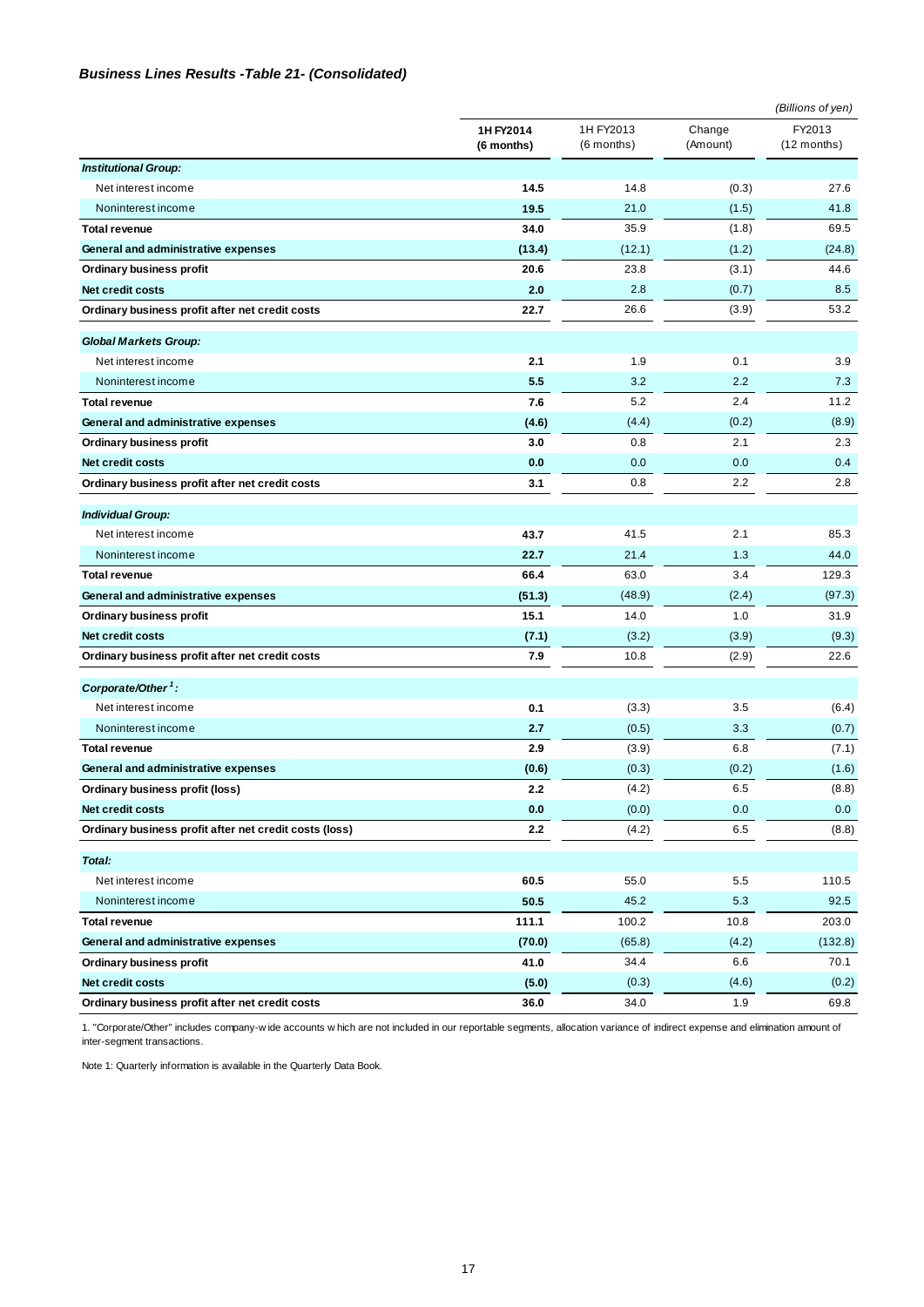It should be noted that the Structured Finance Sub-Group was integrated into the Institutional Business Sub-Group as per organizational changes put into effect on April 1, 2013. Also, as per restructuring implemented on July 1, 2013, the Shinsei Principal Investments Group was formed through the integration of Shinsei Corporate Investment Limited,

Shinsei Investment & Finance Limited, and Shinsei Servicing & Consulting Limited, which come under the umbrella of Shinsei Principal Investments Ltd., and the Bank has transferred the front office operations of the key functions of credit trading and private equity businesses from the Bank to the consolidated subsidiaries.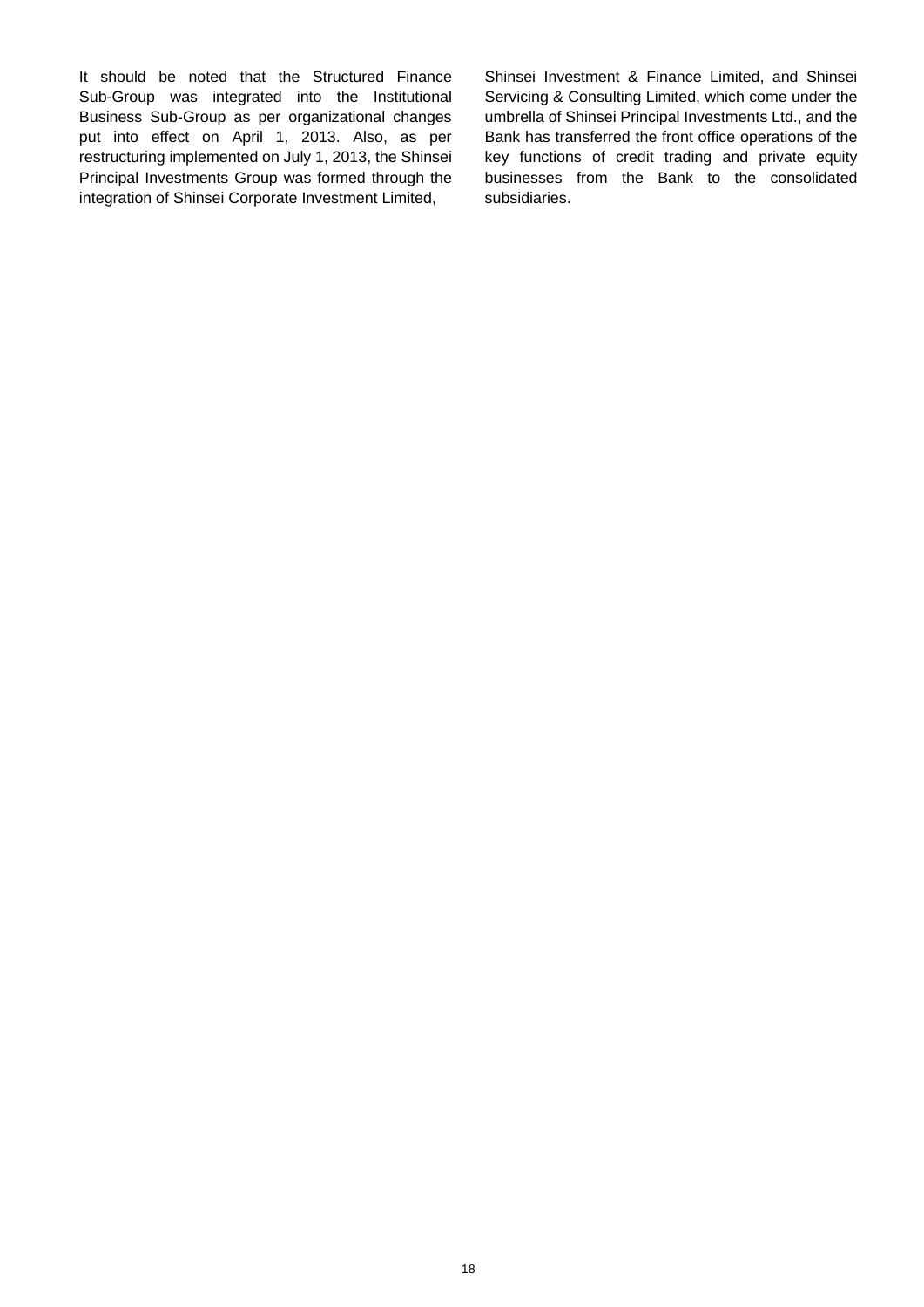## **Segment Information**

| <b>Institutional Group:</b>                                                 | Focuses primarily on corporate and public sector finance and advisory business.                                                                                                                                                                                                                                   |
|-----------------------------------------------------------------------------|-------------------------------------------------------------------------------------------------------------------------------------------------------------------------------------------------------------------------------------------------------------------------------------------------------------------|
| <b>Institutional Business</b>                                               |                                                                                                                                                                                                                                                                                                                   |
| <b>Institutional Business</b><br>Sub-Group-Institutional<br><b>Business</b> | The "Institutional Business Sub-Group-Institutional Business" provides financial products and services<br>such as healthcare finance and advisory services to business and public corporations.                                                                                                                   |
| <b>Institutional Business</b><br>Sub-Group-Structured<br><b>Finance</b>     | The "Institutional Business Sub-Group-Structured Finance" provides real estate related nonrecourse<br>and corporate finance, M&A related finance, specialty finance, corporate revitalization support services<br>and trust services.                                                                             |
| <b>Principal Transactions</b>                                               | The "Principal Transactions Sub-Group" comprises the credit trading and private equity businesses.                                                                                                                                                                                                                |
| <b>Showa Leasing</b>                                                        | "Showa Leasing" primarily provides leasing related financial products and services.                                                                                                                                                                                                                               |
| <b>Other Institutional Group</b>                                            | The "Other Institutional Group" consists of the asset-backed investment business and other<br>businesses.                                                                                                                                                                                                         |
| <b>Global Markets Group:</b>                                                | Focuses primarily on financial markets business and serving financial institution clients.                                                                                                                                                                                                                        |
| <b>Financial Institutions</b>                                               | The "Financial Institutions Sub-Group" provides financial products and services for financial institutions.                                                                                                                                                                                                       |
| <b>Markets</b>                                                              | The "Markets Sub-Group" is engaged in foreign exchange, derivatives, equity related, alternative<br>investment and other capital markets transactions.                                                                                                                                                            |
| <b>Other Global Markets</b><br>Group                                        | The "Other Global Markets Group" consists of the profit and loss attributable to Shinsei Securities,<br>asset management, wealth management, and other products and services in the Global Markets<br>Group.                                                                                                      |
| <b>Individual Group:</b>                                                    | Focuses on retail financial products and services.                                                                                                                                                                                                                                                                |
| <b>Retail Banking</b>                                                       | The "Retail Banking Sub-Group" provides financial products and services for retail customers such as<br>yen/foreign currency/structured deposit services, investment trusts, brokerage services (through a<br>partner institution), life and nonlife insurance (through partner institutions) and home mortgages. |
| <b>Shinsei Financial</b>                                                    | "Shinsei Financial" provides consumer finance products and services and guarantee services (Shinsei<br>Financial, Shinsei Bank Lake, SHINKI).                                                                                                                                                                     |
| <b>APLUS FINANCIAL</b>                                                      | "APLUS FINANCIAL" provides installment sales credit, credit cards, guarantees, financing and<br>settlement services.                                                                                                                                                                                              |
| <b>Other Individual Group</b>                                               | The "Other Individual Group" consists of profit and loss attributable to the Consumer Finance<br>Sub-Group and other subsidiaries.                                                                                                                                                                                |
| Corporate/Other:                                                            | "Corporate/Other" includes company-wide accounts which are not included in our reportable segments,<br>allocation variance of indirect expense and elimination amount of inter-segment transactions.                                                                                                              |
| <b>Treasury</b>                                                             | The "Treasury Sub-Group" undertakes ALM related operations and includes gains and losses from<br>equity and subordinated debt financing activities.                                                                                                                                                               |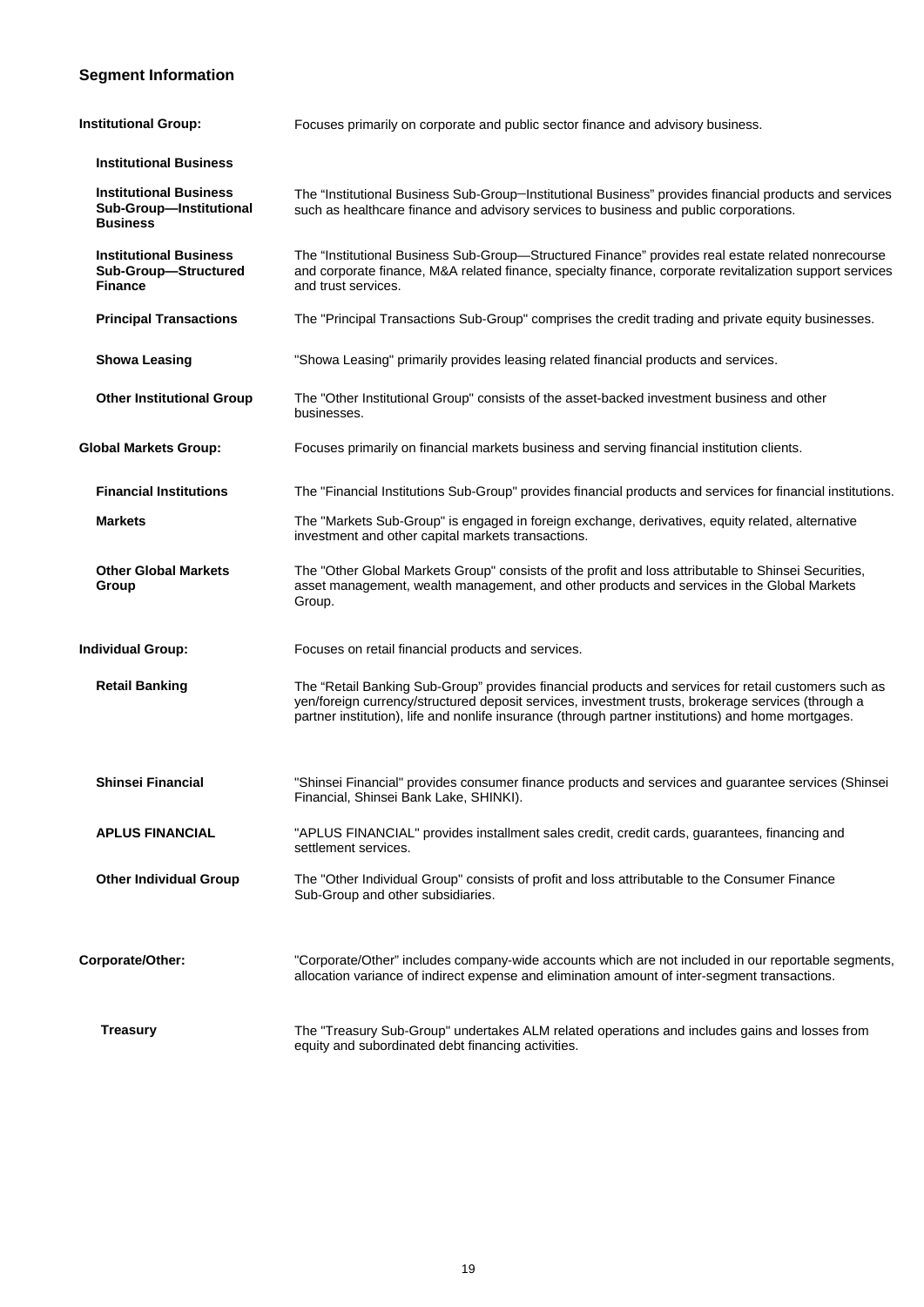# Institutional Group<sup>1</sup>-Table 22- (Consolidated)

|                                                                     |                         |                           | (Billions of yen)  |                         |
|---------------------------------------------------------------------|-------------------------|---------------------------|--------------------|-------------------------|
|                                                                     | 1H FY2014<br>(6 months) | 1H FY2013<br>$(6$ months) | Change<br>(Amount) | FY2013<br>$(12$ months) |
| Institutional Business Sub-Group - Institutional Business:          |                         |                           |                    |                         |
| Net interest income                                                 | 5.8                     | 4.8                       | 1.0                | 9.4                     |
| Noninterest income                                                  | $1.2$                   | 1.9                       | (0.7)              | 3.2                     |
| <b>Total revenue</b>                                                | 7.1                     | 6.8                       | 0.3                | 12.7                    |
| General and administrative expenses                                 | (3.4)                   | (3.2)                     | (0.2)              | (6.4)                   |
| <b>Ordinary business profit</b>                                     | 3.6                     | 3.5                       | 0.0                | 6.2                     |
| Net credit costs                                                    | 0.7                     | (0.7)                     | 1.4                | 2.0                     |
| Ordinary business profit after net credit costs                     | 4.3                     | 2.8                       | 1.5                | 8.3                     |
| Institutional Business Sub-Group - Structured Finance:              |                         |                           |                    |                         |
| Net interest income                                                 | 7.1                     | 8.8                       | (1.7)              | 15.6                    |
| Noninterest income                                                  | 3.4                     | 3.9                       | (0.5)              | 8.1                     |
| <b>Total revenue</b>                                                | 10.5                    | 12.8                      | (2.2)              | 23.7                    |
| General and administrative expenses                                 | (2.6)                   | (2.4)                     | (0.2)              | (4.7)                   |
| <b>Ordinary business profit</b>                                     | 7.9                     | 10.4                      | (2.4)              | 19.0                    |
| Net credit costs                                                    | 0.1                     | 3.4                       | (3.3)              | 8.0                     |
| Ordinary business profit after net credit costs                     | 8.1                     | 13.8                      | (5.7)              | 27.0                    |
| <b>Principal Transactions Sub-Group:</b>                            |                         |                           |                    |                         |
| Net interest income                                                 | 2.8                     | 2.2                       | 0.5                | 5.2                     |
| Noninterest income                                                  | 6.5                     | 7.3                       | (0.8)              | 12.6                    |
| <b>Total revenue</b>                                                | 9.3                     | 9.6                       | (0.2)              | 17.9                    |
| General and administrative expenses                                 | (2.5)                   | (2.1)                     | (0.4)              | (4.2)                   |
| <b>Ordinary business profit</b>                                     | $6.8\,$                 | 7.4                       | (0.6)              | 13.7                    |
| Net credit costs                                                    | 0.0                     | (0.0)                     | 0.0                | 0.2                     |
| Ordinary business profit after net credit costs                     | 6.8                     | 7.4                       | (0.5)              | 13.9                    |
|                                                                     |                         |                           |                    |                         |
| <b>Showa Leasing:</b><br>Net interest income                        |                         |                           | 0.1                |                         |
|                                                                     | (1.2)                   | (1.3)                     |                    | (2.4)                   |
| Noninterest income                                                  | 7.4                     | 8.1                       | (0.7)              | 17.6<br>15.1            |
| <b>Total revenue</b>                                                | 6.2                     | 6.7                       | (0.5)              |                         |
| General and administrative expenses                                 | (4.0)                   | (3.8)                     | (0.2)              | (8.2)                   |
| <b>Ordinary business profit</b>                                     | 2.1                     | 2.9                       | (0.7)              | 6.9                     |
| Net credit costs<br>Ordinary business profit after net credit costs | 1.6<br>3.7              | 1.8<br>4.8                | (0.2)<br>(1.0)     | 2.6<br>9.5              |
|                                                                     |                         |                           |                    |                         |
| Others:                                                             |                         |                           |                    |                         |
| Net interest income                                                 | (0.1)                   | 0.1                       | (0.3)              | (0.2)                   |
| Noninterest income                                                  | 0.9                     | (0.2)                     | $1.2$              | 0.1                     |
| <b>Total revenue</b>                                                | 0.7                     | (0.0)                     | 0.8                | (0.1)                   |
| General and administrative expenses                                 | (0.6)                   | (0.5)                     | (0.1)              | (1.1)                   |
| Ordinary business profit (loss)                                     | $0.0\,$                 | (0.6)                     | 0.7                | (1.2)                   |
| Net credit costs                                                    | (0.4)                   | (1.6)                     | $1.2$<br>1.9       | (4.4)                   |
| Ordinary business profit after net credit costs (loss)              | (0.3)                   | (2.2)                     |                    | (5.6)                   |
| <b>Institutional Group:</b>                                         |                         |                           |                    |                         |
| Net interest income                                                 | 14.5                    | 14.8                      | (0.3)              | 27.6                    |
| Noninterest income                                                  | 19.5                    | 21.0                      | (1.5)              | 41.8                    |
| <b>Total revenue</b>                                                | 34.0                    | 35.9                      | (1.8)              | 69.5                    |
| General and administrative expenses                                 | (13.4)                  | (12.1)                    | (1.2)              | (24.8)                  |
| Ordinary business profit                                            | 20.6                    | 23.8                      | (3.1)              | 44.6                    |
| Net credit costs                                                    | 2.0                     | 2.8                       | (0.7)              | 8.5                     |
| Ordinary business profit after net credit costs                     | 22.7                    | 26.6                      | (3.9)              | 53.2                    |

1. Net of consolidation adjustments, if applicable.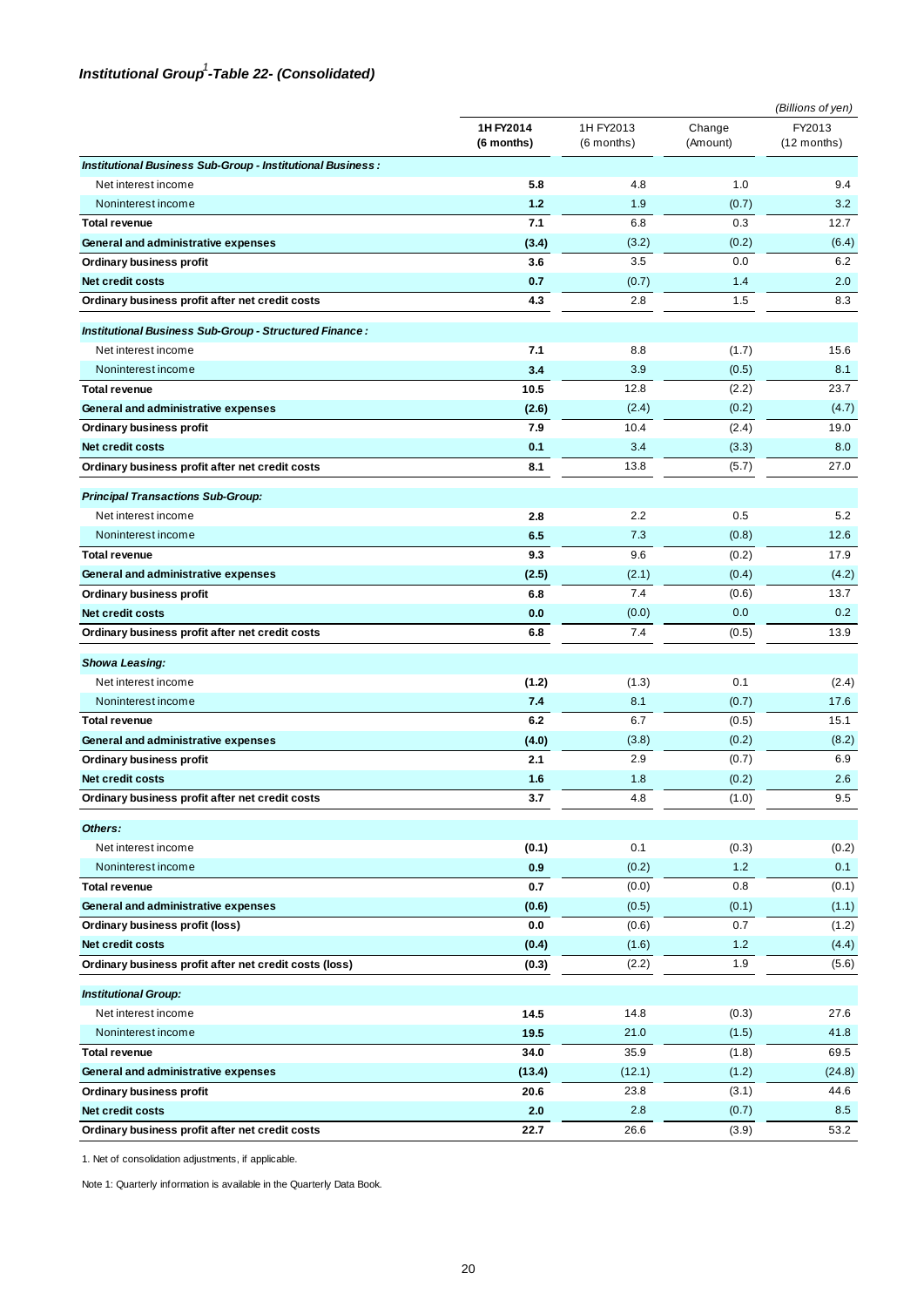# Global Markets Group<sup>1</sup>-Table 23- (Consolidated)

|                                                                            |                         |                           |                    | (Billions of yen)     |
|----------------------------------------------------------------------------|-------------------------|---------------------------|--------------------|-----------------------|
|                                                                            | 1H FY2014<br>(6 months) | 1H FY2013<br>$(6$ months) | Change<br>(Amount) | FY2013<br>(12 months) |
| <b>Financial Institutions Sub-Group:</b>                                   |                         |                           |                    |                       |
| Net interest income                                                        | 0.7                     | 0.8                       | (0.0)              | 1.5                   |
| Noninterest income                                                         | 0.9                     | 0.8                       | 0.0                | 1.6                   |
| <b>Total revenue</b>                                                       | 1.7                     | 1.7                       | 0.0                | 3.2                   |
| General and administrative expenses                                        | (1.1)                   | (1.0)                     | (0.1)              | (2.1)                 |
| Ordinary business profit                                                   | 0.5                     | 0.6                       | (0.1)              | 1.1                   |
| Net credit costs                                                           | 0.1                     | (0.0)                     | 0.1                | 0.4                   |
| Ordinary business profit after net credit costs                            | 0.6                     | 0.6                       | 0.0                | 1.5                   |
| <b>Markets Sub-Group:</b>                                                  |                         |                           |                    |                       |
| Net interest income                                                        | 1.2                     | 1.1                       | 0.1                | 2.2                   |
| Noninterest income                                                         | 3.0                     | 0.9                       | 2.1                | 2.6                   |
| <b>Total revenue</b>                                                       | 4.3                     | 2.0                       | 2.2                | 4.9                   |
| General and administrative expenses                                        | (1.6)                   | (1.6)                     | (0.0)              | (3.2)                 |
| Ordinary business profit                                                   | 2.7                     | 0.4                       | 2.2                | 1.6                   |
| <b>Net credit costs</b>                                                    | (0.0)                   | 0.0                       | (0.1)              | (0.0)                 |
| Ordinary business profit after net credit costs                            | 2.6                     | 0.5                       | 2.1                | 1.5                   |
| Others:                                                                    |                         |                           |                    |                       |
| Net interest income                                                        | 0.0                     | 0.0                       | 0.0                | 0.1                   |
| Noninterest income                                                         | 1.4                     | 1.4                       | 0.0                | 3.0                   |
| <b>Total revenue</b>                                                       | 1.5                     | 1.4                       | 0.1                | 3.1                   |
| General and administrative expenses                                        | (1.8)                   | (1.7)                     | (0.0)              | (3.5)                 |
| Ordinary business profit (loss)                                            | (0.2)                   | (0.2)                     | 0.0                | (0.4)                 |
| Net credit costs<br>Ordinary business profit after net credit costs (loss) | 0.0<br>(0.1)            | 0.0<br>(0.2)              | 0.0<br>0.0         | 0.1<br>(0.3)          |
|                                                                            |                         |                           |                    |                       |
| <b>Global Markets Group:</b>                                               |                         |                           |                    |                       |
| Net interest income                                                        | 2.1                     | 1.9                       | 0.1                | 3.9                   |
| Noninterest income                                                         | 5.5                     | 3.2                       | 2.2                | 7.3                   |
| <b>Total revenue</b>                                                       | 7.6                     | 5.2                       | 2.4                | 11.2                  |
| General and administrative expenses                                        | (4.6)                   | (4.4)                     | (0.2)              | (8.9)                 |
| Ordinary business profit                                                   | 3.0                     | 0.8                       | 2.1                | 2.3                   |
| Net credit costs                                                           | 0.0                     | 0.0                       | 0.0                | 0.4                   |
| Ordinary business profit after net credit costs                            | 3.1                     | 0.8                       | 2.2                | 2.8                   |

1. Net of consolidation adjustments, if applicable.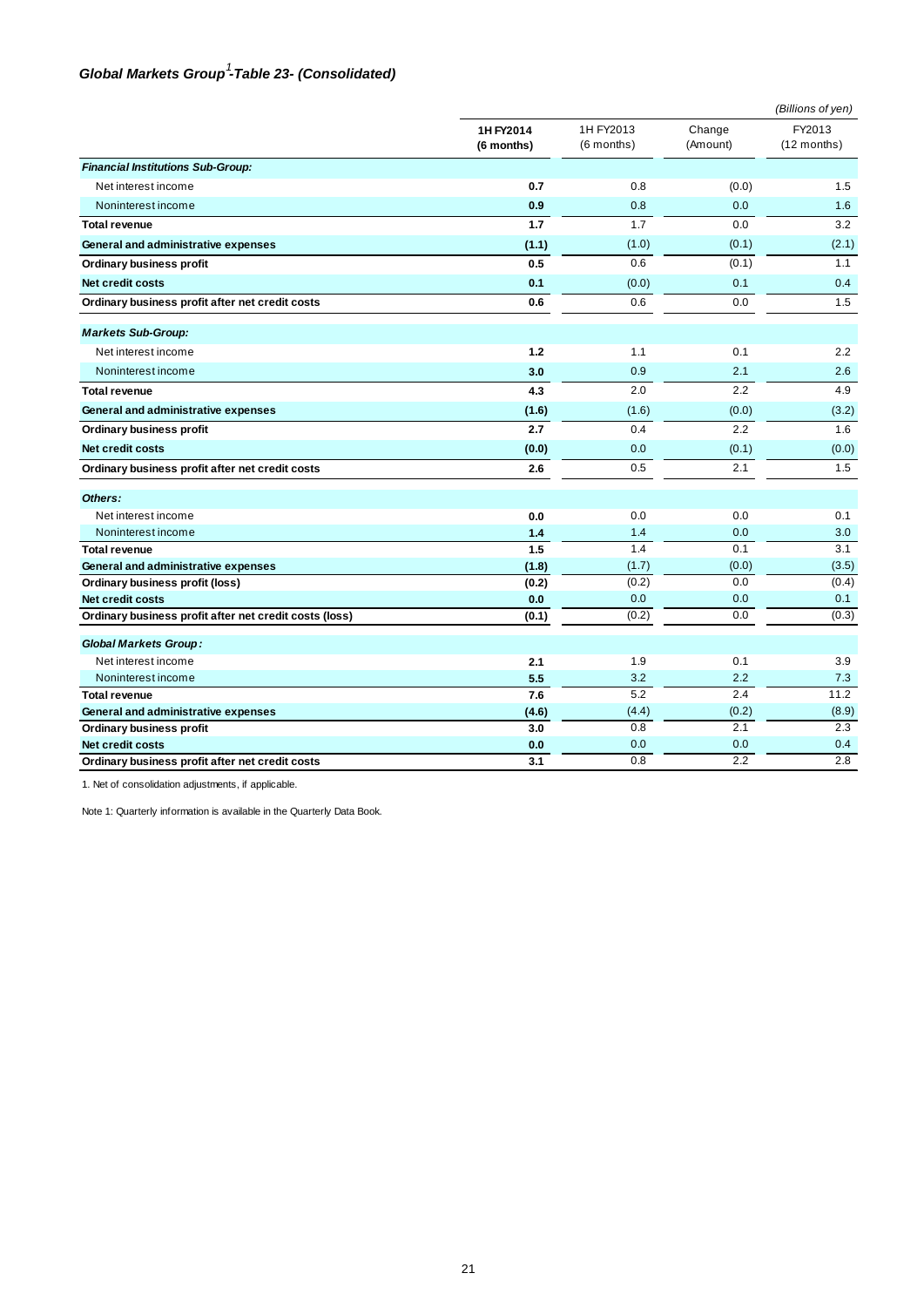# *Individual Group -Table 24- (Consolidated) 1*

|                                                        | (Billions of yen)       |                           |                    |                         |  |
|--------------------------------------------------------|-------------------------|---------------------------|--------------------|-------------------------|--|
|                                                        | 1H FY2014<br>(6 months) | 1H FY2013<br>$(6$ months) | Change<br>(Amount) | FY2013<br>$(12$ months) |  |
| <b>Retail banking:</b>                                 |                         |                           |                    |                         |  |
| Net interest income                                    | 11.5                    | 12.7                      | (1.1)              | 25.3                    |  |
| Noninterest income                                     | 2.7                     | 4.0                       | (1.3)              | 7.0                     |  |
| <b>Total revenue</b>                                   | 14.3                    | 16.8                      | (2.5)              | 32.4                    |  |
| General and administrative expenses                    | (16.9)                  | (16.1)                    | (0.8)              | (31.7)                  |  |
| Ordinary business profit (loss)                        | (2.6)                   | 0.6                       | (3.3)              | 0.6                     |  |
| <b>Net credit costs</b>                                | (0.0)                   | (0.1)                     | 0.0                | 0.0                     |  |
| Ordinary business profit after net credit costs (loss) | (2.7)                   | 0.5                       | (3.2)              | 0.6                     |  |
| Shinsei Financial and Shinsei Bank Lake <sup>2</sup> : |                         |                           |                    |                         |  |
| Net interest income                                    | 24.8                    | 20.8                      | 4.0                | 44.2                    |  |
| Noninterest income                                     | (1.1)                   | (1.9)                     | 0.8                | (3.3)                   |  |
| <b>Total revenue</b>                                   | 23.6                    | 18.8                      | 4.8                | 40.9                    |  |
| General and administrative expenses                    | (13.7)                  | (13.1)                    | (0.6)              | (25.8)                  |  |
| Ordinary business profit                               | 9.9                     | 5.7                       | 4.2                | 15.1                    |  |
| Net credit costs                                       | (3.1)                   | 0.4                       | (3.5)              | (2.6)                   |  |
| Ordinary business profit after net credit costs        | 6.8                     | 6.1                       | 0.6                | 12.4                    |  |
| <b>SHINKI:</b>                                         |                         |                           |                    |                         |  |
| Net interest income                                    | 3.3                     | 3.3                       | 0.0                | 6.7                     |  |
| Noninterest income                                     | (0.2)                   | (0.2)                     | 0.0                | (0.5)                   |  |
| <b>Total revenue</b>                                   | 3.0                     | 3.0                       | 0.0                | 6.1                     |  |
| General and administrative expenses                    | (2.2)                   | (2.0)                     | (0.1)              | (4.2)                   |  |
| Ordinary business profit                               | 0.8                     | 0.9                       | (0.1)              | 1.8                     |  |
| Net credit costs                                       | (0.5)                   | (0.1)                     | (0.3)              | (0.1)                   |  |
| Ordinary business profit after net credit costs        | 0.3                     | 0.7                       | (0.4)              | 1.7                     |  |
| <b>APLUS FINANCIAL:</b>                                |                         |                           |                    |                         |  |
| Net interest income                                    | 3.3                     | 3.9                       | (0.6)              | 7.5                     |  |
| Noninterest income                                     | 21.3                    | 19.4                      | 1.8                | 40.6                    |  |
| <b>Total revenue</b>                                   | 24.6                    | 23.4                      | 1.2                | 48.1                    |  |
| General and administrative expenses                    | (18.0)                  | (17.2)                    | (0.7)              | (34.7)                  |  |
| Ordinary business profit                               | 6.6                     | 6.1                       | 0.5                | 13.4                    |  |
| Net credit costs                                       | (3.5)                   | (3.3)                     | (0.1)              | (6.8)                   |  |
| Ordinary business profit after net credit costs        | 3.0                     | 2.7                       | 0.3                | 6.5                     |  |
| Others $3$ :                                           |                         |                           |                    |                         |  |
| Net interest income                                    | 0.6                     | 0.7                       | (0.0)              | 1.4                     |  |
| Noninterest income                                     | 0.1                     | 0.1                       | (0.0)              | 0.2                     |  |
| <b>Total revenue</b>                                   | 0.7                     | 0.8                       | (0.1)              | 1.7                     |  |
| General and administrative expenses                    | (0.3)                   | (0.3)                     | (0.0)              | (0.7)                   |  |
| Ordinary business profit                               | 0.3                     | 0.5                       | (0.1)              | 0.9                     |  |
| Net credit costs                                       | 0.0                     | $0.0\,$                   | 0.0                | 0.2                     |  |
| Ordinary business profit after net credit costs        | 0.4                     | 0.6                       | (0.1)              | 1.1                     |  |
| <b>Individual Group:</b>                               |                         |                           |                    |                         |  |
| Net interest income                                    | 43.7                    | 41.5                      | 2.1                | 85.3                    |  |
| Noninterest income                                     | 22.7                    | 21.4                      | 1.3                | 44.0                    |  |
| <b>Total revenue</b>                                   | 66.4                    | 63.0                      | 3.4                | 129.3                   |  |
| General and administrative expenses                    | (51.3)                  | (48.9)                    | (2.4)              | (97.3)                  |  |
| Ordinary business profit                               | 15.1                    | 14.0                      | 1.0                | 31.9                    |  |
| Net credit costs                                       | (7.1)                   | (3.2)                     | (3.9)              | (9.3)                   |  |
| Ordinary business profit after net credit costs        | 7.9                     | 10.8                      | (2.9)              | 22.6                    |  |

1. Net of consolidation adjustments, if applicable.

2. Results for Shinsei Financial and "Shinsei Bank Card Loan - Lake" in the Lake business (started on October 1, 2011) are combined on a management accounting basis.

3. Includes Shinsei Property Finance and unallocated Consumer Finance Sub-Group financials.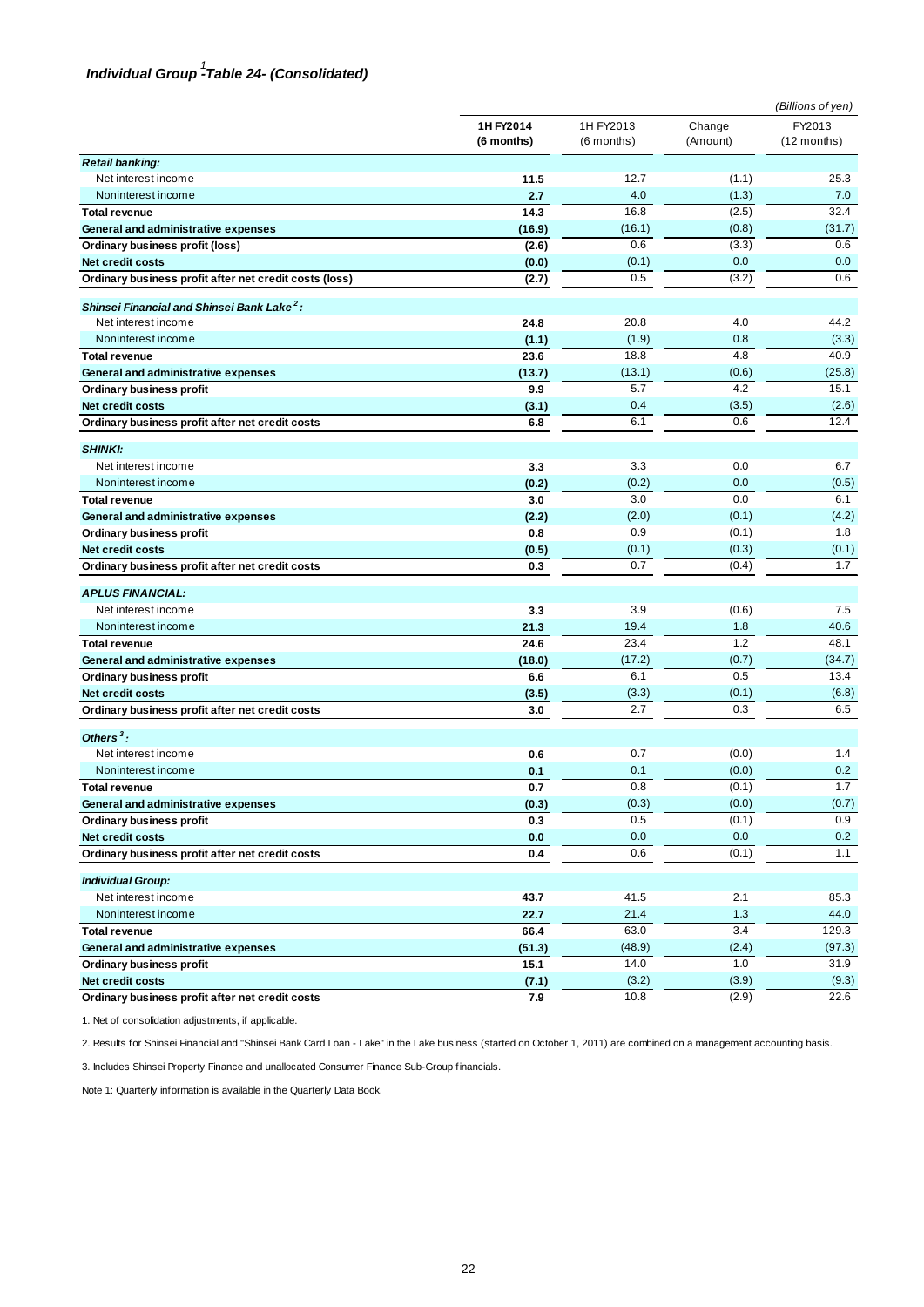# *Individual Group Revenue by Product/Entity -Table 25- (Consolidated) 1*

|                                                                  |                         |                           |                    | (Billions of yen)       |
|------------------------------------------------------------------|-------------------------|---------------------------|--------------------|-------------------------|
|                                                                  | 1H FY2014<br>(6 months) | 1H FY2013<br>$(6$ months) | Change<br>(Amount) | FY2013<br>$(12$ months) |
| Retail Banking:                                                  | 14.3                    | 16.8                      | (2.5)              | 32.4                    |
| Deposits and debentures net interest income                      | 6.4                     | 8.0                       | (1.5)              | 15.6                    |
| Deposits and debentures noninterest income                       | 0.8                     | 1.5                       | (0.6)              | 2.7                     |
| Asset management                                                 | 2.4                     | 2.7                       | (0.3)              | 4.9                     |
| Loans                                                            | 4.5                     | 4.5                       | (0.0)              | 9.0                     |
| Shinsei Financial and Shinsei Bank Card Loan - Lake <sup>2</sup> | 23.6                    | 18.8                      | 4.8                | 40.9                    |
| <b>SHINKI</b>                                                    | 3.0                     | 3.0                       | 0.0                | 6.1                     |
| APLUS FINANCIAL                                                  | 24.6                    | 23.4                      | 1.2                | 48.1                    |
| Others $3$                                                       | 0.7                     | 0.8                       | (0.1)              | 1.7                     |
| Total revenue                                                    | 66.4                    | 63.0                      | 3.4                | 129.3                   |

1. Net of consolidation adjustments, if applicable.

2. Results for Shinsei Financial and "Shinsei Bank Card Loan - Lake" in the Lake business (started on October 1, 2011) are combined on a management accounting basis.

3. Includes Shinsei Property Finance and unallocated Consumer Finance Sub-Group financials.

Note 1: Quarterly information is available in the Quarterly Data Book.

# *Corporate/Other -Table 26- (Consolidated) 1*

|                                                               |                         |                           |                    | (Billions of yen)       |
|---------------------------------------------------------------|-------------------------|---------------------------|--------------------|-------------------------|
|                                                               | 1H FY2014<br>(6 months) | 1H FY2013<br>$(6$ months) | Change<br>(Amount) | FY2013<br>$(12$ months) |
| Treasury Sub-Group:                                           |                         |                           |                    |                         |
| Net interest income                                           | 0.1                     | (1.7)                     | 1.9                | (3.3)                   |
| Noninterest income                                            | 2.7                     | (0.7)                     | 3.5                | (1.0)                   |
| <b>Total revenue</b>                                          | 2.9                     | (2.5)                     | 5.4                | (4.4)                   |
| General and administrative expenses                           | (0.8)                   | (0.7)                     | (0.0)              | (1.5)                   |
| Ordinary business profit (loss)                               | 2.1                     | (3.2)                     | 5.4                | (5.9)                   |
| <b>Net credit costs</b>                                       | ٠                       |                           |                    |                         |
| Ordinary business profit after net credit costs (loss)        | 2.1                     | (3.2)                     | 5.4                | (5.9)                   |
| Corporate/Other (excluding Treasury Sub-Group) <sup>1</sup> : |                         |                           |                    |                         |
| Net interest income                                           | (0.0)                   | (1.6)                     | 1.6                | (3.1)                   |
| Noninterest income                                            | (0.0)                   | 0.1                       | (0.2)              | 0.3                     |
| <b>Total revenue</b>                                          | (0.0)                   | (1.4)                     | 1.3                | (2.7)                   |
| General and administrative expenses                           | 0.1                     | 0.4                       | (0.2)              | (0.1)                   |
| Ordinary business profit (loss)                               | 0.1                     | (1.0)                     | 1.1                | (2.8)                   |
| Net credit costs                                              | 0.0                     | (0.0)                     | 0.0                | 0.0                     |
| Ordinary business profit after net credit costs (loss)        | 0.1                     | (1.0)                     | 1.1                | (2.8)                   |
| Corporate/Other <sup>1</sup> :                                |                         |                           |                    |                         |
| Net interest income                                           | 0.1                     | (3.3)                     | 3.5                | (6.4)                   |
| Noninterest income                                            | 2.7                     | (0.5)                     | 3.3                | (0.7)                   |
| <b>Total revenue</b>                                          | 2.9                     | (3.9)                     | 6.8                | (7.1)                   |
| General and administrative expenses                           | (0.6)                   | (0.3)                     | (0.2)              | (1.6)                   |
| Ordinary business profit (loss)                               | 2.2                     | (4.2)                     | 6.5                | (8.8)                   |
| <b>Net credit costs</b>                                       | 0.0                     | (0.0)                     | 0.0                | 0.0                     |
| Ordinary business profit after net credit costs (loss)        | 2.2                     | (4.2)                     | 6.5                | (8.8)                   |

1. "Corporate/Other" includes company-w ide accounts w hich are not included in our reportable segments, allocation variance of indirect expense and elimination amount of inter-segment transactions.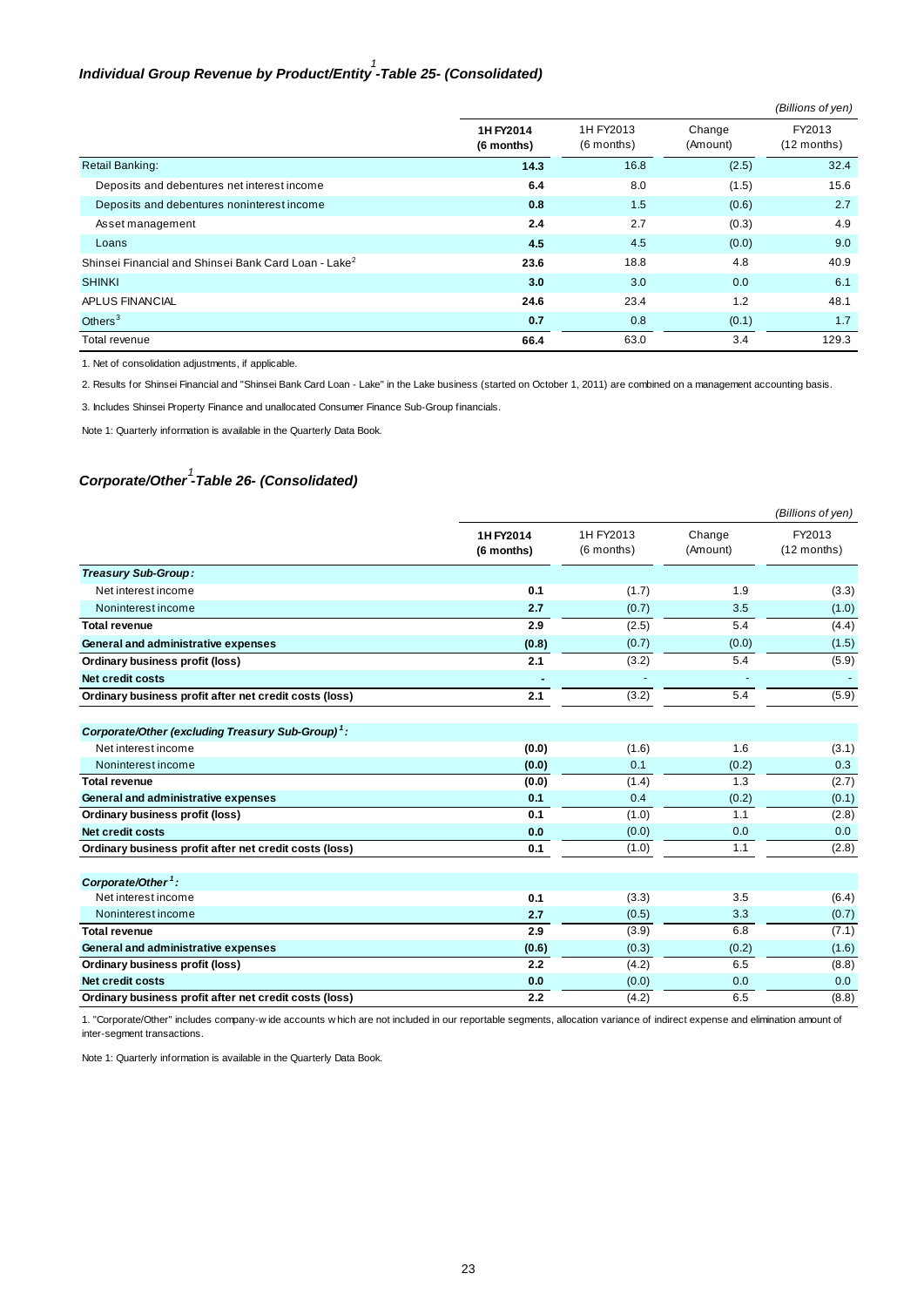**Assets** 

|                                                       |                |                |                    |                | (Millions of yen)  |
|-------------------------------------------------------|----------------|----------------|--------------------|----------------|--------------------|
|                                                       | Sep 30<br>2014 | Sep 30<br>2013 | Change<br>(Amount) | Mar 31<br>2014 | Change<br>(Amount) |
|                                                       | (a)            | (b)            | $(a)-(b)$          | (c)            | $(a)-(c)$          |
| < <assets>&gt;</assets>                               |                |                |                    |                |                    |
| Cash and due from banks                               | 1,179,342      | 724,563        | 454,779            | 1,451,492      | (272, 150)         |
| Call loans and bills bought                           | 4,500          |                | 4,500              | 36,451         | (31, 951)          |
| Receivables under resale agreements                   | 53,216         | 53,216         |                    | 53,216         |                    |
| Receivables under securities borrowing transactions   | 35,372         | 51,557         | (16, 185)          | 23,651         | 11,720             |
| Other monetary claims purchased                       | 97,062         | 99,839         | (2,776)            | 105,857        | (8,794)            |
| <b>Trading assets</b>                                 | 310,415        | 318,177        | (7, 761)           | 249,115        | 61,300             |
| Monetary assets held in trust                         | 184,876        | 211,031        | (26, 155)          | 199,117        | (14, 241)          |
| <b>Securities</b>                                     | 1,621,344      | 1,794,747      | (173, 402)         | 1,557,020      | 64,324             |
| Loans and bills discounted                            | 4,338,622      | 4,208,627      | 129,995            | 4,319,830      | 18,792             |
| Foreign exchanges                                     | 20,973         | 37,746         | (16, 773)          | 25,656         | (4,683)            |
| Lease receivables and leased investment assets        | 226,215        | 211,622        | 14,593             | 227,764        | (1,548)            |
| Other assets                                          | 783,755        | 754,598        | 29,157             | 724,963        | 58,792             |
| Premises and equipment                                | 50,305         | 49,956         | 349                | 50,143         | 162                |
| Intangible assets                                     | 52,264         | 61,870         | (9,606)            | 57,643         | (5,379)            |
| Goodwill                                              | 25,904         | 31,985         | (6,080)            | 28,949         | (3,045)            |
| Asset for retirement benefit                          | 2,883          | $\prime$       | $\prime$           | 1,567          | 1,315              |
| Deferred issuance expenses for debentures             | 22             | 47             | (24)               | 32             | (10)               |
| Deferred tax assets                                   | 15,426         | 18,800         | (3,374)            | 16,519         | (1,093)            |
| Customers' liabilities for acceptances and guarantees | 331,485        | 453,036        | (121, 550)         | 358,414        | (26, 929)          |
| Reserve for credit losses                             | (117, 924)     | (143, 925)     | 26,001             | (137, 358)     | 19,434             |
| <b>Total assets</b>                                   | 9,190,162      | 8,905,513      | 284,648            | 9,321,103      | (130, 941)         |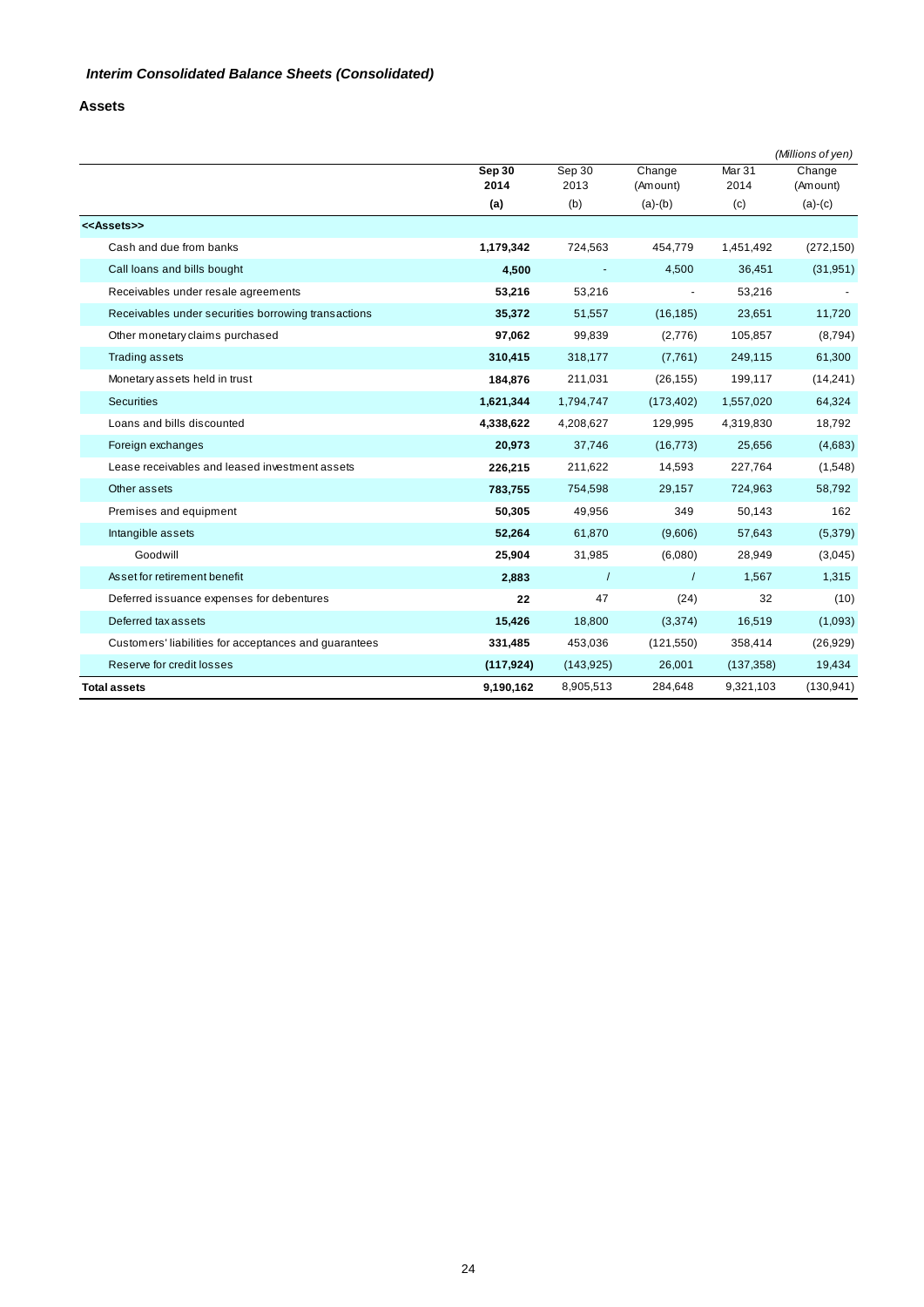# **Liabilities and Equity**

|                                                            |                |                |                      |                | (Millions of yen)  |
|------------------------------------------------------------|----------------|----------------|----------------------|----------------|--------------------|
|                                                            | Sep 30<br>2014 | Sep 30<br>2013 | Change<br>(Amount)   | Mar 31<br>2014 | Change<br>(Amount) |
|                                                            | (a)            | (b)            | $(a)-(b)$            | (c)            | $(a)-(c)$          |
| < <liabilities>&gt;</liabilities>                          |                |                |                      |                |                    |
| Deposits                                                   | 5,507,992      | 5,544,368      | (36, 375)            | 5,733,223      | (225, 231)         |
| Negotiable certificates of deposit                         | 103,106        | 209,088        | (105, 981)           | 117,223        | (14, 117)          |
| <b>Debentures</b>                                          | 37,750         | 45,867         | (8, 116)             | 41,747         | (3,996)            |
| Call money and bills sold                                  | 310,000        | 120,000        | 190,000              | 180,000        | 130,000            |
| Payables under securities lending transactions             | 238,866        | 60,216         | 178,649              | 317,599        | (78, 733)          |
| <b>Trading liabilities</b>                                 | 269,132        | 273,508        | (4,376)              | 218,585        | 50,547             |
| Borrowed money                                             | 720,429        | 619,344        | 101,085              | 643,431        | 76,997             |
| Foreign exchanges                                          | 63             | 25             | 38                   | 37             | 26                 |
| Short-term corporate bonds                                 | 97,500         | 107,900        | (10, 400)            | 86,900         | 10,600             |
| Corporate bonds                                            | 191,121        | 189,142        | 1,978                | 177,248        | 13,873             |
| Other liabilities                                          | 472,877        | 535,057        | (62, 180)            | 497,804        | (24, 927)          |
| Accrued employees' bonuses                                 | 4,939          | 4,628          | 311                  | 7,782          | (2,842)            |
| Accrued directors' bonuses                                 | 39             | 31             | 8                    | 67             | (28)               |
| Reserve for employees' retirement benefits                 | $\prime$       | 7,521          | $\prime$             | $\prime$       | $\prime$           |
| Liability for retirement benefit                           | 12,513         | $\prime$       | $\prime$             | 10,116         | 2,397              |
| Reserve for directors' retirement benefits                 | 79             | 114            | (35)                 | 119            | (40)               |
| Reserve for losses on interest repayments                  | 185,466        | 28,630         | 156,835              | 208,201        | (22, 734)          |
| Deferred tax liabilities                                   | 586            | 56             | 530                  | 9              | 577                |
| Acceptances and guarantees                                 | 331,485        | 453,036        | (121, 550)           | 358,414        | (26, 929)          |
| <b>Total liabilities</b>                                   | 8,483,951      | 8,198,537      | 285,413              | 8,598,512      | (114, 560)         |
| < <equity>&gt;</equity>                                    |                |                |                      |                |                    |
| Shareholders' equity:                                      |                |                |                      |                |                    |
| Common stock                                               | 512,204        | 512,204        | $\ddot{\phantom{1}}$ | 512,204        |                    |
| Capital surplus                                            | 79,461         | 79,461         | $\blacksquare$       | 79,461         |                    |
| Retained earnings                                          | 170,482        | 131,873        | 38,608               | 146,002        | 24,479             |
| Treasury stock, at cost                                    | (72, 558)      | (72, 558)      | (0)                  | (72, 558)      | (0)                |
| Total shareholders' equity                                 | 689,589        | 650,981        | 38,608               | 665,110        | 24,478             |
| Accumulated other comprehensive income:                    |                |                |                      |                |                    |
| Unrealized gain (loss) on available-for-sale securities    | 8,205          | 1,842          | 6,362                | 6,288          | 1,916              |
| Deferred gain (loss) on derivatives under hedge accounting | (9,840)        | (9,065)        | (774)                | (8,769)        | (1,070)            |
| Foreign currency translation adjustments                   | 1,234          | 890            | 343                  | 267            | 966                |
| Accumulated adjustments for retirement benefit             | (4,623)        | $\prime$       | T                    | (5, 195)       | 572                |
| Total accumulated other comprehensive income               | (5,023)        | (6, 332)       | 1,308                | (7, 409)       | 2,385              |
| Stock acquisition rights                                   | 1,214          | 1,222          | (8)                  | 1,221          | (7)                |
| Minority interests                                         | 20,430         | 61,103         | (40, 673)            | 63,667         | (43, 237)          |
| <b>Total equity</b>                                        | 706,210        | 706,975        | (765)                | 722,590        | (16, 380)          |
| <b>Total liabilities and equity</b>                        | 9,190,162      | 8,905,513      | 284,648              | 9,321,103      | (130, 941)         |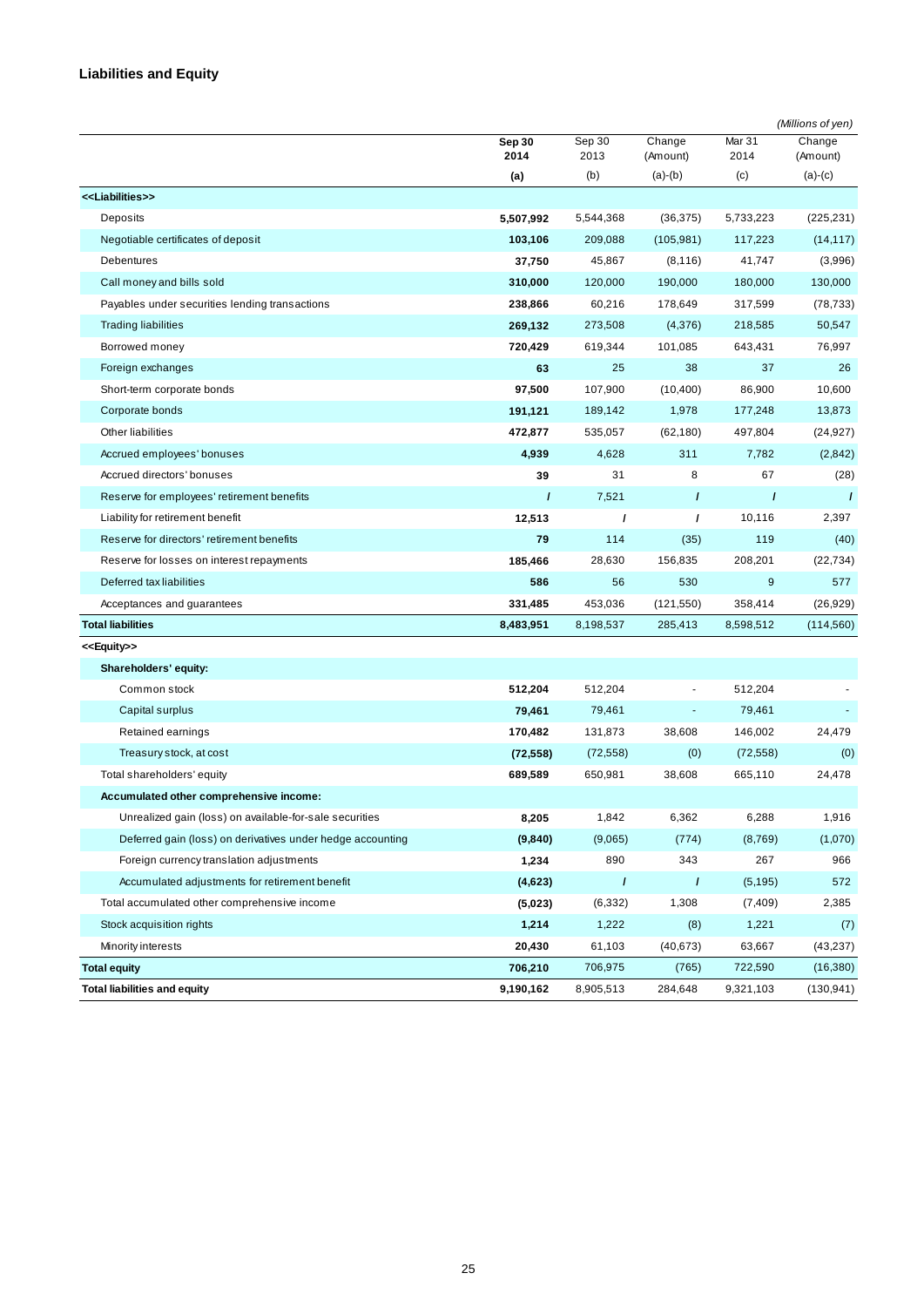|                                                                     |                         |                           |                    | (Millions of yen)       |
|---------------------------------------------------------------------|-------------------------|---------------------------|--------------------|-------------------------|
|                                                                     | 1H FY2014<br>(6 months) | 1H FY2013<br>$(6$ months) | Change<br>(Amount) | FY2013<br>$(12$ months) |
| <b>Ordinary income</b>                                              | 189,982                 | 186,555                   | 3,426              | 375,232                 |
| Interest income                                                     | 72,053                  | 72,562                    | (508)              | 143,270                 |
| Interest on loans and bills discounted                              | 62,710                  | 62,768                    | (58)               | 124,400                 |
| Interest and dividends on securities                                | 7,836                   | 8,238                     | (401)              | 15,694                  |
| Other interest income                                               | 1,506                   | 1,555                     | (48)               | 3,176                   |
| Fees and commissions income                                         | 21,692                  | 22,667                    | (974)              | 43,603                  |
| Trading income                                                      | 5,721                   | 8,048                     | (2,326)            | 16,517                  |
| Other business income                                               | 75,776                  | 70,086                    | 5,689              | 142,640                 |
| Other ordinary income                                               | 14,737                  | 13,190                    | 1,546              | 29,200                  |
| <b>Ordinary expenses</b>                                            | 157,580                 | 157,851                   | (270)              | 331,085                 |
| Interest expenses                                                   | 11,462                  | 17,509                    | (6,046)            | 32,752                  |
| Interest on deposits                                                | 5.649                   | 11,198                    | (5,549)            | 20,358                  |
| Interest on borrowings                                              | 2,357                   | 2,501                     | (144)              | 4,964                   |
| Interest on corporate bonds                                         | 2,666                   | 2,992                     | (326)              | 5,940                   |
| Other interest expenses                                             | 789                     | 816                       | (26)               | 1,487                   |
| Fees and commissions expenses                                       | 10,807                  | 11,010                    | (202)              | 21,165                  |
| <b>Trading losses</b>                                               | 238                     | 1,057                     | (818)              | 2,542                   |
| Other business expenses                                             | 48,069                  | 49,875                    | (1,806)            | 100,438                 |
| General and administrative expenses                                 | 75,763                  | 72,231                    | 3,532              | 144,814                 |
| Amortization of goodwill                                            | 3,045                   | 3,405                     | (360)              | 6,441                   |
| Amortization of intangible assets acquired in business combinations | 1,530                   | 1,767                     | (237)              | 3,305                   |
| Other general and administrative expenses                           | 71,188                  | 67,058                    | 4,130              | 135,067                 |
| Other ordinary expenses                                             | 11,237                  | 6,166                     | 5,071              | 29,371                  |
| Provision of reserve for credit losses                              | 7,040                   | 2,663                     | 4,377              | 6,279                   |
| Other                                                               | 4,197                   | 3,503                     | 694                | 23,092                  |
| Ordinary profit                                                     | 32,401                  | 28,704                    | 3,697              | 44,147                  |
| <b>Extraordinary gains</b>                                          | 421                     | 140                       | 280                | 3,879                   |
| <b>Extraordinary losses</b>                                         | 541                     | 1,241                     | (700)              | 2,006                   |
| Income before income taxes and minority interests                   | 32,281                  | 27,603                    | 4,678              | 46,020                  |
| Income taxes (benefit):                                             |                         |                           |                    |                         |
| Income taxes (benefit) - current                                    | 1,283                   | 1,890                     | (607)              | 2,464                   |
| Income taxes (benefit) - deferred                                   | 893                     | (3, 145)                  | 4,039              | (795)                   |
| Income taxes (benefit)                                              | 2,177                   | (1,254)                   | 3,431              | 1,668                   |
| Income before minority interests                                    | 30,104                  | 28,857                    | 1,246              | 44,351                  |
| Minority interests in net income of subsidiaries                    | 1,169                   | 1,617                     | (448)              | 2,976                   |
| Net income                                                          | 28,935                  | 27,240                    | 1,694              | 41,374                  |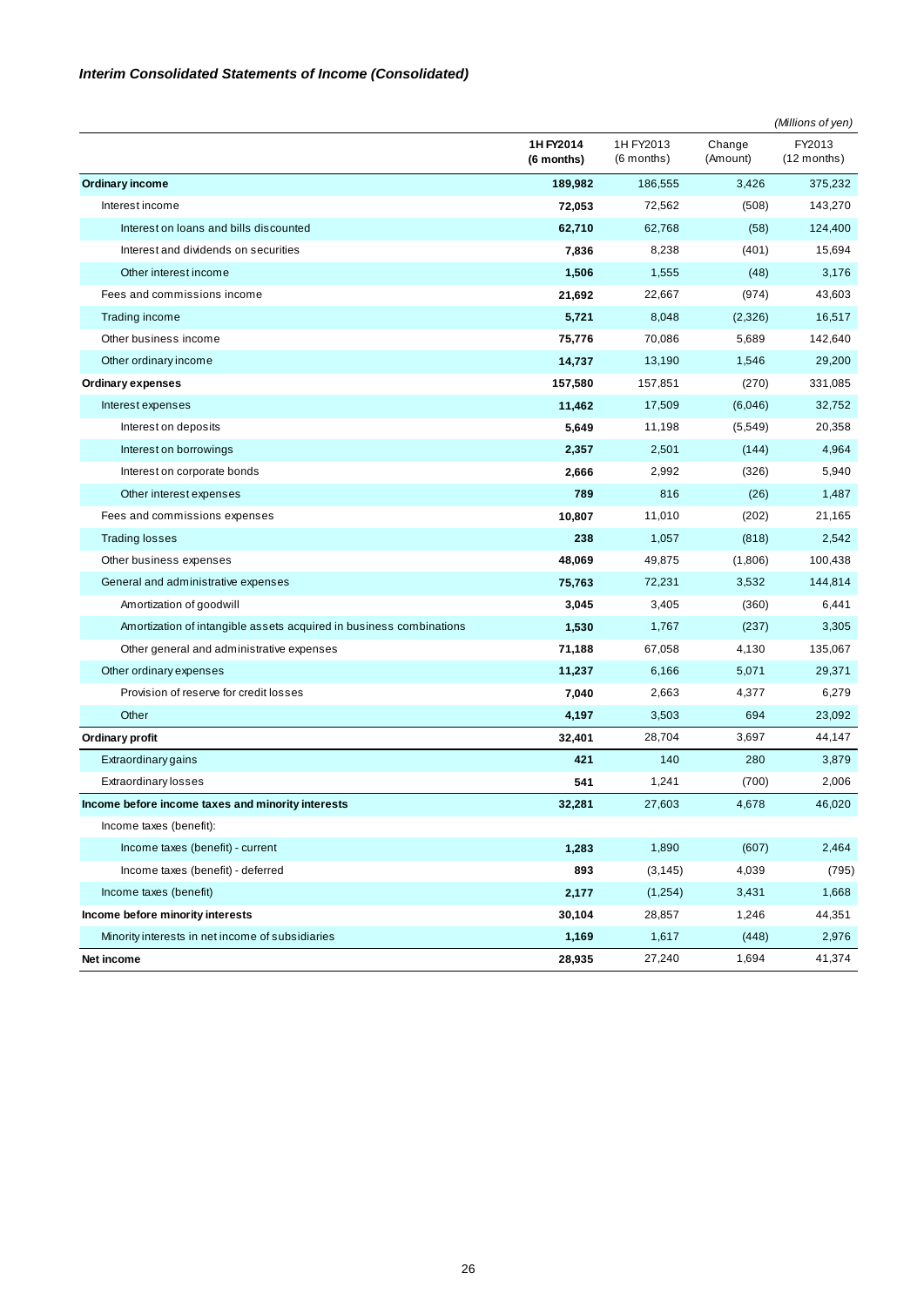# *Interim Consolidated Statements of Comprehensive Income (Consolidated)*

|                                                            |                         |                           |                    | (Millions of yen)       |
|------------------------------------------------------------|-------------------------|---------------------------|--------------------|-------------------------|
|                                                            | 1H FY2014<br>(6 months) | 1H FY2013<br>$(6$ months) | Change<br>(Amount) | FY2013<br>$(12$ months) |
| Income before minority interests                           | 30,104                  | 28,857                    | 1,246              | 44,351                  |
| Other comprehensive income                                 |                         |                           |                    |                         |
| Unrealized gain (loss) on available-for-sale securities    | 1,931                   | (1,923)                   | 3,855              | 2,803                   |
| Deferred gain (loss) on derivatives under hedge accounting | (1,070)                 | 2,540                     | (3,610)            | 2,835                   |
| Foreign currency translation adjustments                   | 862                     | (332)                     | 1,195              | (655)                   |
| Adjustments for retirement benefit                         | 1,221                   |                           |                    |                         |
| Share of other comprehensive income in affiliates          | 532                     | (1)                       | 534                | (153)                   |
| Other comprehensive income                                 | 3,478                   | 283                       | 3,195              | 4,830                   |
| Comprehensive income                                       | 33,582                  | 29,140                    | 4,442              | 49,181                  |
| (Breakdown)                                                |                         |                           |                    |                         |
| Attributable to:                                           |                         |                           |                    |                         |
| Owners of the parent                                       | 31,968                  | 27,213                    | 4,755              | 45,466                  |
| Minority interests                                         | 1,613                   | 1,927                     | (313)              | 3,715                   |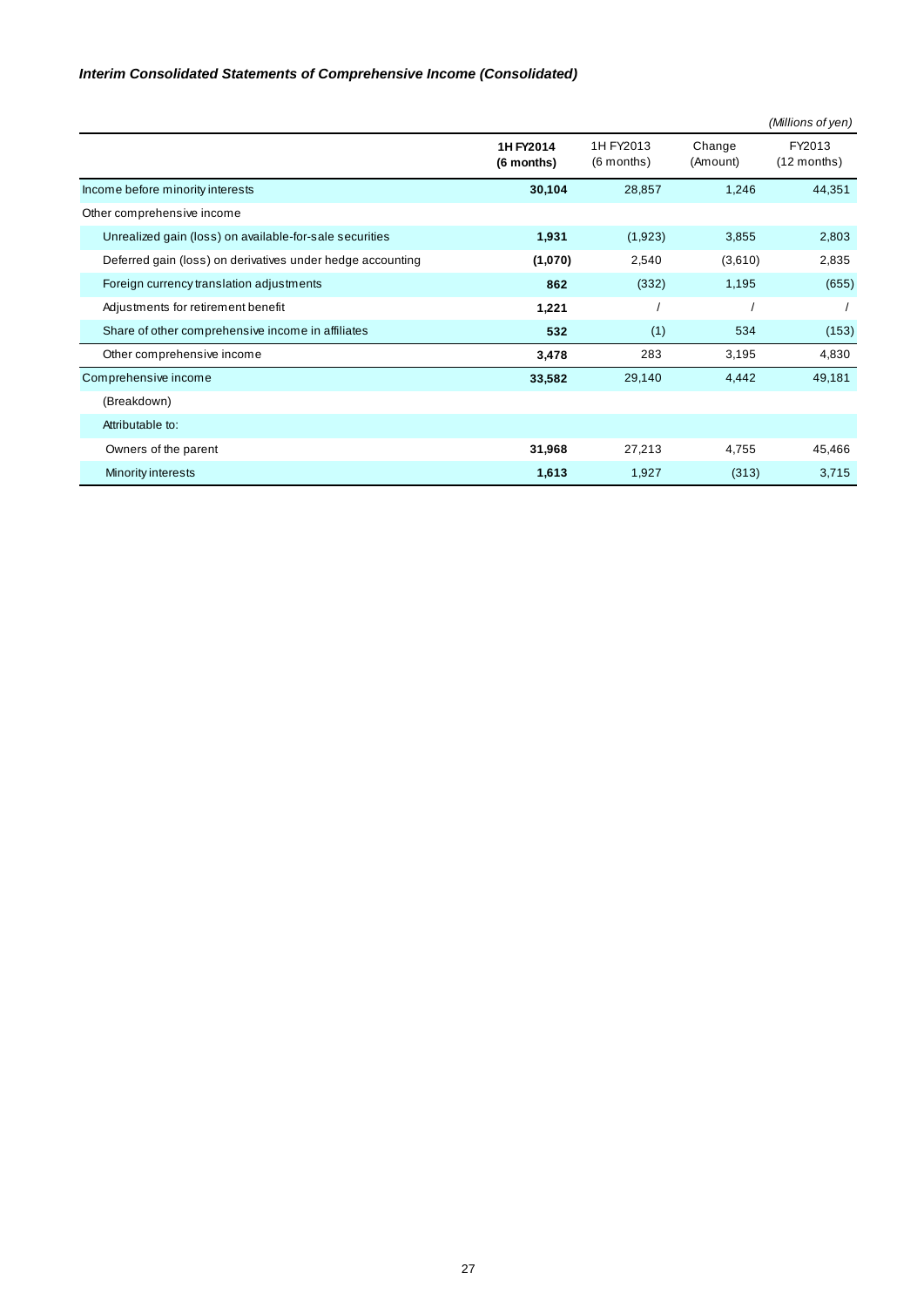# *Interim Consolidated Statement of Changes in Equity (Consolidated)*

*For the first half ended September 30, 2014*

| (Millions of yen)                                            |                      |                 |                   |                           |                                  |  |  |  |
|--------------------------------------------------------------|----------------------|-----------------|-------------------|---------------------------|----------------------------------|--|--|--|
|                                                              | Shareholders' equity |                 |                   |                           |                                  |  |  |  |
|                                                              | Common stock         | Capital surplus | Retained earnings | Treasury stock at<br>cost | Total<br>shareholders'<br>equity |  |  |  |
| Balance at beginning of the year                             | 512,204              | 79,461          | 146,002           | (72, 558)                 | 665,110                          |  |  |  |
| Cumulative effects of changes in accounting policies         |                      |                 | (1,799)           |                           | (1,799)                          |  |  |  |
| <b>Restated balance</b>                                      | 512,204              | 79,461          | 144,203           | (72, 558)                 | 663,311                          |  |  |  |
| Changes during the period                                    |                      |                 |                   |                           |                                  |  |  |  |
| <b>Dividends</b>                                             |                      |                 | (2,653)           |                           | (2,653)                          |  |  |  |
| Net income                                                   |                      |                 | 28,935            |                           | 28,935                           |  |  |  |
| Purchase of treasury stock                                   |                      |                 |                   | (0)                       | (0)                              |  |  |  |
| Decrease by inclusion of consolidated subsidiaries           |                      |                 | (0)               |                           | (0)                              |  |  |  |
| Decrease by exclusion of consolidated subsidiaries           |                      |                 | (2)               |                           | (2)                              |  |  |  |
| Net changes during the period excluding shareholders' equity |                      |                 |                   |                           |                                  |  |  |  |
| Total changes during the period                              | -                    |                 | 26,278            | (0)                       | 26,278                           |  |  |  |
| Balance at end of the period                                 | 512,204              | 79,461          | 170,482           | (72, 558)                 | 689,589                          |  |  |  |

|                                                              |                                                                  |                                                                     | Accumulated other comprehensive income         |                                                      |                                                          |                             |                    |              |
|--------------------------------------------------------------|------------------------------------------------------------------|---------------------------------------------------------------------|------------------------------------------------|------------------------------------------------------|----------------------------------------------------------|-----------------------------|--------------------|--------------|
|                                                              | Unrealized gain<br>(loss) on<br>available-for-sale<br>securities | Deferred gain<br>(loss) on<br>derivatives under<br>hedge accounting | Foreign currency<br>translation<br>adjustments | Accumulated<br>adjustments for<br>retirement benefit | Total<br>accumulated<br>other<br>comprehensive<br>income | Stock acquisition<br>rights | Minority interests | Total equity |
| Balance at beginning of the year                             | 6,288                                                            | (8,769)                                                             | 267                                            | (5, 195)                                             | (7, 409)                                                 | 1,221                       | 63,667             | 722,590      |
| Cumulative effects of changes in accounting policies         |                                                                  |                                                                     |                                                | (648)                                                | (648)                                                    |                             |                    | (2, 447)     |
| <b>Restated balance</b>                                      | 6,288                                                            | (8,769)                                                             | 267                                            | (5,844)                                              | (8,057)                                                  | 1,221                       | 63,667             | 720,142      |
| Changes during the period                                    |                                                                  |                                                                     |                                                |                                                      |                                                          |                             |                    |              |
| <b>Dividends</b>                                             |                                                                  |                                                                     |                                                |                                                      |                                                          |                             |                    | (2,653)      |
| Net income                                                   |                                                                  |                                                                     |                                                |                                                      |                                                          |                             |                    | 28,935       |
| Purchase of treasury stock                                   |                                                                  |                                                                     |                                                |                                                      |                                                          |                             |                    | (0)          |
| Decrease by inclusion of consolidated subsidiaries           |                                                                  |                                                                     |                                                |                                                      |                                                          |                             |                    | (0)          |
| Decrease by exclusion of consolidated subsidiaries           |                                                                  |                                                                     |                                                |                                                      |                                                          |                             |                    | (2)          |
| Net changes during the period excluding shareholders' equity | 1,916                                                            | (1,070)                                                             | 966                                            | 1,221                                                | 3,033                                                    | (7)                         | (43, 237)          | (40, 211)    |
| Total changes during the period                              | 1,916                                                            | (1,070)                                                             | 966                                            | 1,221                                                | 3,033                                                    | (7)                         | (43, 237)          | (13,932)     |
| Balance at end of the period                                 | 8,205                                                            | (9, 840)                                                            | 1,234                                          | (4,623)                                              | (5,023)                                                  | 1,214                       | 20,430             | 706,210      |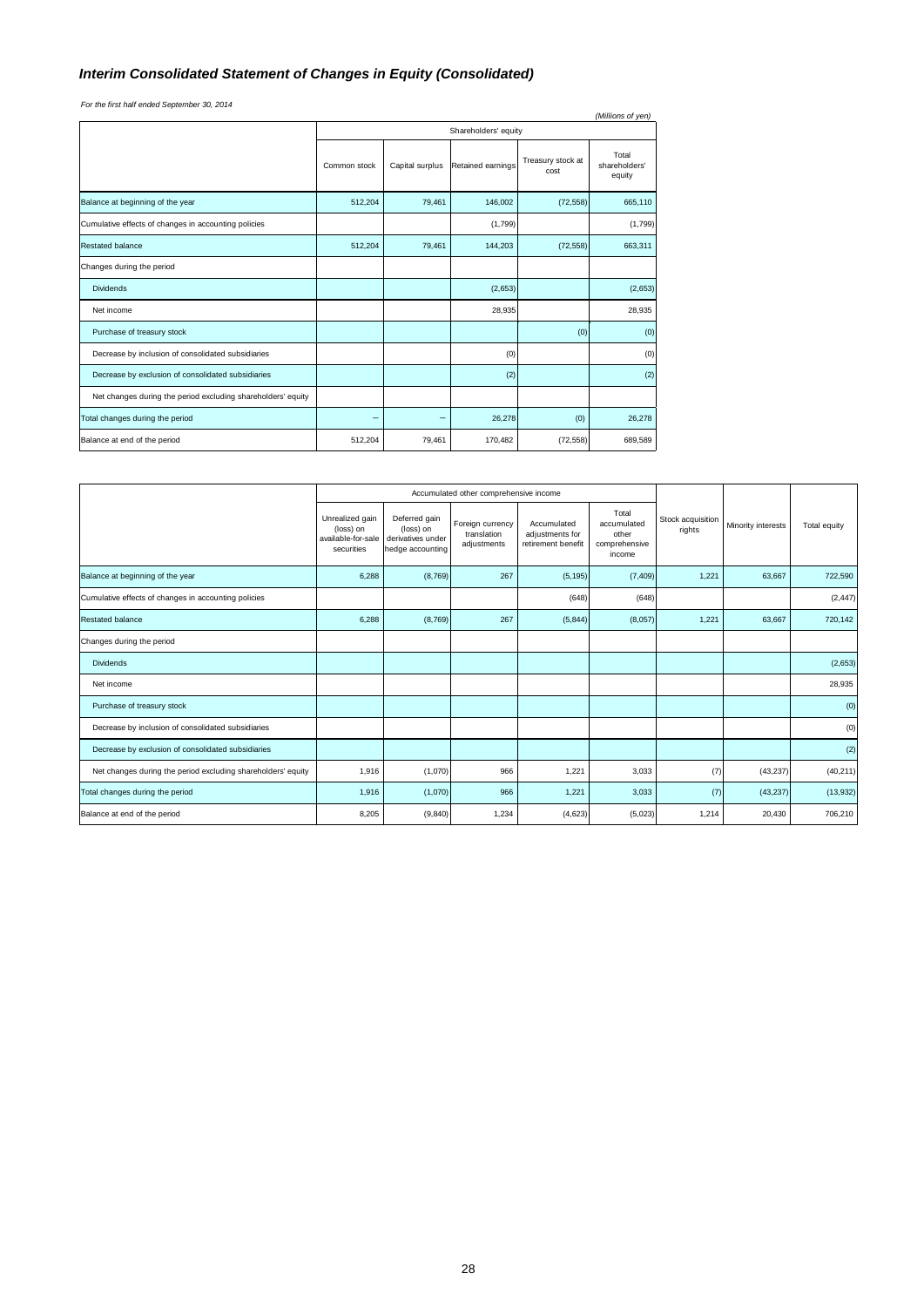#### *Consolidated Composition of Capital Disclosure (Consolidated)*

| <basel 3,="" domestic="" standard<sup="">1</basel>                                                                                                                                                                                                                                                          |                | Millions of yen (except percentages)                          |
|-------------------------------------------------------------------------------------------------------------------------------------------------------------------------------------------------------------------------------------------------------------------------------------------------------------|----------------|---------------------------------------------------------------|
|                                                                                                                                                                                                                                                                                                             | Sep 30<br>2014 | <b>Amounts excluded</b><br>under transitional<br>arrangements |
| Core capital: instruments and reserves                                                                                                                                                                                                                                                                      |                |                                                               |
| Directly issued qualifying common share capital or preferred share capital with a compulsory conversion clause plus related capital surplus<br>and retained earnings                                                                                                                                        | 689.589        |                                                               |
| of which: capital and capital surplus                                                                                                                                                                                                                                                                       | 591,666        |                                                               |
| of which: retained earnings                                                                                                                                                                                                                                                                                 | 170,482        |                                                               |
| of which: treasury stock (-)                                                                                                                                                                                                                                                                                | (72, 558)      |                                                               |
| of which: earning to be distributed (-)                                                                                                                                                                                                                                                                     |                |                                                               |
| of which: other than above                                                                                                                                                                                                                                                                                  |                |                                                               |
| Accumulated other comprehensive income (amount allowed to be included in Core capital)                                                                                                                                                                                                                      | 1,234          | (4,623)                                                       |
| of which: foreign currency translation adjustment                                                                                                                                                                                                                                                           | 1,234          |                                                               |
| of which: amount related defined benefit                                                                                                                                                                                                                                                                    |                | (4,623)                                                       |
| Stock acquisition right to common shares and preferred shares with a compulsory conversion clause                                                                                                                                                                                                           | 1,214          |                                                               |
| Adjusted minority interests (amount allowed to be included in Core capital)                                                                                                                                                                                                                                 |                |                                                               |
| Total of reserves included in Core capital: instruments and reserves                                                                                                                                                                                                                                        | 2,476          |                                                               |
| of which: general reserve for loan losses included in Core capital                                                                                                                                                                                                                                          | 2,476          |                                                               |
| of which: eligible provision included in Core capital                                                                                                                                                                                                                                                       |                |                                                               |
| Eligible noncumulative perpetual preferred shares subject to transitional arrangements (amount allowed to be included in Core capital:                                                                                                                                                                      |                |                                                               |
| instruments and reserves)                                                                                                                                                                                                                                                                                   |                |                                                               |
| Eligible capital instruments subject to transitional arrangements (amount allowed to be included in Core capital: instruments and reserves)                                                                                                                                                                 | 158,967        |                                                               |
| Capital instruments issued through measures for capital enhancement by public institutions (amount allowed to be included in Core capital:<br>instruments and reserves)                                                                                                                                     |                |                                                               |
| Land revaluation excess after 55% discount (amount allowed to be included in Core capital: instruments and reserves)                                                                                                                                                                                        |                |                                                               |
|                                                                                                                                                                                                                                                                                                             | 4,467          |                                                               |
| Minority interests subject to transitional arrangements (amount allowed to be included in Core capital: instruments and reserves)<br>Core capital: instruments and reserves                                                                                                                                 | 857,949        |                                                               |
|                                                                                                                                                                                                                                                                                                             |                |                                                               |
| Core capital: regulatory adjustments                                                                                                                                                                                                                                                                        |                |                                                               |
| Total amount of intangible assets (excluding those relating to mortgage servicing rights)                                                                                                                                                                                                                   | 30,829         | 12,040                                                        |
| of which: goodwill (including those equivalent)                                                                                                                                                                                                                                                             | 25,904         |                                                               |
| of which: other intangibles other than goodwill and mortgage servicing rights                                                                                                                                                                                                                               | 4,924          | 12,040                                                        |
| Deferred tax assets that rely on future profitability excluding those arising from temporary differences (net of related tax liability)                                                                                                                                                                     |                | 6,925                                                         |
| Shortfall of eligible provisions to expected losses                                                                                                                                                                                                                                                         | 4,701          |                                                               |
| Gain on sale of securitization                                                                                                                                                                                                                                                                              | 9,378          |                                                               |
| Gains and losses due to changes in own credit risk on fair valued liabilities                                                                                                                                                                                                                               |                |                                                               |
| Net defined benefit asset                                                                                                                                                                                                                                                                                   |                | 1,856                                                         |
| Investments in own shares (excluding those reported in the net assets section)                                                                                                                                                                                                                              |                |                                                               |
| Reciprocal cross-holdings in common equity                                                                                                                                                                                                                                                                  |                |                                                               |
| Investments in the capital banking, financial and insurance entities that are outside the scope of regulatory consolidation ("Other Financial<br>Institutions"), net of eligible short positions, where the bank does not own more than 10% of the issued share capital (amount above the<br>10% threshold) |                |                                                               |
| Amount exceeding the 10% threshold on specific items                                                                                                                                                                                                                                                        |                |                                                               |
| of which: significant investments in the common stock of Other Financial Institutions, net of eligible short positions                                                                                                                                                                                      |                |                                                               |
| of which: mortgage servicing rights                                                                                                                                                                                                                                                                         |                |                                                               |
| of which: deferred tax assets arising from temporary differences (net of related tax liability)                                                                                                                                                                                                             |                |                                                               |
| Amount exceeding the 15% threshold on specific items                                                                                                                                                                                                                                                        |                |                                                               |
| of which: significant investments in the common stock of Other Financial Institutions, net of eligible short positions                                                                                                                                                                                      |                |                                                               |
| of which: mortgage servicing rights                                                                                                                                                                                                                                                                         |                |                                                               |
| of which: deferred tax assets arising from temporary differences (net of related tax liability)                                                                                                                                                                                                             |                |                                                               |
| Core capital: regulatory adjustments                                                                                                                                                                                                                                                                        | 44,909         |                                                               |
| Capital (consolidated)                                                                                                                                                                                                                                                                                      | 813,039        |                                                               |
|                                                                                                                                                                                                                                                                                                             |                |                                                               |
| Risk-weighted assets                                                                                                                                                                                                                                                                                        |                |                                                               |
| Total amount of credit risk-weighted assets                                                                                                                                                                                                                                                                 | 5,386,328      |                                                               |
| of which: total amount included in risk-weighted assets by transitional arrangements                                                                                                                                                                                                                        | (26, 350)      |                                                               |
| of which: intangible assets (excluding those relating to goodwill and mortgage servicing rights)                                                                                                                                                                                                            |                |                                                               |
|                                                                                                                                                                                                                                                                                                             | 12,040         |                                                               |
| of which: deferred tax assets that rely on future profitability excluding those arising from temporary differences (net of related tax<br>liability)                                                                                                                                                        | 6,925          |                                                               |
| of which: net defined benefit asset                                                                                                                                                                                                                                                                         | 1,856          |                                                               |

| Market risk (derived by multiplying the capital requirement by 12.5)      | 152.997 |
|---------------------------------------------------------------------------|---------|
| Operational risk (derived by multiplying the capital requirement by 12.5) | 347.586 |
| Credit risk adjustments                                                   |         |

of which: other than above

Operational risk adjustments -

**Total amount of Risk-weighted assets** 5,886,912

#### **Capital ratio (consolidated)** 13.81%

1. Calculated according to F-IRB.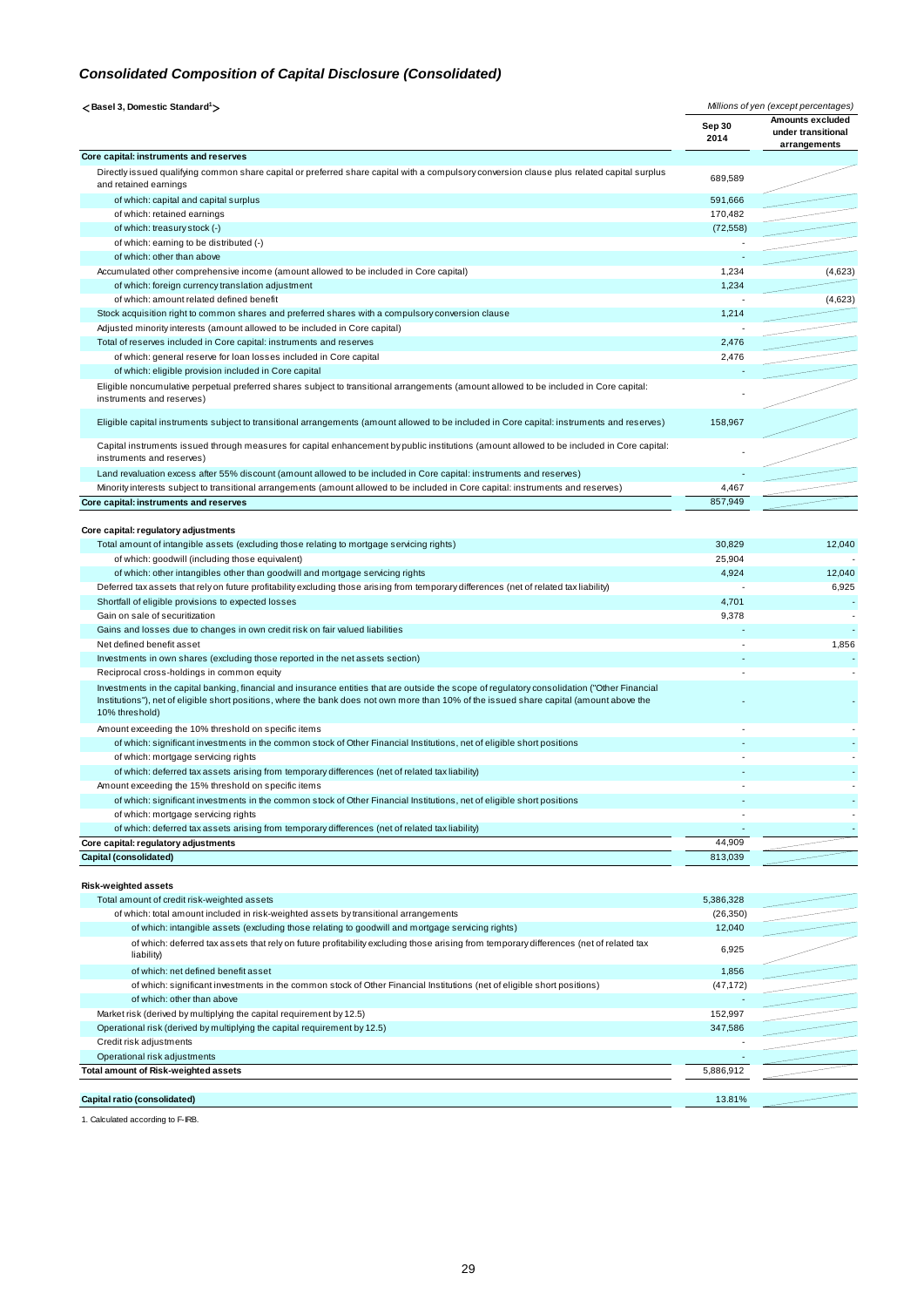#### **Section 2. Nonconsolidated Information**

#### *Results of Operations -Table 27- (Nonconsolidated)*

|                                                                 |                         |                         |                    | (Billions of yen)       |
|-----------------------------------------------------------------|-------------------------|-------------------------|--------------------|-------------------------|
|                                                                 | 1H FY2014<br>(6 months) | 1H FY2013<br>(6 months) | Change<br>(Amount) | FY2013<br>$(12$ months) |
| Net interest income                                             | 43.7                    | 37.5                    | 6.2                | 80.9                    |
| Noninterest income                                              | 12.9                    | 10.3                    | 2.6                | 17.9                    |
| Net fees and commissions <sup>1</sup>                           | 6.9                     | 6.0                     | 0.9                | 7.9                     |
| Net trading income                                              | 2.0                     | 2.5                     | (0.4)              | 5.3                     |
| Net other business income                                       | 3.9                     | 1.7                     | 2.1                | 4.6                     |
| Total revenue <sup>1</sup>                                      | 56.6                    | 47.8                    | 8.8                | 98.9                    |
| Personnel expenses                                              | (11.7)                  | (10.5)                  | (1.1)              | (21.5)                  |
| Nonpersonnel expenses                                           | (23.1)                  | (22.1)                  | (1.0)              | (44.0)                  |
| <b>Taxes</b>                                                    | (2.2)                   | (1.6)                   | (0.6)              | (3.4)                   |
| General and administrative expenses                             | (37.1)                  | (34.3)                  | (2.8)              | (69.0)                  |
| Net business profit <sup>1</sup>                                | 19.5                    | (13.5)                  | 6.0                | 29.8                    |
| Other gains (losses)                                            |                         |                         |                    |                         |
| Gains (losses) on the sales of equities                         | 0.4                     | 1.7                     | (1.2)              | 3.2                     |
| Net provision of reserve for credit losses <sup>2</sup>         | 2.2                     | 1.2                     | 0.9                | 7.2                     |
| Losses on write-off of loans                                    | (1.3)                   | (0.9)                   | (0.3)              | (2.0)                   |
| Recoveries of written-off claims                                | 1.0                     | 0.6                     | 0.4                | 1.9                     |
| Expenses for employees' retirement benefits                     | (1.1)                   | (1.2)                   | 0.1                | (2.3)                   |
| Others                                                          | 0.4                     | (0.2)                   | 0.6                | (0.3)                   |
| Net ordinary income                                             | 21.2                    | 14.7                    | 6.4                | 37.6                    |
| Special gains (losses)                                          |                         |                         |                    |                         |
| Gains (losses) from sales of fixed assets and impairment losses | (0.5)                   | (1.0)                   | 0.5                | (1.7)                   |
| Other special gains (losses)                                    | (0.5)                   | 0.0                     | (0.5)              | (0.1)                   |
| Income before income taxes                                      | 20.1                    | 13.6                    | 6.5                | 35.8                    |
| Income taxes                                                    |                         |                         |                    |                         |
| Current                                                         | 0.0                     | 0.1                     | (0.0)              | 0.3                     |
| Deferred                                                        | (0.8)                   | 1.8                     | (2.6)              | 0.2                     |
| <b>Net income</b>                                               | 19.3                    | 15.5                    | 3.7                | 36.4                    |

1. Includes income from monetary assets held in trust of \7.2 billion in 1H FY2014, \2.3 billion in 1H FY2013 and \3.8 billion in FY2013.

2. Reversals of reserve for loan losses w as  $\frac{1}{2}$ .2billion in 1H FY2014,  $\frac{1}{2}$  billion in 1H FY2013 and  $\frac{1}{2}$ 7.2 billion in FY2013.

Note 1: Quarterly information is available in the Quarterly Data Book.

The gap between nonconsolidated basis net income and consolidated basis net income results from factors such as profits or losses at our consolidated subsidiaries including Showa Leasing, Shinsei Financial, APLUS FINANCIAL and SHINKI, gains or losses on our investment in our equity method affiliate, Jih Sun Financial Holding Co., Ltd., and whether or not dividends are received from our consolidated subsidiaries.

It should be noted, gains (losses) on the sale of equities and impairments are recorded as other business income in the consolidated financial statements, reflecting the nature of the transaction. However, in the above nonconsolidated information, the same transactions are recorded as other gains (losses) in accordance with reporting requirements of the Revitalization Plan.

Total revenue of Shinsei Bank was ¥56.6 billion on a nonconsolidated basis for the first half of fiscal year 2014 compared to ¥47.8 billion for the first half of fiscal year 2013. Net interest income on a nonconsolidated basis was ¥43.7 billion for the first half of fiscal year 2014, an increase from ¥37.5 billion for the first half of fiscal year 2013. The increase was from a reduction in funding costs which resulted from the maturation of high interest rate time deposits and growth of net interest income from the consumer finance business. These factors offset the decline in dividends received from subsidiaries ((¥6.3 billion for the first half of fiscal year 2013 (¥5.4 billion from Shinsei Financial and ¥0.8 billion from Showa Leasing) compared to ¥4.8 billion for the first half of fiscal year 2014 (¥2.9 billion from Shinsei Financial, ¥1.0 billion from Shinsei Trust and Banking and ¥0.8 billion from Showa Leasing)). Noninterest income also rose from ¥10.3 billion for the first half of fiscal year 2013 to ¥12.9 billion for the first half of fiscal year 2014, due to the gains recorded on the sale of JGBs for the first half of fiscal year 2014 in the Bank's ALM operations, compared to a loss recorded for the first half of fiscal year 2013. In addition, stable income from markets related transactions contributed to the increase in noninterest income.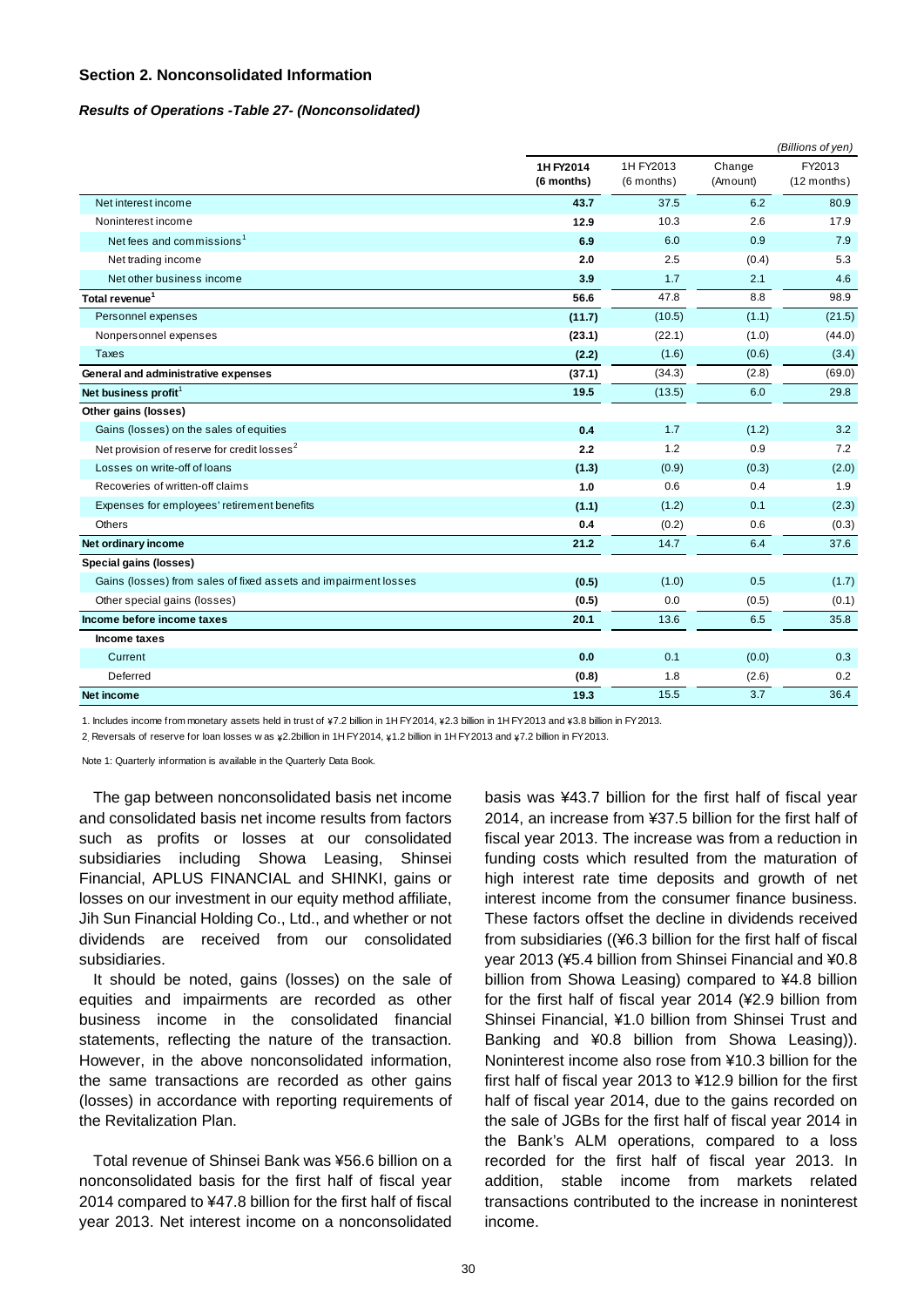General and administrative expenses increased to ¥37.1 billion for the first half of fiscal year 2014 from ¥34.3 billion for the first half of fiscal year 2013 as a result of costs incurred from the proactive implementation of measures aimed at smoothly carrying out the Second Medium-term Management Plan.

As a result of the preceding, Shinsei Bank recorded a nonconsolidated net business profit of ¥19.5 billion for the first half of fiscal year 2014, a ¥6.0 billion increase from ¥13.5 billion recorded for the first half of fiscal year 2013. Furthermore, net income for the first half of fiscal year 2014 was ¥19.3 billion, increased by ¥3.7 billion from ¥15.5 billion recorded for the first half of fiscal year 2013, due to factors such as improvements in credit costs and deferred income taxes.

#### *Net Credit Costs -Table 28- (Nonconsolidated)*

|                                                   |                         |                           |                    | (Billions of yen)       |
|---------------------------------------------------|-------------------------|---------------------------|--------------------|-------------------------|
|                                                   | 1H FY2014<br>(6 months) | 1H FY2013<br>$(6$ months) | Change<br>(Amount) | FY2013<br>$(12$ months) |
| Losses on write-off of loans                      | (1.3)                   | (0.9)                     | (0.3)              | (2.0)                   |
| Net provision of reserve for loan losses          | $2.2^{\circ}$           | 1.2                       | 0.9                | 7.2                     |
| Net provision of general reserve for loan losses  | 0.5                     | 0.1                       | 0.3                | 7.5                     |
| Net provision of specific reserve for loan losses | 1.6                     | 1.1                       | 0.5                | (0.2)                   |
| Recoveries of written-off claims                  | 1.0                     | 0.6                       | 0.4                | 1.9                     |
| Net credit costs                                  | 1.9                     | 0.9                       | 0.9                | 7.2                     |

Note 1: Quarterly information is available in the Quarterly Data Book.

#### *Interest-Earning Assets and Interest-Bearing Liabilities -Table 29- (Nonconsolidated)*

|                                                        |                    |                         |                                |                         |          |                                 |                       | (Billions of yen, except percentages) |                                 |
|--------------------------------------------------------|--------------------|-------------------------|--------------------------------|-------------------------|----------|---------------------------------|-----------------------|---------------------------------------|---------------------------------|
|                                                        |                    | 1H FY2014<br>(6 months) |                                | 1H FY2013<br>(6 months) |          |                                 | FY2013<br>(12 months) |                                       |                                 |
|                                                        | Average<br>balance | Interest                | Yield/rate <sup>1</sup><br>(%) | Average<br>balance      | Interest | Yield/rate <sup>1</sup><br>(% ) | Average<br>balance    | Interest                              | Yield/rate <sup>1</sup><br>(% ) |
| Interest-earning assets:                               |                    |                         |                                |                         |          |                                 |                       |                                       |                                 |
| Loans and bills discounted                             | 4.056.5            | 37.6                    | 1.85                           | 4.174.1                 | 35.7     | 1.70                            | 4.141.7               | 71.8                                  | 1.73                            |
| Securities                                             | 2,085.5            | 15.1                    | 1.44                           | 2,324.2                 | 16.7     | 1.43                            | 2,267.6               | 36.9                                  | 1.62                            |
| Other interest-earning assets <sup>2, 3</sup>          | 382.7              | 1.7                     | n.m. <sup>4</sup>              | 395.7                   | 1.8      | n.m. <sup>4</sup>               | 391.6                 | 3.6                                   | n.m. <sup>4</sup>               |
| <b>Total interest-earning assets</b>                   | 6,524.8            | 54.5                    | 1.66                           | 6,894.2                 | 54.2     | 1.57                            | 6,801.0               | 112.4                                 | 1.65                            |
| Interest-bearing liabilities:                          |                    |                         |                                |                         |          |                                 |                       |                                       |                                 |
| Deposits, including negotiable certificates of deposit | 5,832.5            | 5.7                     | 0.19                           | 6,014.0                 | 11.3     | 0.37                            | 6,016.7               | 20.6                                  | 0.34                            |
| Debentures                                             | 40.2               | 0.0                     | 0.13                           | 85.5                    | 0.1      | 0.28                            | 64.8                  | 0.1                                   | 0.23                            |
| Borrowed money                                         | 387.4              | 1.1                     | 0.60                           | 354.0                   | 1.3      | 0.74                            | 359.5                 | 2.5                                   | 0.71                            |
| Subordinated debt                                      | 64.8               | 0.8                     | 2.72                           | 90.8                    | 1.0      | 2.22                            | 88.3                  | 1.9                                   | 2.25                            |
| Other borrowed money                                   | 322.6              | 0.2                     | 0.17                           | 263.1                   | 0.3      | 0.23                            | 271.1                 | 0.5                                   | 0.21                            |
| Corporate bonds                                        | 206.4              | 3.8                     | 3.68                           | 231.9                   | 4.5      | 3.91                            | 235.2                 | 9.1                                   | 3.87                            |
| Subordinated bonds                                     | 199.4              | 3.8                     | 3.80                           | 227.0                   | 4.5      | 3.99                            | 230.3                 | 9.0                                   | 3.94                            |
| Other corporate bonds                                  | 7.0                | 0.0                     | 0.25                           | 4.9                     | 0.0      | 0.28                            | 4.8                   | 0.0                                   | 0.26                            |
| Other interest-bearing liabilities <sup>2</sup>        | 748.8              | 0.4                     | n.m. <sup>4</sup>              | 591.8                   | 0.2      | n.m. <sup>4</sup>               | 602.9                 | 0.5                                   | n.m. <sup>4</sup>               |
| <b>Total interest-bearing liabilities</b>              | 7,215.5            | 11.2                    | 0.30                           | 7,277.5                 | 17.5     | 0.48                            | 7,279.5               | 32.9                                  | 0.45                            |
| Net interest income/yield on interest-earning assets   | 6,524.8            | 43.3                    | 1.32                           | 6,894.2                 | 36.7     | 1.06                            | 6,801.0               | 79.5                                  | 1.16                            |

1. Percentages have been rounded from the thrid decimal place.

2. Other interest-earning assets and other interest-bearing liabilities include interest swaps.

3. Excludes average balance of non interest-earning assets.

4. n.m. is not meaningful.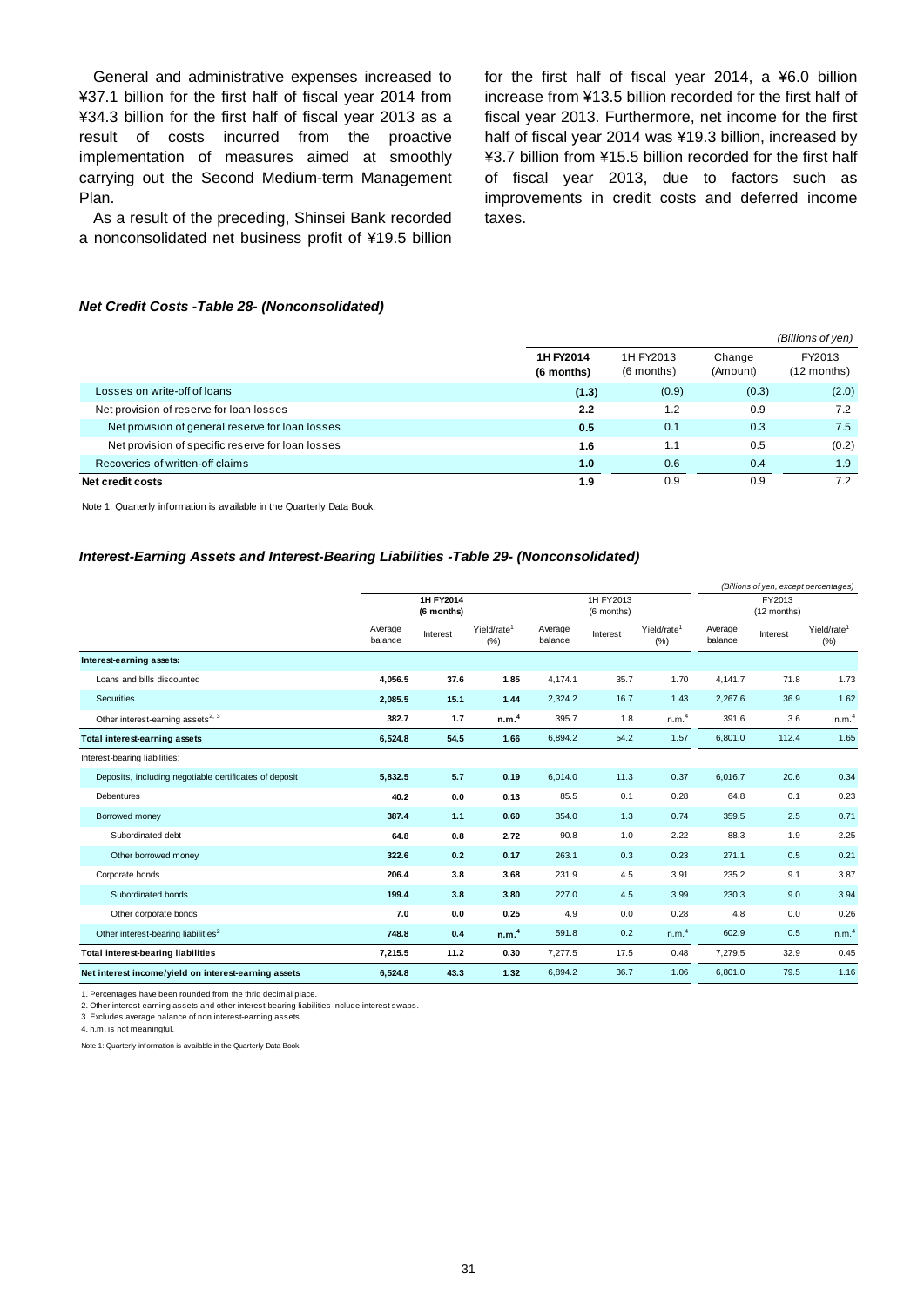#### *Risk-Monitored Loans -Table 30- (Nonconsolidated)*

|                                                     |                |                |                    |                           | (Billions of yen)  |
|-----------------------------------------------------|----------------|----------------|--------------------|---------------------------|--------------------|
|                                                     | Sep 30<br>2014 | Sep 30<br>2013 | Change<br>(Amount) | Mar <sub>31</sub><br>2014 | Change<br>(Amount) |
|                                                     | (a)            | (b)            | $(a)-(b)$          | (c)                       | $(a)-(c)$          |
| Loans to bankrupt obligors                          | 3.2            | 8.2            | (5.0)              | 7.2                       | (4.0)              |
| Nonaccrual delinquent loans                         | 89.4           | 171.5          | (82.1)             | 138.6                     | (49.1)             |
| Loans past due for three months or more             | 1.1            | 1.2            | (0.1)              | 0.9                       | 0.1                |
| Restructured loans                                  | 3.3            | 5.4            | (2.1)              | 3.8                       | (0.5)              |
| Total (A)                                           | 97.0           | 186.5          | (89.4)             | 150.7                     | (53.6)             |
| Loans and bills discounted (B)                      | 4.121.0        | 4.139.9        | (18.9)             | 4.235.7                   | (114.6)            |
| Ratio to total loans and bills discounted (A/B) (%) | 2.36%          | 4.51%          |                    | 3.56%                     |                    |
| Reserve for credit losses (C)                       | 63.0           | 90.4           | (27.3)             | 83.5                      | (20.4)             |
| Reserve ratio (C/A) (%)                             | 64.9%          | 48.5%          |                    | 55.4%                     |                    |

Note 1: Quarterly information is available in the Quarterly Data Book.

#### *Loans by Borrower Industry -Table 31- (Nonconsolidated)*

|                                                           |                |                |                    |                | (Billions of yen)  |
|-----------------------------------------------------------|----------------|----------------|--------------------|----------------|--------------------|
|                                                           | Sep 30<br>2014 | Sep 30<br>2013 | Change<br>(Amount) | Mar 31<br>2014 | Change<br>(Amount) |
|                                                           | (a)            | (b)            | $(a)-(b)$          | (c)            | $(a)-(c)$          |
| Domestic (excluding Japan offshore market accounts):      |                |                |                    |                |                    |
| Manufacturing                                             | 202.0          | 203.9          | (1.8)              | 208.9          | (6.8)              |
| Agriculture and forestry                                  | 0.1            | 0.2            | (0.0)              | 0.1            | (0.0)              |
| Fishery                                                   | 0.0            |                | 0.0                | 0.0            | 0.0                |
| Mining, quarrying and gravel extraction                   |                | 0.1            | (0.1)              | 0.1            | (0.1)              |
| Construction                                              | 9.4            | 11.5           | (2.0)              | 7.6            | 1.8                |
| Electric power, gas, heat supply and water supply         | 193.3          | 139.2          | 54.1               | 170.1          | 23.2               |
| Information and communications                            | 41.1           | 34.3           | 6.8                | 39.4           | 1.7                |
| Transportation and postal service                         | 180.9          | 203.4          | (22.5)             | 191.1          | (10.2)             |
| Wholesale and retail                                      | 91.0           | 73.3           | 17.6               | 87.2           | 3.7                |
| Finance and insurance                                     | 772.1          | 1,037.0        | (264.9)            | 949.4          | (177.2)            |
| Real estate                                               | 518.1          | 542.8          | (24.6)             | 560.2          | (42.0)             |
| <b>Services</b>                                           | 380.4          | 344.4          | 36.0               | 378.4          | 2.0                |
| Local government                                          | 98.4           | 108.4          | (10.0)             | 104.3          | (5.8)              |
| <b>Individuals</b>                                        | 1,352.0        | 1,254.7        | 97.2               | 1,310.4        | 41.5               |
| Overseas yen loans and overseas loans booked domestically | 214.5          | 149.3          | 65.1               | 198.1          | 16.4               |
| <b>Total domestic</b>                                     | 4,054.0        | 4,103.1        | (49.1)             | 4,205.9        | (151.9)            |
| Overseas (including Japan offshore market accounts):      |                |                |                    |                |                    |
| Governments                                               | 1.3            | 1.6            | (0.3)              | 1.5            | (0.1)              |
| <b>Financial institutions</b>                             | 0.0            | 0.6            | (0.5)              | 0.5            | (0.4)              |
| Commerce and industry                                     | 65.5           | 34.4           | 31.1               | 27.7           | 37.8               |
| Others                                                    |                |                |                    | $\sim$         |                    |
| <b>Total overseas</b>                                     | 67.0           | 36.8           | 30.1               | 29.7           | 37.2               |
| Total                                                     | 4,121.0        | 4,139.9        | (18.9)             | 4,235.7        | (114.6)            |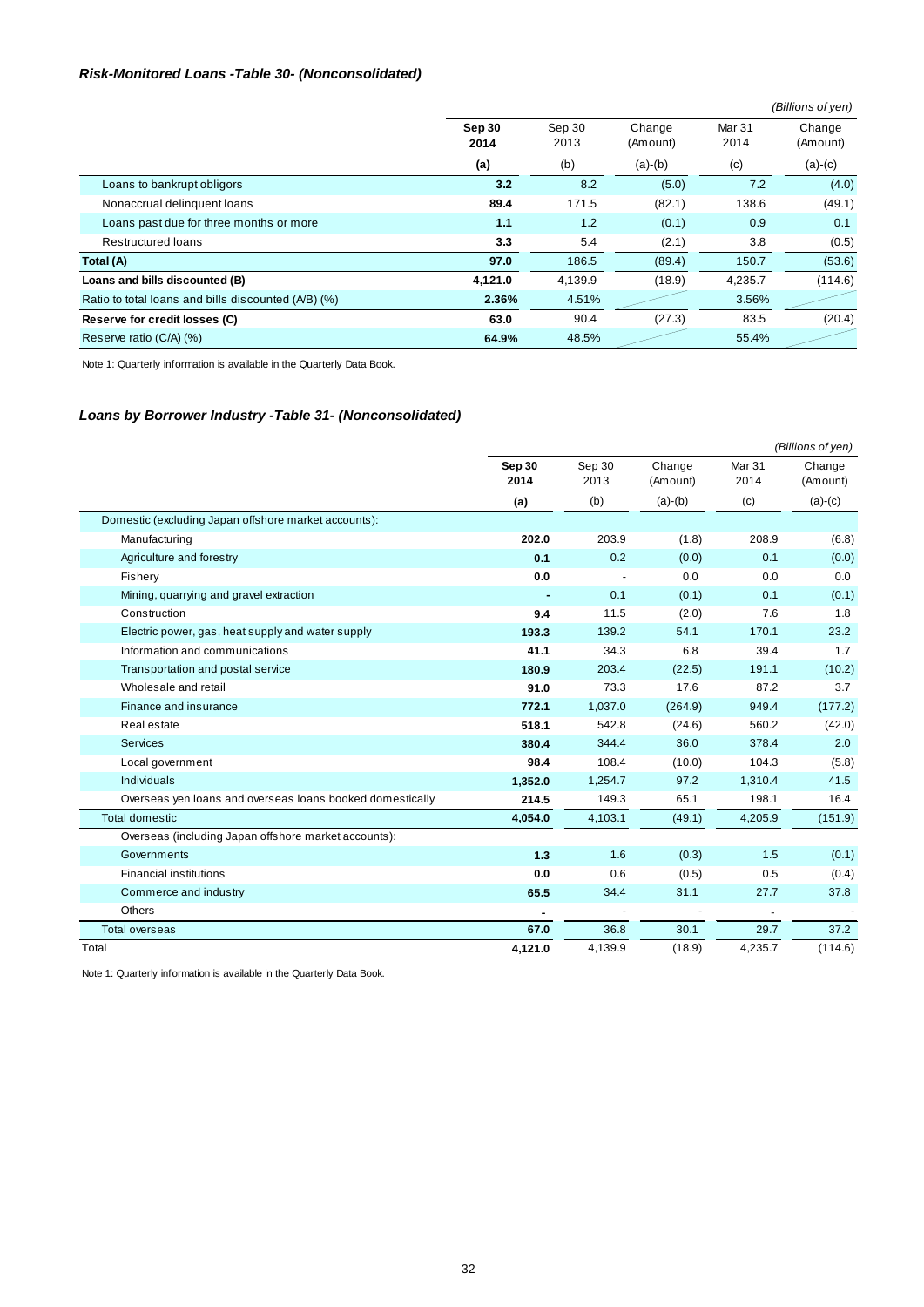## *Risk Monitored Loans by Borrower Industry -Table 32 - (Nonconsolidated)*

|                                                           |                |                          |                          |                           | (Billions of yen)  |
|-----------------------------------------------------------|----------------|--------------------------|--------------------------|---------------------------|--------------------|
|                                                           | Sep 30<br>2014 | Sep 30<br>2013           | Change<br>(Amount)       | Mar <sub>31</sub><br>2014 | Change<br>(Amount) |
|                                                           | (a)            | (b)                      | $(a)-(b)$                | (c)                       | $(a)-(c)$          |
| Domestic (excluding Japan offshore market accounts):      |                |                          |                          |                           |                    |
| Manufacturing                                             | 1.0            | 6.2                      | (5.2)                    | 5.6                       | (4.5)              |
| Agriculture and forestry                                  |                |                          |                          |                           |                    |
| Fishery                                                   |                |                          |                          |                           |                    |
| Mining, quarrying and gravel extraction                   |                |                          |                          |                           |                    |
| Construction                                              | 0.3            |                          | 0.3                      |                           | 0.3                |
| Electric power, gas, heat supply and water supply         |                |                          |                          |                           |                    |
| Information and communications                            | 0.5            | 1.9                      | (1.4)                    | 0.5                       |                    |
| Transportation and postal service                         |                | 2.9                      | (2.9)                    | 2.9                       | (2.9)              |
| Wholesale and retail                                      | 0.4            | 0.2                      | 0.2                      | 0.3                       | 0.1                |
| Finance and insurance                                     |                | 41.6                     | (41.6)                   | 21.9                      | (21.9)             |
| Real estate                                               | 58.9           | 84.7                     | (25.7)                   | 74.6                      | (15.6)             |
| Services                                                  | 25.4           | 28.2                     | (2.8)                    | 25.4                      | (0.0)              |
| Local government                                          |                | $\overline{\phantom{a}}$ |                          |                           |                    |
| <b>Individuals</b>                                        | 3.3            | 4.4                      | (1.0)                    | 3.5                       | (0.1)              |
| Overseas yen loans and overseas loans booked domestically | 6.8            | 16.0                     | (9.1)                    | 15.6                      | (8.7)              |
| <b>Total domestic</b>                                     | 97.0           | 186.5                    | (89.4)                   | 150.7                     | (53.6)             |
| Overseas (including Japan offshore market accounts):      |                |                          |                          |                           |                    |
| Governments                                               |                |                          |                          |                           |                    |
| <b>Financial institutions</b>                             |                |                          |                          |                           |                    |
| Commerce and industry                                     |                |                          |                          |                           |                    |
| Others                                                    |                | $\overline{\phantom{a}}$ | $\overline{\phantom{a}}$ |                           |                    |
| <b>Total overseas</b>                                     |                |                          |                          |                           |                    |
| Total                                                     | 97.0           | 186.5                    | (89.4)                   | 150.7                     | (53.6)             |

Note 1: Quarterly information is available in the Quarterly Data Book.

# *Claims Classified under the Financial Revitalization Law -Table 33- (Nonconsolidated)*

|                                                     |                |                |                    |                | (Billions of yen)  |
|-----------------------------------------------------|----------------|----------------|--------------------|----------------|--------------------|
|                                                     | Sep 30<br>2014 | Sep 30<br>2013 | Change<br>(Amount) | Mar 31<br>2014 | Change<br>(Amount) |
|                                                     | (a)            | (b)            | $(a)-(b)$          | (c)            | $(a)-(c)$          |
| Claims against bankrupt and quasi-bankrupt obligors | 8.7            | 33.7           | (24.9)             | 13.2           | (4.5)              |
| Doubtful claims                                     | 97.0           | 161.6          | (64.5)             | 146.7          | (49.6)             |
| Substandard claims                                  | 4.5            | 6.7            | (2.2)              | 4.9            | (0.4)              |
| Total (A)                                           | 110.2          | 202.0          | (91.8)             | 164.7          | (54.5)             |
| Coverage ratio                                      | 95.7%          | 95.5%          |                    | 95.3%          |                    |
| Total claims (B)                                    | 4,218.5        | 4,246.0        | (27.4)             | 4,328.3        | (109.7)            |
| Loans and bills discounted                          | 4,121.0        | 4,139.9        | (18.9)             | 4,235.7        | (114.6)            |
| <b>Others</b>                                       | 97.5           | 106.0          | (8.5)              | 92.6           | 4.8                |
| Ratio to total claims (A/B X 100) (%)               | 2.61%          | 4.76%          |                    | 3.81%          |                    |
| (Ref. 1) Amount of write-off                        | 53.9           | 63.1           | (9.1)              | 63.5           | (9.5)              |
| (Ref. 2) Below need caution level                   | 210.7          | 358.9          | (148.2)            | 273.5          | (62.7)             |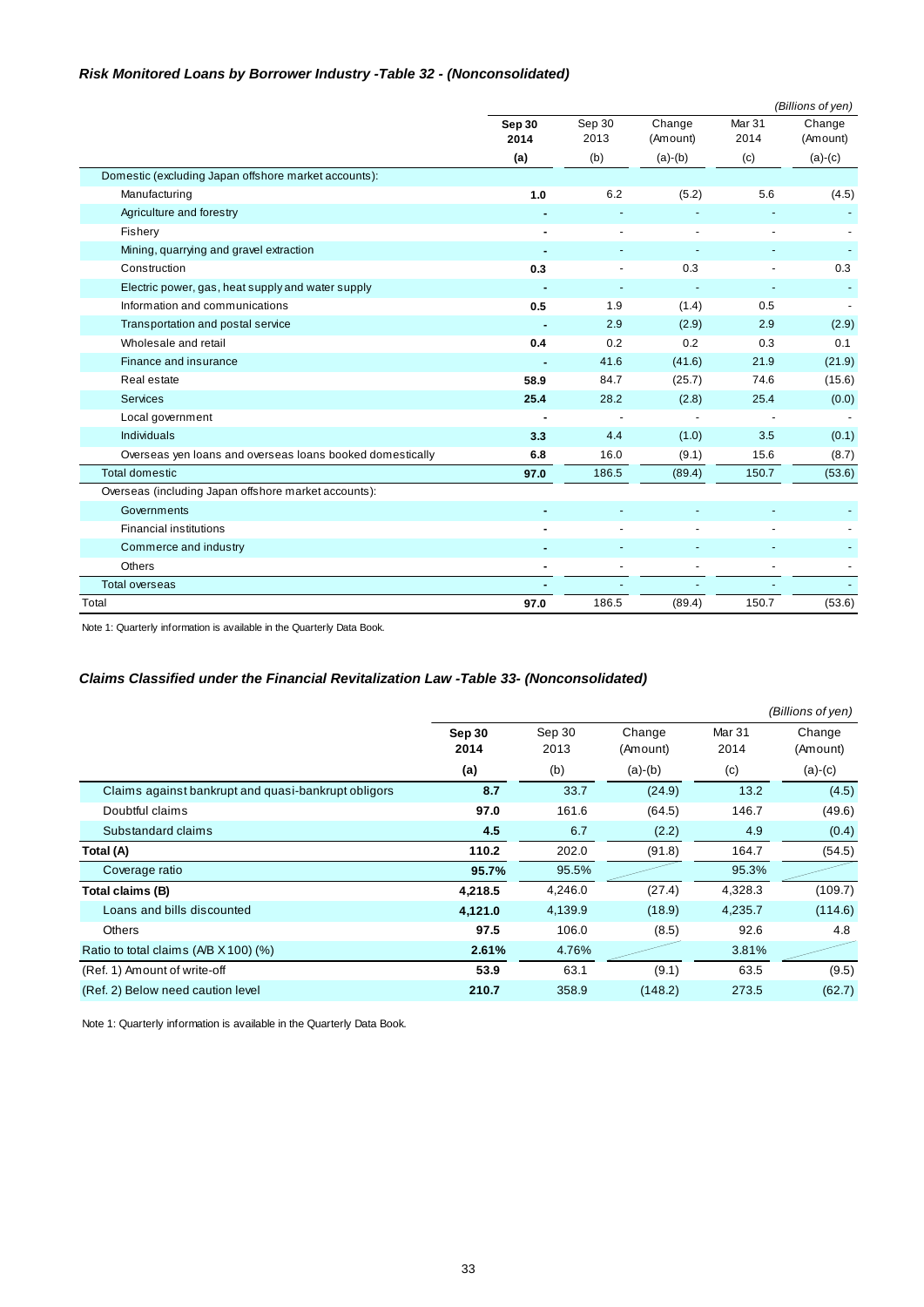#### *Coverage Ratios for Nonperforming Claims Classified under the Financial Revitalization Law -Table 34- (Nonconsolidated)*

|                                                        | (Billions of yen, except percentages) |       |                                   |                                 |                   |  |
|--------------------------------------------------------|---------------------------------------|-------|-----------------------------------|---------------------------------|-------------------|--|
|                                                        |                                       |       | Sep 30, 2014                      |                                 |                   |  |
|                                                        |                                       |       | Amounts of coverage               |                                 |                   |  |
|                                                        | Amounts<br>of claims                  | Total | <b>Reserve for</b><br>loan losses | Collateral<br>and<br>quarantees | Coverage<br>ratio |  |
| Claims against bankrupt and<br>quasi-bankrupt obligors | 8.7                                   | 8.7   | ٠                                 | 8.7                             | $100.0\%$         |  |
| Doubtful claims                                        | 97.0                                  | 93.8  | 38.9                              | 54.9                            | 96.7%             |  |
| Substandard claims                                     | 4.5                                   | 2.9   | 1.7                               | 1.2                             | 64.9%             |  |
| Total                                                  | 110.2                                 | 105.4 | 40.7                              | 64.7                            | 95.7%             |  |

|                                                        |                      |       |                            |                              |                   |                      |       |                            | (Billions of yen, except percentages) |                   |
|--------------------------------------------------------|----------------------|-------|----------------------------|------------------------------|-------------------|----------------------|-------|----------------------------|---------------------------------------|-------------------|
|                                                        |                      |       | Sep 30, 2013               |                              |                   |                      |       | March 31, 2014             |                                       |                   |
|                                                        |                      |       | Amounts of coverage        |                              |                   |                      |       | Amounts of coverage        |                                       |                   |
|                                                        | Amounts<br>of claims | Total | Reserve for<br>loan losses | Collateral and<br>quarantees | Coverage<br>ratio | Amounts<br>of claims | Total | Reserve for<br>loan losses | Collateral and<br>quarantees          | Coverage<br>ratio |
| Claims against bankrupt and<br>quasi-bankrupt obligors | 33.7                 | 33.7  | ٠                          | 33.7                         | 100.0%            | 13.2                 | 13.2  | ۰                          | 13.2                                  | 100.0%            |
| Doubtful claims                                        | 161.6                | 155.1 | 57.2                       | 97.8                         | 96.0%             | 146.7                | 140.3 | 58.4                       | 81.9                                  | 95.6%             |
| Substandard claims                                     | 6.7                  | 4.2   | 1.9                        | 2.3                          | 62.9%             | 4.9                  | 3.5   | 1.9                        | 1.6                                   | 71.8%             |
| Total                                                  | 202.0                | 193.0 | 59.1                       | 133.8                        | 95.5%             | 164.7                | 157.0 | 60.3                       | 96.7                                  | 95.3%             |

Note 1: Quarterly information is available in the Quarterly Data Book.

#### *Reserve for Credit Losses -Table 35- (Nonconsolidated)*

|                                              |                |                |                    |                | (Billions of yen)  |
|----------------------------------------------|----------------|----------------|--------------------|----------------|--------------------|
|                                              | Sep 30<br>2014 | Sep 30<br>2013 | Change<br>(Amount) | Mar 31<br>2014 | Change<br>(Amount) |
|                                              | (a)            | (b)            | $(a)-(b)$          | (c)            | $(a)-(c)$          |
| Reserve for credit losses                    | 59.1           | 86.5           | (27.3)             | 79.6           | (20.4)             |
| General reserve for loan losses              | 19.1           | 28.0           | (8.8)              | 19.9           | (0.7)              |
| Specific reserve for loan losses             | 39.9           | 58.4           | (18.4)             | 59.7           | (19.7)             |
| Reserve for loans to restructuring countries | 0.0            | 0.0            |                    | 0.0            |                    |
| Specific reserve for other credit losses     | 3.9            | 3.9            |                    | 3.9            |                    |
| Total reserve for credit losses              | 63.0           | 90.4           | (27.3)             | 83.5           | (20.4)             |

Note 1: Quarterly information is available in the Quarterly Data Book.

#### *Reserve Ratios for Borrowers' Category -Table 36- (Nonconsolidated)*

|                                |                     |                |                |           |                | (Percentages) |
|--------------------------------|---------------------|----------------|----------------|-----------|----------------|---------------|
|                                |                     | Sep 30<br>2014 | Sep 30<br>2013 | Change    | Mar 31<br>2014 | Change        |
|                                |                     | (a)            | (b)            | $(a)-(b)$ | (c)            | $(a)-(c)$     |
| Legally and virtually bankrupt | (unsecured portion) | 100.00         | 100.00         | ٠         | 100.00         |               |
| Possibly bankrupt              | (unsecured portion) | 99.23          | 95.33          | 3.90      | 95.68          | 3.55          |
| Substandard                    | (unsecured portion) | 59.54          | 51.29          | 8.25      | 67.62          | (8.08)        |
| Need caution                   | (total claims)      | 5.67           | 5.95           | (0.28)    | 6.57           | (0.90)        |
|                                | (unsecured portion) | 25.71          | 25.66          | 0.05      | 22.89          | 2.82          |
| Normal                         | (total claims)      | 0.28           | 0.40           | (0.12)    | 0.25           | 0.03          |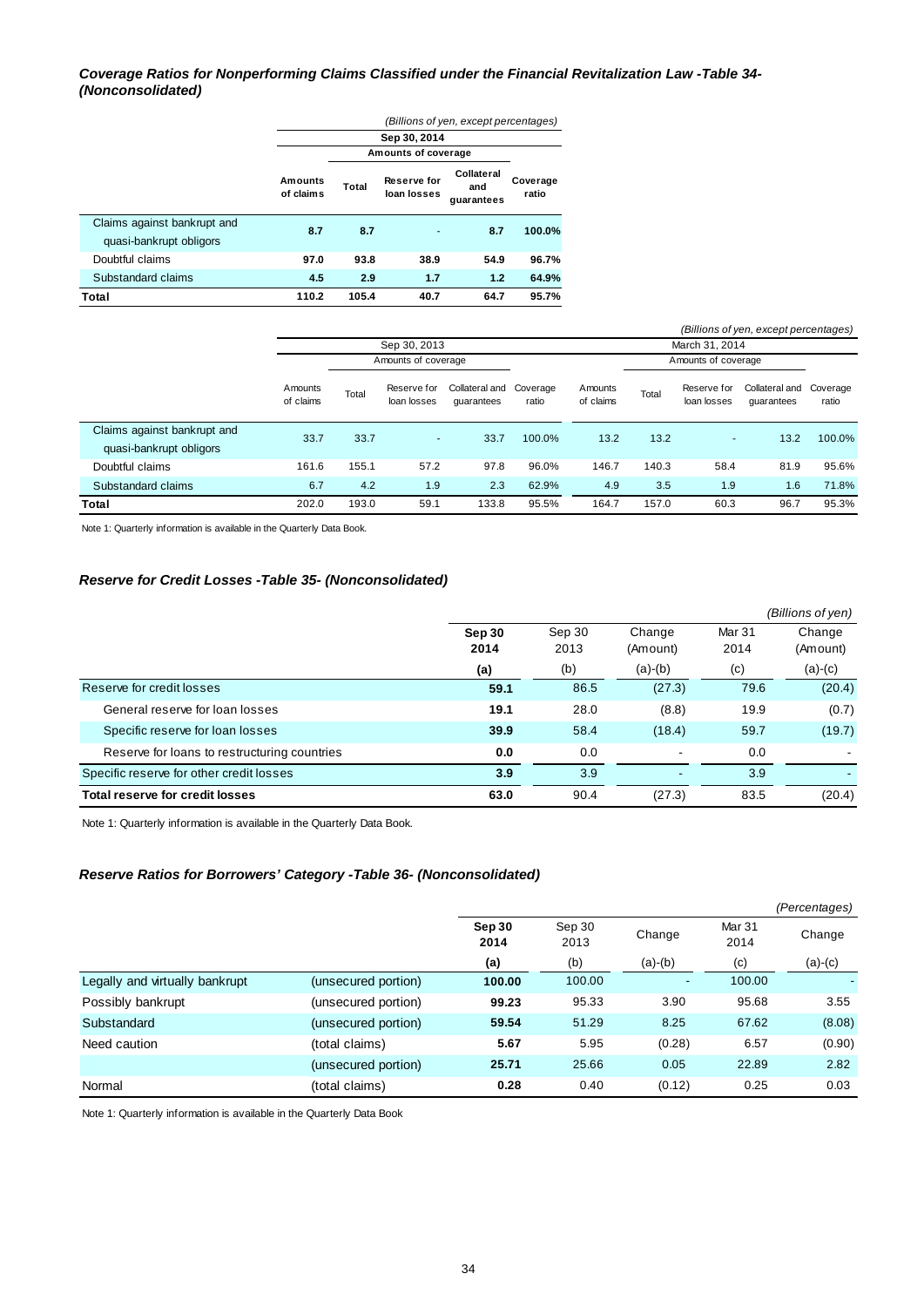#### *Housing Loans -Table 37- (Nonconsolidated)*

*(Billions of yen)*

|               |                |                |           |                           | $\sim$ $\sim$ $\sim$ $\sim$ $\sim$ $\sim$ |
|---------------|----------------|----------------|-----------|---------------------------|-------------------------------------------|
|               | Sep 30<br>2014 | Sep 30<br>2013 | Change    | Mar <sub>31</sub><br>2014 | Change                                    |
|               | (a)            | (b)            | $(a)-(b)$ | (c)                       | $(a)-(c)$                                 |
| Housing loans | 1,195.9        | 1.144.8        | 51.1      | 1,178.9                   | 17.0                                      |

# *Securities Being Held to Maturity -Table 38- (Nonconsolidated)*

|                                            |                    |                |                           |                    |                          |                           |                    |                          | (Billions of yen)         |
|--------------------------------------------|--------------------|----------------|---------------------------|--------------------|--------------------------|---------------------------|--------------------|--------------------------|---------------------------|
|                                            |                    | Sep 30, 2014   |                           |                    | Sep 30, 2013             |                           |                    | Mar 31, 2014             |                           |
|                                            | Carrying<br>amount | Fair<br>value  | Unrealized<br>gain (loss) | Carrying<br>amount | Fair<br>value            | Unrealized<br>gain (loss) | Carrying<br>amount | Fair<br>value            | Unrealized<br>gain (loss) |
| Fair value exceeds carrying amount         |                    |                |                           |                    |                          |                           |                    |                          |                           |
| Japanese national government bonds         | 561.8              | 563.6          | 1.8                       | 584.4              | 587.2                    | 2.7                       | 497.4              | 499.1                    | 1.7                       |
| Japanese corporate bonds                   | $\blacksquare$     |                | ٠                         |                    |                          | ٠                         |                    |                          |                           |
| Other                                      | 40.9               | 44.1           | 3.2                       | 52.2               | 56.4                     | 4.2                       | 48.2               | 52.3                     | 4.1                       |
| Subtotal                                   | 602.7              | 607.8          | 5.0                       | 636.7              | 643.6                    | 6.9                       | 545.6              | 551.5                    | 5.8                       |
| Fair value does not exceed carrying amount |                    |                |                           |                    |                          |                           |                    |                          |                           |
| Japanese national government bonds         | $\blacksquare$     | -              | ÷                         |                    |                          |                           |                    |                          |                           |
| Japanese corporate bonds                   |                    |                | -                         |                    |                          | ٠                         |                    | $\overline{\phantom{a}}$ | ٠                         |
| Other                                      | $\blacksquare$     | $\blacksquare$ | ٠                         |                    | $\overline{\phantom{a}}$ | ٠                         |                    | $\sim$                   | $\overline{\phantom{a}}$  |
| Subtotal                                   | $\blacksquare$     | -              |                           |                    |                          | ٠                         |                    |                          |                           |
| Total                                      | 602.7              | 607.8          | 5.0                       | 636.7              | 643.6                    | 6.9                       | 545.6              | 551.5                    | 5.8                       |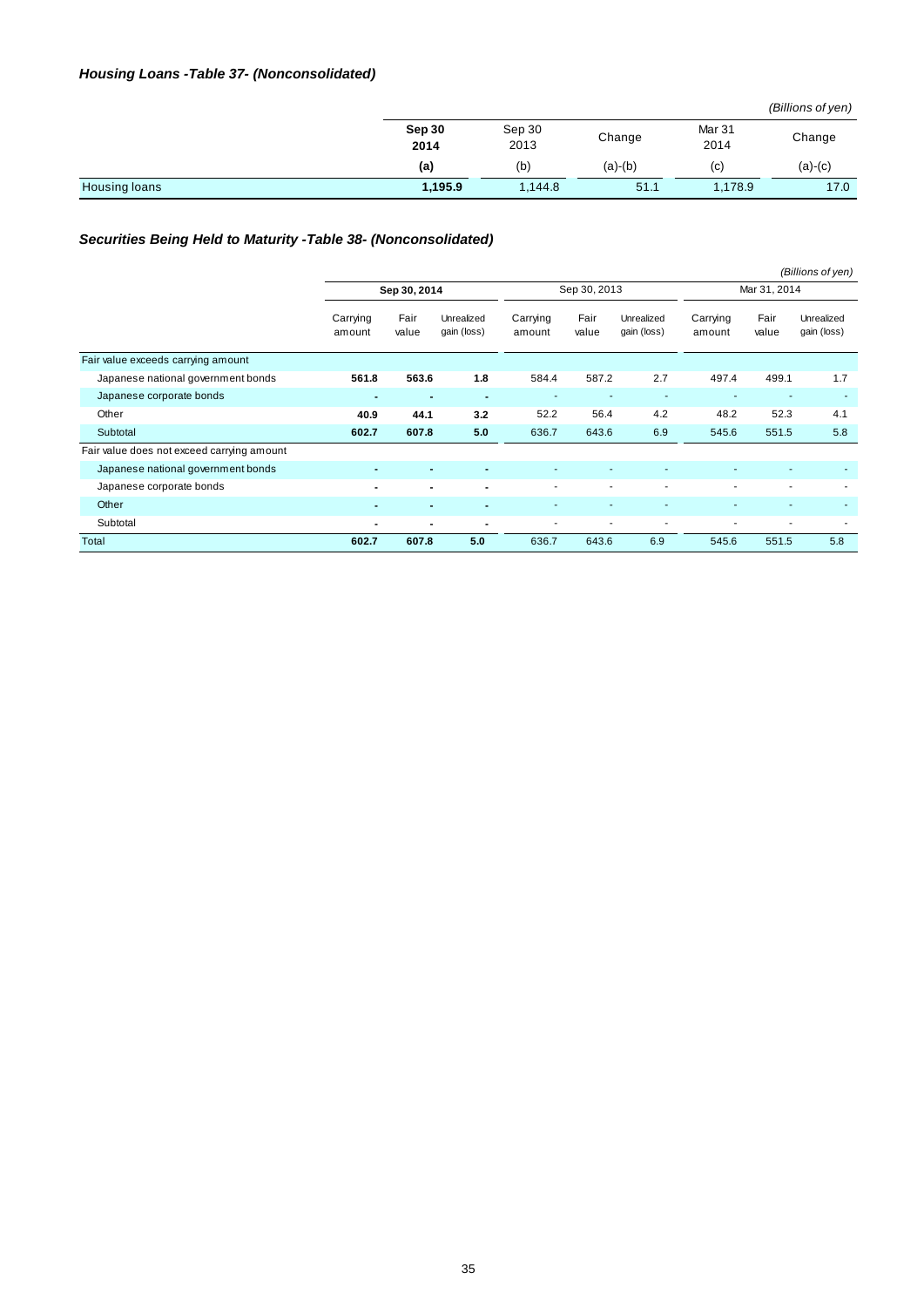#### *Securities Available for Sale -Table 39- (Nonconsolidated)*

|                                                                        |                                    |                                   |                           |                                    |                                   |                           |                                    |                                   | (Billions of yen)         |
|------------------------------------------------------------------------|------------------------------------|-----------------------------------|---------------------------|------------------------------------|-----------------------------------|---------------------------|------------------------------------|-----------------------------------|---------------------------|
|                                                                        |                                    | Sep 30, 2014                      |                           | Sep 30, 2013                       |                                   |                           | Mar 31, 2014                       |                                   |                           |
|                                                                        | Carrying<br>amount<br>(fair value) | Amortized/<br>Acquisition<br>cost | Unrealized<br>gain (loss) | Carrying<br>amount<br>(fair value) | Amortized/<br>Acquisition<br>cost | Unrealized<br>gain (loss) | Carrying<br>amount<br>(fair value) | Amortized/<br>Acquisition<br>cost | Unrealized<br>gain (loss) |
| Carrying amount exceeds amortized/acquisition cost                     |                                    |                                   |                           |                                    |                                   |                           |                                    |                                   |                           |
| Equity securities                                                      | 15.7                               | 9.3                               | 6.3                       | 13.8                               | 8.6                               | 5.2                       | 12.6                               | 8.4                               | 4.1                       |
| Domestic bonds                                                         | 53.3                               | 52.6                              | 0.7                       | 67.0                               | 66.3                              | 0.6                       | 62.0                               | 61.2                              | 0.8                       |
| Japanese national government bonds                                     | 5.2                                | 5.2                               | 0.0                       | 2.5                                | 2.5                               | 0.0                       | $\sim$                             | $\sim$                            |                           |
| Japanese local government bonds                                        | 0.5                                | 0.5                               | 0.0                       | 0.5                                | 0.5                               | 0.0                       | 0.5                                | 0.5                               | 0.0                       |
| Japanese corporate bonds                                               | 47.5                               | 46.8                              | 0.7                       | 63.9                               | 63.3                              | 0.6                       | 61.4                               | 60.7                              | 0.7                       |
| Other                                                                  | 102.6                              | 98.4                              | 4.2                       | 90.4                               | 85.7                              | 4.6                       | 98.1                               | 93.1                              | 5.0                       |
| Foreign securities                                                     | 94.6                               | 91.0                              | 3.5                       | 86.5                               | 82.2                              | 4.3                       | 92.6                               | 88.1                              | 4.4                       |
| Foreign currency denominated foreign<br>corporate and government bonds | 56.6                               | 54.1                              | 2.4                       | 42.8                               | 40.1                              | 2.7                       | 46.6                               | 43.6                              | 3.0                       |
| Yen-denominated foreign corporate<br>and government bonds              | 38.0                               | 36.9                              | 1.0                       | 42.0                               | 40.9                              | 1.0                       | 45.0                               | 43.9                              | 1.0                       |
| Foreign equity securities and others                                   | ٠                                  | $\blacksquare$                    | $\blacksquare$            | 1.6                                | 1.1                               | 0.4                       | 0.9                                | 0.5                               | 0.3                       |
| Other securities                                                       | 6.9                                | 6.2                               | 0.7                       | 2.2                                | 1.9                               | 0.2                       | 4.2                                | 3.7                               | 0.5                       |
| Other monetary claims purchased                                        | 1.0                                | 1.0                               | 0.0                       | 1.6                                | 1.5                               | 0.0                       | 1.3                                | 1.2                               | 0.0                       |
| Subtotal                                                               | 171.7                              | 160.4                             | 11.3                      | 171.3                              | 160.8                             | 10.5                      | 172.8                              | 162.8                             | 10.0                      |
| Carrying amount does not exceed amortized/acquisition cost             |                                    |                                   |                           |                                    |                                   |                           |                                    |                                   |                           |
| Equity securities                                                      | 0.3                                | 0.4                               | (0.1)                     | 1.1                                | 1.5                               | (0.3)                     | 1.1                                | 1.4                               | (0.3)                     |
| Domestic bonds                                                         | 696.7                              | 698.4                             | (1.7)                     | 796.6                              | 800.4                             | (3.7)                     | 683.9                              | 685.0                             | (1.1)                     |
| Japanese national government bonds                                     | 643.6                              | 643.9                             | (0.2)                     | 737.7                              | 740.6                             | (2.9)                     | 629.3                              | 630.0                             | (0.7)                     |
| Japanese local government bonds                                        |                                    |                                   |                           | $\sim$                             | $\sim$                            | $\sim$                    |                                    | ٠                                 | $\overline{\phantom{a}}$  |
| Japanese corporate bonds                                               | 53.0                               | 54.5                              | (1.4)                     | 58.9                               | 59.8                              | (0.8)                     | 54.5                               | 54.9                              | (0.4)                     |
| Other                                                                  | 28.3                               | 28.6                              | (0.2)                     | 69.7                               | 71.1                              | (1.4)                     | 35.4                               | 35.7                              | (0.3)                     |
| Foreign securities                                                     | 21.6                               | 21.7                              | (0.1)                     | 67.9                               | 69.4                              | (1.4)                     | 27.6                               | 27.7                              | (0.1)                     |
| Foreign currency denominated foreign<br>corporate and government bonds | 19.5                               | 19.6                              | (0.0)                     | 66.6                               | 67.9                              | (1.3)                     | 25.2                               | 25.2                              | (0.0)                     |
| Yen-denominated foreign corporate<br>and government bonds              | $1.0$                              | 1.0                               |                           |                                    |                                   |                           | 0.9                                | 1.0                               | (0.0)                     |
| Foreign equity securities and others                                   | 1.0                                | 1.0                               | (0.0)                     | 1.3                                | 1.4                               | (0.0)                     | 1.4                                | 1.4                               | (0.0)                     |
| Other securities                                                       | 1.9                                | 1.9                               | (0.0)                     | 1.7                                | 1.7                               | $\ddot{\phantom{1}}$      | 1.9                                | 1.9                               | (0.0)                     |
| Other monetary claims purchased                                        | 4.8                                | 4.9                               | (0.1)                     | $\sim$                             | ÷,                                | ٠                         | 5.8                                | 6.0                               | (0.1)                     |
| Subtotal                                                               | 725.4                              | 727.5                             | (2.1)                     | 867.5                              | 873.1                             | (5.5)                     | 720.4                              | 722.2                             | (1.8)                     |
| Total $1, 2$                                                           | 897.2                              | 888.0                             | 9.2                       | 1,038.9                            | 1,033.9                           | 4.9                       | 893.2                              | 885.0                             | 8.2                       |

1. Includes a part of other monetary claims purchased in addition to securities available for sale.

2. Securities w hose fair value cannot be reliably determined are not included.

#### *Unrealized Gain (Loss) on Available-for-Sale Securities (Nonconsolidated)*

|                                                         |              |              | (Billions of yen) |
|---------------------------------------------------------|--------------|--------------|-------------------|
|                                                         | Sep 30, 2014 | Sep 30, 2013 | Mar 31, 2014      |
| Unrealized gain (loss) before deferred tax on:          |              |              |                   |
| Available-for-sale securities                           | 9.2          | 4.9          | 8.2               |
| Interests in available-for-sale securities held by      |              |              |                   |
| partnerships recorded as securities whose fair value    | 1.3          | (0.0)        | 1.5               |
| cannot be reliably determined                           |              |              |                   |
| Securities being held to maturity, reclassified from    |              |              |                   |
| available-for-sale in the past, under extremely         | (2.5)        | (4.3)        | (3.5)             |
| illiquid market conditions                              |              |              |                   |
| Deferred tax assets (liabilities)                       | (1.3)        |              | (1.0)             |
| Unrealized gain (loss) on available-for-sale securities | 6.6          | 0.6          | 5.1               |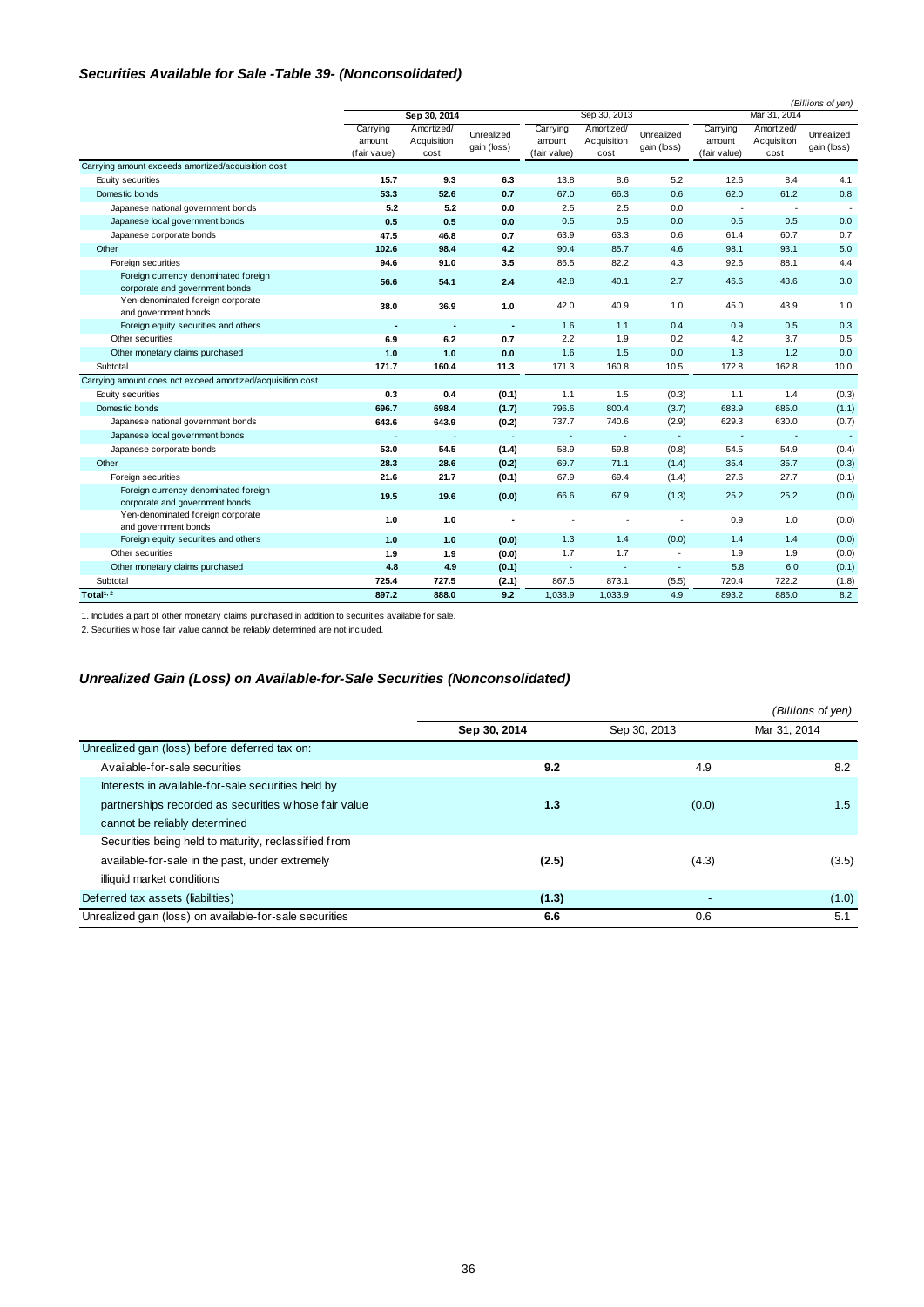#### *Hedge-Accounting Derivative Transactions -Table 40- (Nonconsolidated)*

|                                   |                   |                           |                          | (Billions of yen) |
|-----------------------------------|-------------------|---------------------------|--------------------------|-------------------|
|                                   |                   | Sep 30, 2014              |                          |                   |
| <b>Notional Principal Amount</b>  | 1 year<br>or less | Over 1 year to<br>5 years | Over<br>5 years          | Total             |
| Interest rate swaps:              |                   |                           |                          |                   |
| Receive fixed and pay floating    | ٠                 | 468.1                     | 14.0                     | 482.1             |
| Receive floating and pay fixed    | 14.1              | 137.1                     | 97.1                     | 248.4             |
| Receive floating and pay floating |                   |                           | ٠                        |                   |
| Total notional principal amount   | 14.1              | 605.3                     | 111.1                    | 730.6             |
| <b>Currency swaps</b>             |                   |                           |                          |                   |
| Total notional principal amount   |                   | 10.9                      | $\overline{\phantom{a}}$ | 10.9              |

# *Employees' Retirement Benefit -Table 41- (Nonconsolidated)*

# **Projected Benefit Obligation (NonConsolidated)**

|                                                     |               | (Billions of yen) |
|-----------------------------------------------------|---------------|-------------------|
|                                                     |               | Sep 30, 2014      |
| Projected benefit obligation                        | (A)           | 62.2              |
| Discount rate                                       |               | 1.2%              |
| Fair value of plan assets                           | (B)           | 56.9              |
| Prepaid pension cost                                | (C)           |                   |
| Unrecognized prior service cost                     | (D)           | (0.8)             |
| Unrecognized net actuarial losses                   | (E)           | 4.5               |
| Other (Unrecognized obligation at transition, etc.) | (F)           | 0.3               |
| Reserve for retirement benefits                     | (A-B-C-D-E-F) | 1.3               |

# **Pension Expenses (NonConsolidated)**

|                                                       | (Billions of yen)         |
|-------------------------------------------------------|---------------------------|
|                                                       | 1H FY2014<br>$(6$ months) |
| Service cost                                          | 1.1                       |
| Interest                                              | 0.3                       |
| Expected return on plan assets                        | (0.6)                     |
| Amortization of prior service cost                    | (0.1)                     |
| Amortization of net actuarial losses                  | 0.9                       |
| Amortization of unrecognized obligation at transition | 0.3                       |
| Other (extraordinary severance benefit expense, etc.) | 0.0                       |
| Net periodic retirement benefit cost                  | 2.0                       |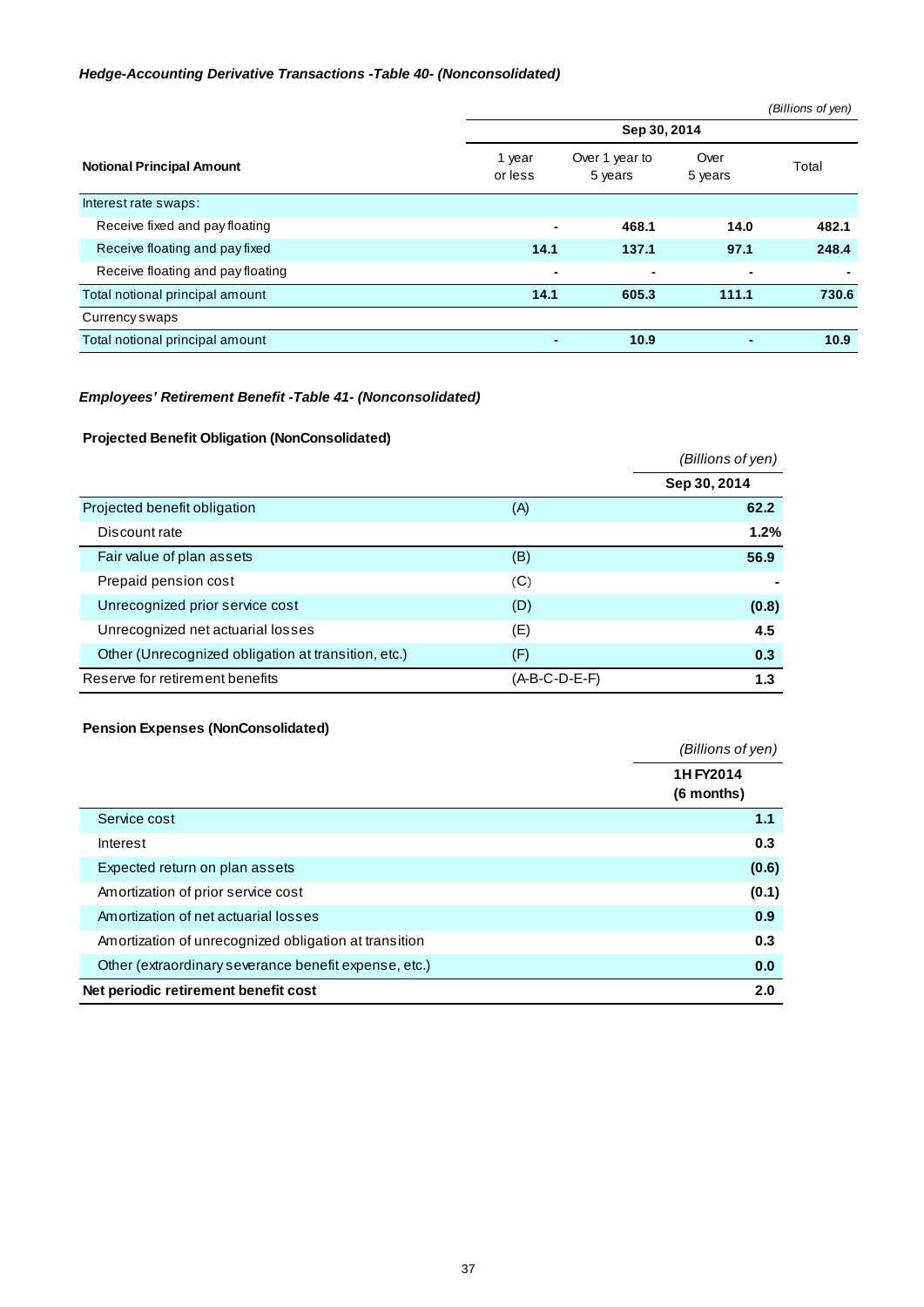#### *Capital Adequacy Data-Table 42- (Nonconsolidated)*

|                                        |         |        |           | (Billions of yen, except percentages) |           |
|----------------------------------------|---------|--------|-----------|---------------------------------------|-----------|
|                                        | Sep 30  | Sep 30 | Change    | Mar <sub>31</sub>                     | Change    |
|                                        | 2014    | 2013   | (Amount)  | 2014                                  | (Amount)  |
|                                        | (a)     | (b)    | $(a)-(b)$ | (c)                                   | $(a)-(c)$ |
| Core capital: instruments and reserves | 880.5   |        |           | 924.3                                 | (43.8)    |
| Core capital: regulatory adjustments   | (17.4)  |        |           | (34.3)                                | 16.9      |
| Capital                                | 863.1   |        |           | 890.0                                 | (26.9)    |
| Total amount of Risk-weighted assets   | 5,681.7 |        |           | 5.801.8                               | (120.0)   |
| Capital ratio                          | 15.19%  |        |           | 15.34%                                |           |

1. Calculated according to F-IRB.

Nonconsolidated total required capital is ¥469.6 billion as at September 30, 2014 and ¥496.1 billion as at March 31, 2014.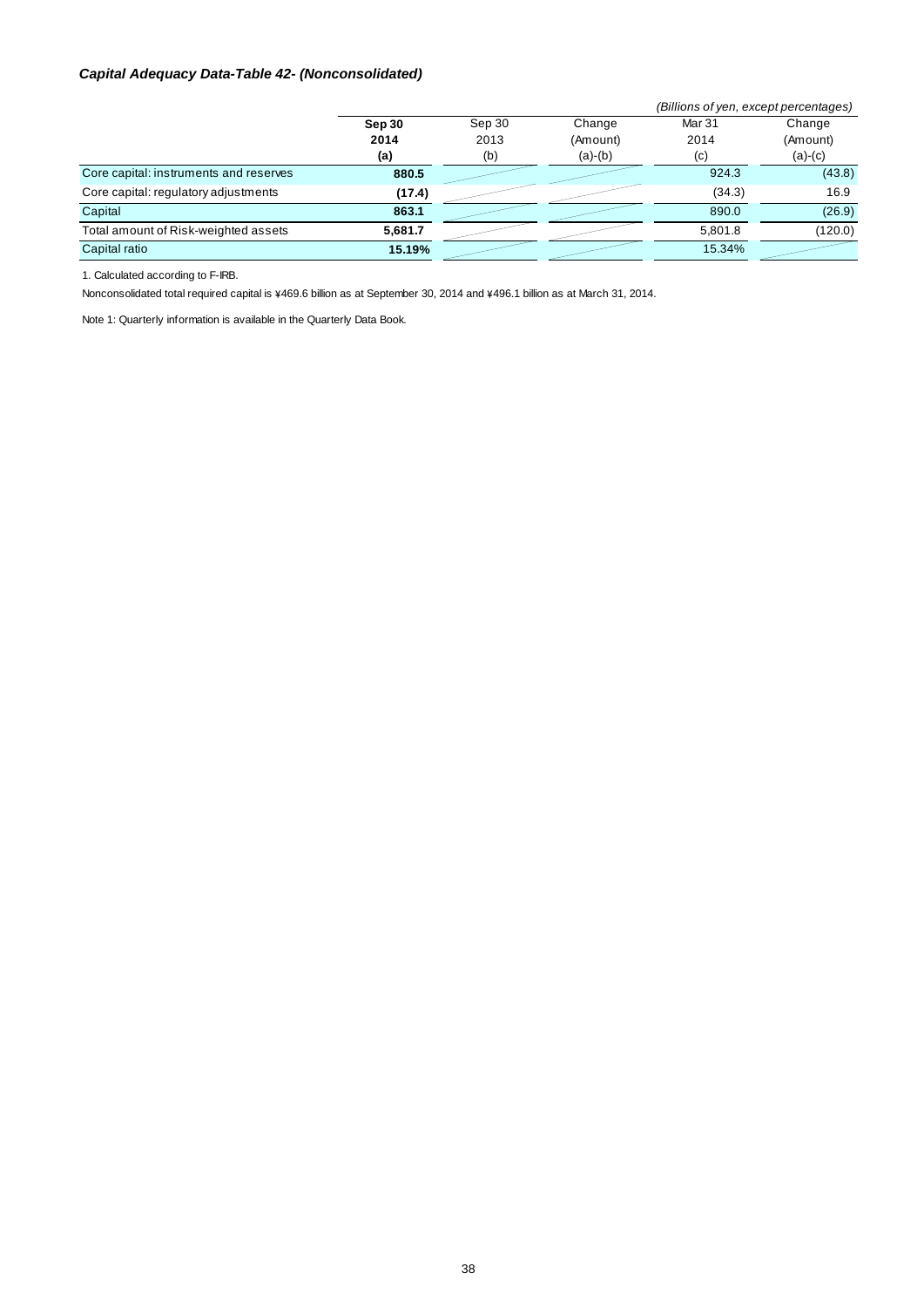#### **Assets**

|                                                       |                |                |                          |                | (Millions of yen)  |
|-------------------------------------------------------|----------------|----------------|--------------------------|----------------|--------------------|
|                                                       | Sep 30<br>2014 | Sep 30<br>2013 | Change<br>(Amount)       | Mar 31<br>2014 | Change<br>(Amount) |
|                                                       | (a)            | (b)            | $(a)-(b)$                | (c)            | $(a)-(c)$          |
| < <assets>&gt;</assets>                               |                |                |                          |                |                    |
| Cash and due from banks                               | 1,104,337      | 602,436        | 501,900                  | 1,367,839      | (263, 502)         |
| Call loans                                            | 4,500          |                | 4,500                    | 36,451         | (31, 951)          |
| Receivables under resale agreements                   | 53,216         | 53,216         | $\overline{\phantom{a}}$ | 53,216         |                    |
| Other monetary claims purchased                       | 190,127        | 191,928        | (1,801)                  | 195,287        | (5,160)            |
| <b>Trading assets</b>                                 | 263,523        | 256,012        | 7,511                    | 235,097        | 28,426             |
| Monetary assets held in trust                         | 120,830        | 209,417        | (88, 586)                | 196,421        | (75, 590)          |
| <b>Securities</b>                                     | 2,037,629      | 2,215,723      | (178,094)                | 1,977,811      | 59,817             |
| Valuation allowance for investments                   | (3,370)        | (3,370)        | $\blacksquare$           | (3,370)        |                    |
| Loans and bills discounted                            | 4,121,030      | 4,139,960      | (18,930)                 | 4,235,713      | (114, 683)         |
| Foreign exchanges                                     | 20,973         | 37,746         | (16, 773)                | 25,656         | (4,683)            |
| Other assets                                          | 209,185        | 222,721        | (13,536)                 | 204,706        | 4,478              |
| Other                                                 | 209,185        | 222,721        | (13,536)                 | 204,706        | 4,478              |
| Premises and equipment                                | 19,669         | 18,455         | 1,214                    | 20,042         | (373)              |
| Intangible assets                                     | 8,713          | 8,651          | 61                       | 9,485          | (771)              |
| Prepaid pension cost                                  | Ĭ.             | 1,555          | (1,555)                  | 1,830          | (1,830)            |
| Deferred issuance expenses for debentures             | 22             | 47             | (24)                     | 32             | (10)               |
| Deferred tax assets                                   | 1,725          | 4,536          | (2,810)                  | 2,458          | (733)              |
| Customers' liabilities for acceptances and guarantees | 24,032         | 11,346         | 12,686                   | 11,616         | 12,416             |
| Reserve for credit losses                             | (63, 054)      | (90, 411)      | 27,356                   | (83, 550)      | 20,496             |
| <b>Total assets</b>                                   | 8,113,092      | 7,879,976      | 233,116                  | 8.486.745      | (373, 653)         |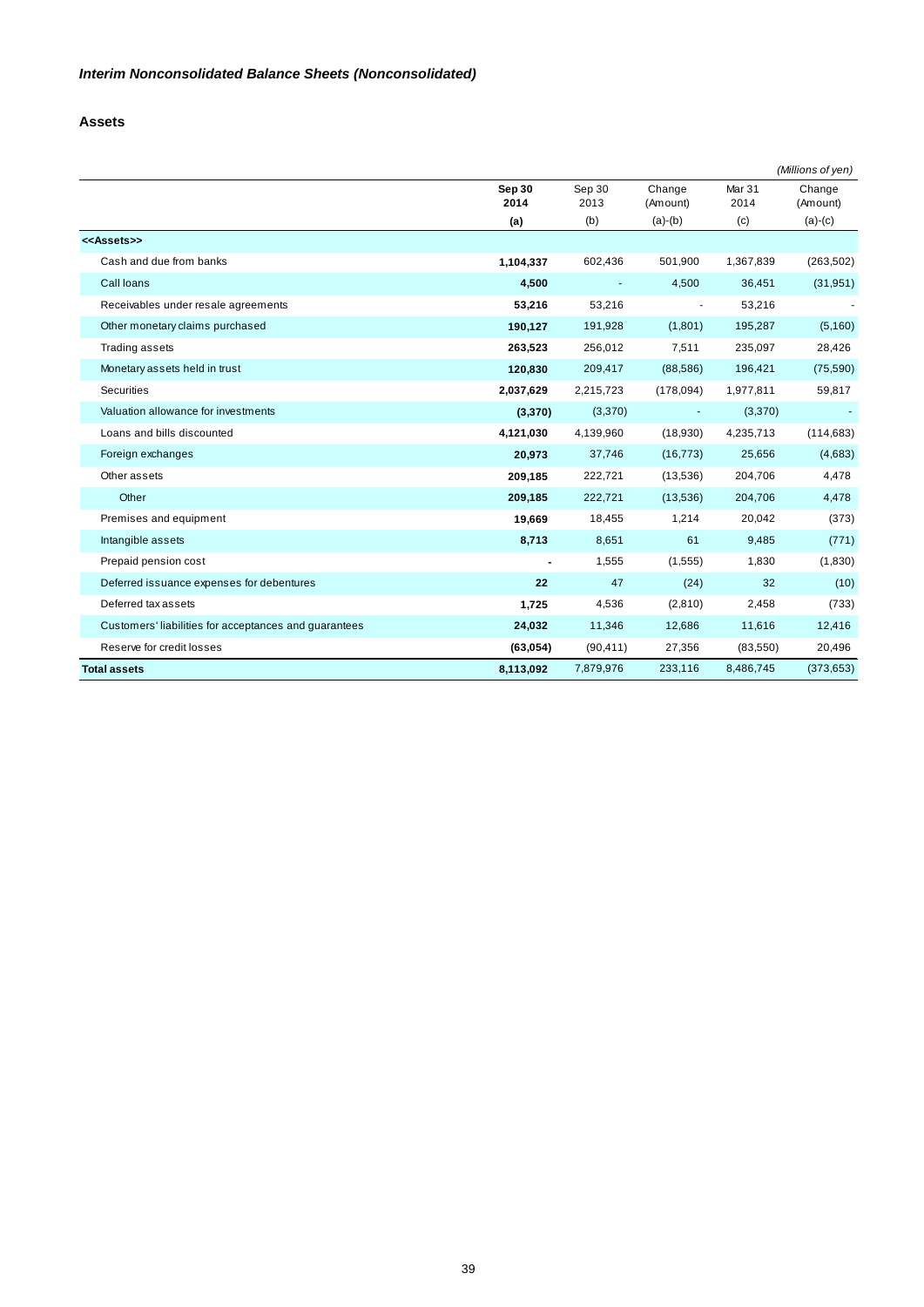# **Liabilities and Equity**

|                                                              |                |                |                    |                           | (Millions of yen)  |
|--------------------------------------------------------------|----------------|----------------|--------------------|---------------------------|--------------------|
|                                                              | Sep 30<br>2014 | Sep 30<br>2013 | Change<br>(Amount) | Mar <sub>31</sub><br>2014 | Change<br>(Amount) |
|                                                              | (a)            | (b)            | $(a)-(b)$          | (c)                       | $(a)-(c)$          |
| < <liabilities>&gt;</liabilities>                            |                |                |                    |                           |                    |
| Deposits                                                     | 5,633,089      | 5,694,313      | (61, 224)          | 6,076,993                 | (443, 904)         |
| Negotiable certificates of deposit                           | 103,106        | 209,088        | (105, 981)         | 117,223                   | (14, 117)          |
| <b>Debentures</b>                                            | 37,750         | 45,867         | (8, 116)           | 41,747                    | (3,996)            |
| Call money                                                   | 310,000        | 120,000        | 190,000            | 180,000                   | 130,000            |
| Payables under securities lending transactions               | 199,451        |                | 199,451            | 300,690                   | (101, 239)         |
| <b>Trading liabilities</b>                                   | 240,052        | 228,820        | 11,232             | 206,587                   | 33,465             |
| Borrowed money                                               | 414,075        | 356,129        | 57,946             | 360,769                   | 53,305             |
| Foreign exchanges                                            | 63             | 224            | (161)              | 37                        | 26                 |
| Corporate bonds                                              | 182,948        | 238,291        | (55, 342)          | 221,891                   | (38, 942)          |
| <b>Other liabilities</b>                                     | 252,479        | 297,239        | (44, 760)          | 265,671                   | (13, 192)          |
| Income taxes payable                                         | 312            | 312            | (0)                | 387                       | (75)               |
| Lease obligations                                            | $\blacksquare$ | $\mathbf 0$    | (0)                | L,                        |                    |
| Asset retirement obligations                                 | 7,354          | 7,198          | 156                | 7,396                     | (42)               |
| Other                                                        | 244,812        | 289,728        | (44, 916)          | 257,887                   | (13,074)           |
| Accrued employees' bonuses                                   | 2,272          | 2,067          | 205                | 4,035                     | (1,763)            |
| Reserve for retirement benefits                              | 1,330          |                | 1,330              | ÷,                        | 1,330              |
| Acceptances and guarantees                                   | 24,032         | 11,346         | 12,686             | 11,616                    | 12,416             |
| <b>Total liabilities</b>                                     | 7,400,653      | 7,203,387      | 197,265            | 7,787,262                 | (386, 609)         |
| < <equity>&gt;</equity>                                      |                |                |                    |                           |                    |
| Shareholders' equity:                                        |                |                |                    |                           |                    |
| Common stock                                                 | 512,204        | 512,204        |                    | 512,204                   |                    |
| Capital surplus                                              | 79,465         | 79,465         |                    | 79,465                    |                    |
| Additional paid-in capital                                   | 79,465         | 79,465         | L.                 | 79,465                    |                    |
| Retained earnings                                            | 198,939        | 164,148        | 34,791             | 185,023                   | 13,916             |
| Legal reserve                                                | 13,158         | 12,628         | 530                | 12,628                    | 530                |
| Other retained earnings                                      | 185,781        | 151,520        | 34,260             | 172,395                   | 13,385             |
| Unappropriated retained earnings                             | 185,781        | 151,520        | 34,260             | 172,395                   | 13,385             |
| Treasury stock, at cost                                      | (72, 558)      | (72, 558)      | (0)                | (72, 558)                 | (0)                |
| Total shareholders' equity                                   | 718,051        | 683,260        | 34,791             | 704,135                   | 13,916             |
| Net unrealized gain (loss) and translation adjustments       |                |                |                    |                           |                    |
| Unrealized gain (loss) on available-for-sale securities      | 6,632          | 625            | 6,006              | 5,140                     | 1,492              |
| Deferred gain (loss) on derivatives under hedge accounting   | (13, 458)      | (8,520)        | (4,938)            | (11, 013)                 | (2, 445)           |
| Total net unrealized gain (loss) and translation adjustments | (6,826)        | (7,894)        | 1,068              | (5,873)                   | (952)              |
| Stock acquisition rights                                     | 1,214          | 1,222          | (8)                | 1,221                     | (7)                |
| <b>Total equity</b>                                          | 712,439        | 676,588        | 35,851             | 699,483                   | 12,955             |
| <b>Total liabilities and equity</b>                          | 8,113,092      | 7.879.976      | 233.116            | 8.486.745                 | (373, 653)         |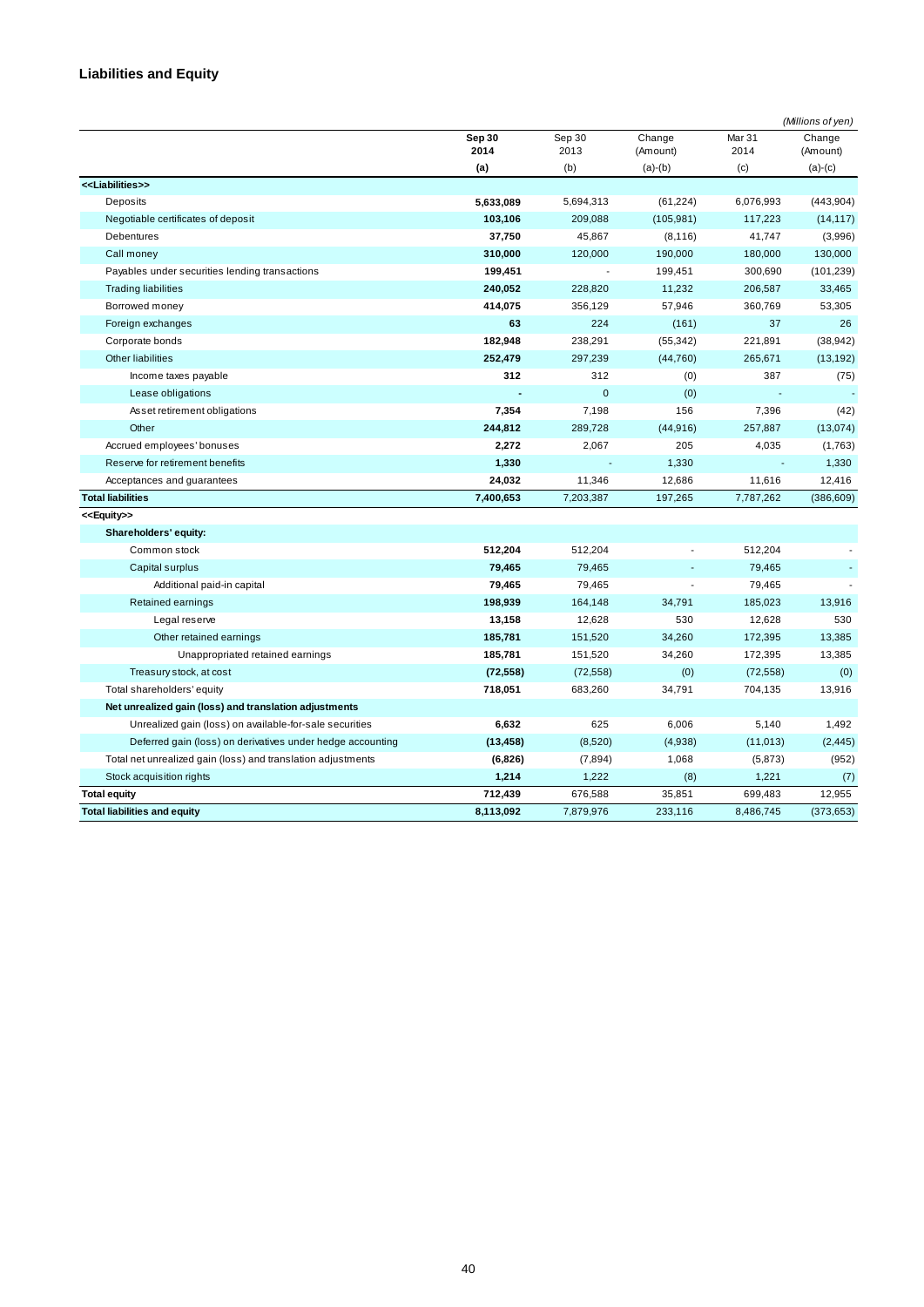|                                        |                         |                           |                    | (Millions of yen)       |
|----------------------------------------|-------------------------|---------------------------|--------------------|-------------------------|
|                                        | 1H FY2014<br>(6 months) | 1H FY2013<br>$(6$ months) | Change<br>(Amount) | FY2013<br>$(12$ months) |
| <b>Ordinary income</b>                 | 83,482                  | 81,552                    | 1,930              | 170,404                 |
| Interest income                        | 54,546                  | 54,288                    | 257                | 112,486                 |
| Interest on loans and bills discounted | 37,696                  | 35,756                    | 1,940              | 71,891                  |
| Interest and dividends on securities   | 15,113                  | 16,700                    | (1,586)            | 36,904                  |
| Other interest income                  | 1,736                   | 1,832                     | (95)               | 3,690                   |
| Fees and commissions income            | 9,088                   | 11,072                    | (1,983)            | 20,194                  |
| Trading income                         | 2,463                   | 3,605                     | (1, 141)           | 8,164                   |
| Other business income                  | 4,939                   | 5,627                     | (688)              | 10,862                  |
| Other ordinary income                  | 12,444                  | 6,957                     | 5,486              | 18,697                  |
| <b>Ordinary expenses</b>               | 62,271                  | 66,814                    | (4,542)            | 132,737                 |
| Interest expenses                      | 11,213                  | 17,570                    | (6,356)            | 32,969                  |
| Interest on deposits                   | 5,660                   | 11,207                    | (5,547)            | 20,377                  |
| Interest on corporate bonds            | 3,812                   | 4,556                     | (743)              | 9,106                   |
| Other interest expenses                | 1,741                   | 1,806                     | (65)               | 3,486                   |
| Fees and commissions expenses          | 9,310                   | 7,429                     | 1,880              | 16,121                  |
| <b>Trading losses</b>                  | 429                     | 1,084                     | (654)              | 2,770                   |
| Other business expenses                | 1,005                   | 3,830                     | (2,824)            | 6,215                   |
| General and administrative expenses    | 38,358                  | 35,619                    | 2,739              | 71,381                  |
| Other ordinary expenses                | 1,953                   | 1,280                     | 673                | 3,279                   |
| Ordinary profit                        | 21,211                  | 14,737                    | 6,473              | 37,667                  |
| Extraordinary gains                    | $\overline{7}$          | 16                        | (8)                | 17                      |
| <b>Extraordinary losses</b>            | 1,061                   | 1,099                     | (38)               | 1,838                   |
| Income before income taxes             | 20,156                  | 13,654                    | 6,502              | 35,845                  |
| Income taxes (benefit)                 |                         |                           |                    |                         |
| Income taxes (benefit) - current       | (74)                    | (120)                     | 46                 | (348)                   |
| Income taxes (benefit) - deferred      | 854                     | (1,804)                   | 2,658              | (260)                   |
| Total income taxes (benefit)           | 779                     | (1,925)                   | 2,704              | (608)                   |
| Net income                             | 19,377                  | 15,579                    | 3,798              | 36,454                  |

## *Interim Nonconsolidated Statements of Income (Nonconsolidated)*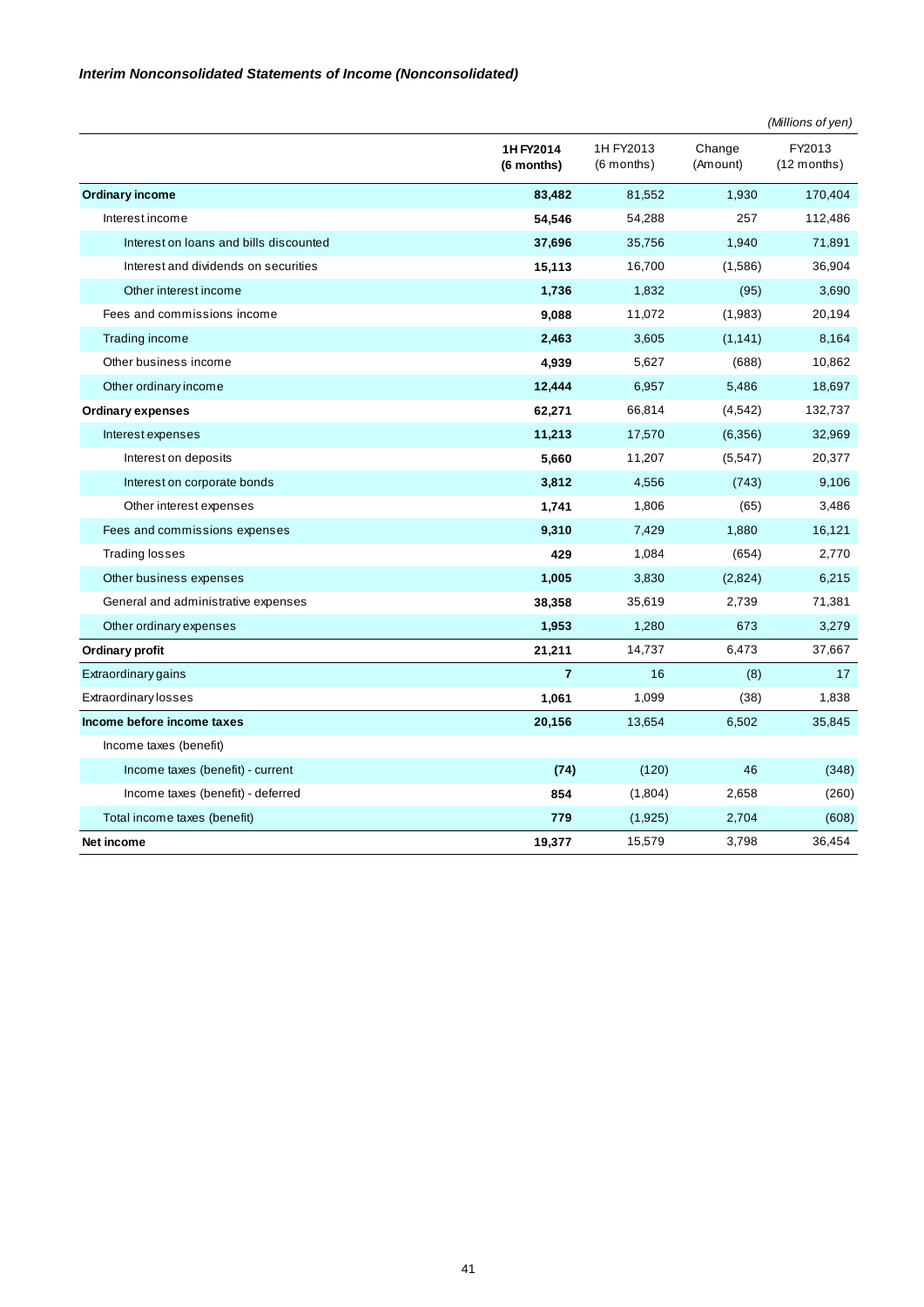#### *Interim Nonconsolidated Statement of Changes in Equity (Nonconsolidated)*

*For the first half ended September 30, 2014*

| (Millions of yen)                                               |              |                    |               |                   |                            |                                     |                            |                               |  |
|-----------------------------------------------------------------|--------------|--------------------|---------------|-------------------|----------------------------|-------------------------------------|----------------------------|-------------------------------|--|
| Shareholders' equity                                            |              |                    |               |                   |                            |                                     |                            |                               |  |
|                                                                 |              | Capital surplus    |               | Retained earnings |                            |                                     |                            |                               |  |
|                                                                 | Common stock | Additional paid-in | Total capital | Legal reserve     | Other retained<br>earnings | Total retained                      | Treasury stock,<br>at cost | Total shareholders'<br>equity |  |
|                                                                 |              | capital            | surplus       |                   |                            | Unappropriated<br>retained earnings | earnings                   |                               |  |
| Balance at beginning of the period                              | 512,204      | 79,465             | 79,465        | 12,628            | 172,395                    | 185,023                             | (72, 558)                  | 704,135                       |  |
| Cumulative effects of changes in accounting policies            |              |                    |               |                   | (2,807)                    | (2, 807)                            |                            | (2,807)                       |  |
| <b>Restated balance</b>                                         | 512,204      | 79,465             | 79,465        | 12,628            | 169,588                    | 182,216                             | (72, 558)                  | 701,328                       |  |
| Changes during the period                                       |              |                    |               |                   |                            |                                     |                            |                               |  |
| <b>Dividends</b>                                                |              |                    |               | 530               | (3, 184)                   | (2,653)                             |                            | (2,653)                       |  |
| Net income                                                      |              |                    |               |                   | 19,377                     | 19,377                              |                            | 19,377                        |  |
| Purchase of treasury stock                                      |              |                    |               |                   |                            |                                     | (0)                        | (0)                           |  |
| Net changes during the period excluding<br>shareholders' equity |              |                    |               |                   |                            |                                     |                            |                               |  |
| Total changes during the period                                 |              |                    |               | 530               | 16,192                     | 16,723                              | (0)                        | 16,723                        |  |
| Balance at end of the period                                    | 512,204      | 79,465             | 79,465        | 13,158            | 185,781                    | 198,939                             | (72, 558)                  | 718,051                       |  |

|                                                                 | Net unrealized gain (loss) and translation adjustments         |                                                                  |                                                                       |                             |              |
|-----------------------------------------------------------------|----------------------------------------------------------------|------------------------------------------------------------------|-----------------------------------------------------------------------|-----------------------------|--------------|
|                                                                 | Unrealized gain<br>(loss) on available-<br>for-sale securities | Deferred gain (loss)<br>on derivatives under<br>hedge accounting | Total net unrealized<br>gain (loss) and<br>translation<br>adjustments | Stock acquisition<br>rights | Total equity |
| Balance at beginning of the period                              | 5,140                                                          | (11, 013)                                                        | (5, 873)                                                              | 1,221                       | 699,483      |
| Cumulative effects of changes in accounting policies            |                                                                |                                                                  |                                                                       |                             | (2,807)      |
| <b>Restated balance</b>                                         | 5,140                                                          | (11, 013)                                                        | (5, 873)                                                              | 1,221                       | 696,676      |
| Changes during the period                                       |                                                                |                                                                  |                                                                       |                             |              |
| <b>Dividends</b>                                                |                                                                |                                                                  |                                                                       |                             | (2,653)      |
| Net income                                                      |                                                                |                                                                  |                                                                       |                             | 19,377       |
| Purchase of treasury stock                                      |                                                                |                                                                  |                                                                       |                             | (0)          |
| Net changes during the period excluding<br>shareholders' equity | 1,492                                                          | (2, 445)                                                         | (952)                                                                 | (7)                         | (960)        |
| Total changes during the period                                 | 1,492                                                          | (2, 445)                                                         | (952)                                                                 | (7)                         | 15,762       |
| Balance at end of the period                                    | 6,632                                                          | (13, 458)                                                        | (6, 826)                                                              | 1,214                       | 712,439      |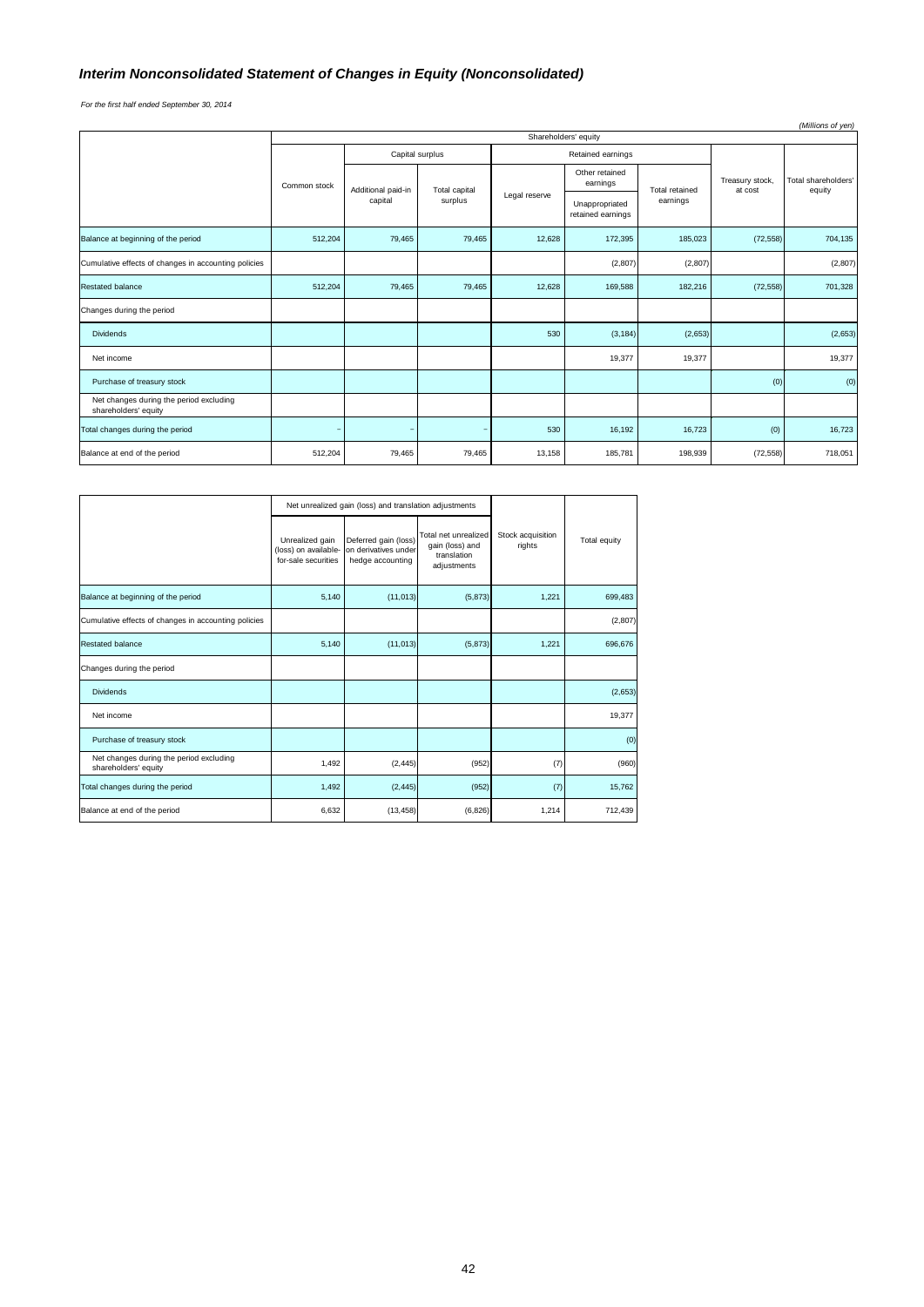#### *Interim Nonconsolidated Composition of Capital Disclosure (Nonconsolidated)*

| <basel 3,="" domestic="" standard<sup="">1&gt;</basel>                                                                                                                                                                                                                                                      | Millions of yen (except percentages) |                                                               |
|-------------------------------------------------------------------------------------------------------------------------------------------------------------------------------------------------------------------------------------------------------------------------------------------------------------|--------------------------------------|---------------------------------------------------------------|
|                                                                                                                                                                                                                                                                                                             | Sep 30<br>2014                       | <b>Amounts excluded</b><br>under transitional<br>arrangements |
| Core capital: instruments and reserves                                                                                                                                                                                                                                                                      |                                      |                                                               |
| Directly issued qualifying common share capital or preferred share capital with a compulsory conversion clause plus related capital surplus<br>and retained earnings                                                                                                                                        | 718,051                              |                                                               |
| of which: capital and capital surplus                                                                                                                                                                                                                                                                       | 591,670                              |                                                               |
| of which: retained earnings                                                                                                                                                                                                                                                                                 | 198,939                              |                                                               |
| of which: treasury stock (-)                                                                                                                                                                                                                                                                                | (72, 558)                            |                                                               |
| of which: earning to be distributed (-)                                                                                                                                                                                                                                                                     |                                      |                                                               |
| of which: other than above                                                                                                                                                                                                                                                                                  |                                      |                                                               |
| Stock acquisition right to common shares and preferred shares with a compulsory conversion clause                                                                                                                                                                                                           | 1,214                                |                                                               |
| Total of reserves included in Core capital: instruments and reserves                                                                                                                                                                                                                                        | 2,342                                |                                                               |
| Total of reserves included in Core capital: instruments and reserves                                                                                                                                                                                                                                        | 2,342                                |                                                               |
| of which: eligible provision included in Core capital                                                                                                                                                                                                                                                       |                                      |                                                               |
| Eligible noncumulative perpetual preferred shares subject to transitional arrangements (amount allowed to be included in Core capital:<br>instruments and reserves)                                                                                                                                         |                                      |                                                               |
| Eligible capital instruments subject to transitional arrangements (amount allowed to be included in Core capital: instruments and reserves)                                                                                                                                                                 | 158,967                              |                                                               |
| Capital instruments issued through measures for capital enhancement by public institutions (amount allowed to be included in Core capital:<br>instruments and reserves)                                                                                                                                     |                                      |                                                               |
| Land revaluation excess after 55% discount (amount allowed to be included in Core capital: instruments and reserves)                                                                                                                                                                                        |                                      |                                                               |
| Core capital: instruments and reserves                                                                                                                                                                                                                                                                      | 880,576                              |                                                               |
|                                                                                                                                                                                                                                                                                                             |                                      |                                                               |
| Core capital: regulatory adjustments                                                                                                                                                                                                                                                                        |                                      |                                                               |
| Total amount of intangible assets (excluding those relating to mortgage servicing rights)                                                                                                                                                                                                                   | 1,631                                | 4,297                                                         |
| of which: goodwill (including those equivalent)                                                                                                                                                                                                                                                             | 900                                  |                                                               |
| of which: other intangibles other than goodwill and mortgage servicing rights                                                                                                                                                                                                                               | 731                                  | 4,297                                                         |
| Deferred tax assets that rely on future profitability excluding those arising from temporary differences (net of related tax liability)                                                                                                                                                                     |                                      | 1,958                                                         |
| Shortfall of eligible provisions to expected losses                                                                                                                                                                                                                                                         | 6,460                                |                                                               |
| Gain on sale of securitization                                                                                                                                                                                                                                                                              | 9,378                                |                                                               |
| Gains and losses due to changes in own credit risk on fair valued liabilities                                                                                                                                                                                                                               |                                      |                                                               |
| Prepaid pension cost                                                                                                                                                                                                                                                                                        |                                      |                                                               |
| Investments in own shares (excluding those reported in the net assets section)                                                                                                                                                                                                                              |                                      |                                                               |
| Reciprocal cross-holdings in common equity                                                                                                                                                                                                                                                                  |                                      |                                                               |
| Investments in the capital banking, financial and insurance entities that are outside the scope of regulatory consolidation ("Other Financial<br>Institutions"), net of eligible short positions, where the bank does not own more than 10% of the issued share capital (amount above the<br>10% threshold) |                                      |                                                               |
| Amount exceeding the 10% threshold on specific items                                                                                                                                                                                                                                                        |                                      |                                                               |
| of which: significant investments in the common stock of Other Financial Institutions, net of eligible short positions                                                                                                                                                                                      |                                      |                                                               |
| of which: mortgage servicing rights                                                                                                                                                                                                                                                                         |                                      |                                                               |
| of which: deferred tax assets arising from temporary differences (net of related tax liability)                                                                                                                                                                                                             |                                      |                                                               |
| Amount exceeding the 15% threshold on specific items                                                                                                                                                                                                                                                        |                                      |                                                               |
| of which: significant investments in the common stock of Other Financial Institutions, net of eligible short positions                                                                                                                                                                                      |                                      |                                                               |
| of which: mortgage servicing rights                                                                                                                                                                                                                                                                         |                                      |                                                               |
| of which: deferred tax assets arising from temporary differences (net of related tax liability)                                                                                                                                                                                                             |                                      |                                                               |
| Core capital: regulatory adjustments                                                                                                                                                                                                                                                                        | 17,471                               |                                                               |
| Capital (nonconsolidated)                                                                                                                                                                                                                                                                                   | 863,105                              |                                                               |
|                                                                                                                                                                                                                                                                                                             |                                      |                                                               |
| <b>Risk-weighted assets</b>                                                                                                                                                                                                                                                                                 |                                      |                                                               |
| Total amount of credit risk-weighted assets                                                                                                                                                                                                                                                                 | 5,362,377                            |                                                               |
| of which: total amount included in risk-weighted assets by transitional arrangements                                                                                                                                                                                                                        | (40, 916)                            |                                                               |
| of which: intangible assets (excluding those relating to goodwill and mortgage servicing rights)                                                                                                                                                                                                            | 4,297                                |                                                               |
| of which: deferred tax assets that rely on future profitability excluding those arising from temporary differences (net of related tax<br>liability)                                                                                                                                                        | 1,958                                |                                                               |
| of which: prepaid pension cost                                                                                                                                                                                                                                                                              |                                      |                                                               |
| of which: significant investments in the common stock of Other Financial Institutions (net of eligible short positions)                                                                                                                                                                                     | (47, 172)                            |                                                               |
| of which: other than above                                                                                                                                                                                                                                                                                  |                                      |                                                               |
| Market risk (derived by multiplying the capital requirement by 12.5)                                                                                                                                                                                                                                        | 137,584                              |                                                               |
| Operational risk (derived by multiplying the capital requirement by 12.5)                                                                                                                                                                                                                                   | 181,805                              |                                                               |
| Credit risk adjustments                                                                                                                                                                                                                                                                                     |                                      |                                                               |
| Operational risk adjustments                                                                                                                                                                                                                                                                                |                                      |                                                               |
| <b>Total amount of Risk-weighted assets</b>                                                                                                                                                                                                                                                                 | 5,681,767                            |                                                               |
| Capital ratio (nonconsolidated)                                                                                                                                                                                                                                                                             | 15.19%                               |                                                               |

1. Calculated according to F-IRB.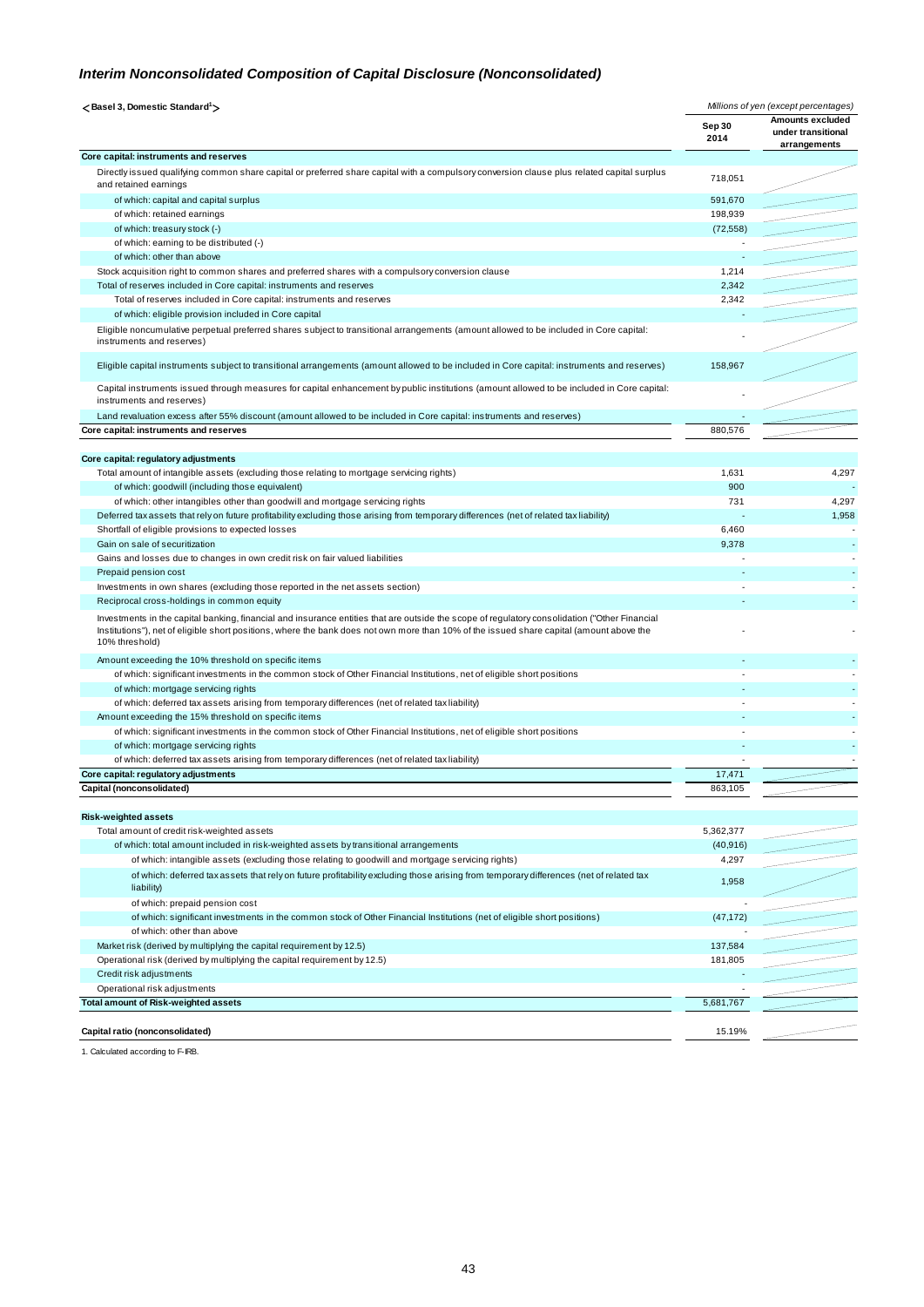# **Section 3. Earnings Forecast -Table 43- (Consolidated and Nonconsolidated)**

|                         |                           | (Billions of yen) |
|-------------------------|---------------------------|-------------------|
| (Consolidated)          | <b>Fiscal year ending</b> | Fiscal year ended |
|                         | <b>March 2015</b>         | March 2014        |
|                         | (FY2014)                  | (FY2013)          |
|                         | Forecast                  | Actual            |
| Ordinary profit         | 60.0                      | 44.1              |
| Net income              | 55.0                      | 41.3              |
| Cash basis net income * | 62.0                      | 49.8              |

| (Nonconsolidated)             | <b>Fiscal year ending</b><br><b>March 2015</b> | Fiscal year ended<br>March 2014 |  |
|-------------------------------|------------------------------------------------|---------------------------------|--|
|                               | (FY2014)                                       | (FY2013)                        |  |
|                               | Forecast                                       | Actual                          |  |
| Net business profit           | 42.0                                           | 29.8                            |  |
| Net income                    | 34.0                                           | 36.4                            |  |
| Dividends (per share in yen): |                                                |                                 |  |
| Common stock                  | 1.00                                           | 1.00                            |  |

Above forecasts are based on current assumptions of future events and trends, w hich may be incorrect.

Actual results may differ materially from those in the statements as a result of various factors.

\* Net income minus the amortization of goodwill and intangible assets, and the associated reversal of deferred tax liabilities.

In consideration of interim period financial results and the outlook going forward, full-year forecast maintained at ¥55.0 billion for consolidated reported basis net income and ¥34.0 billion for nonconsolidated net income, unchanged from the

forecast originally announced on May 8, 2014. It should be noted the Bank is newly announcing its full fiscal year 2014 consolidated ordinary profit forecast as ¥60.0 billion.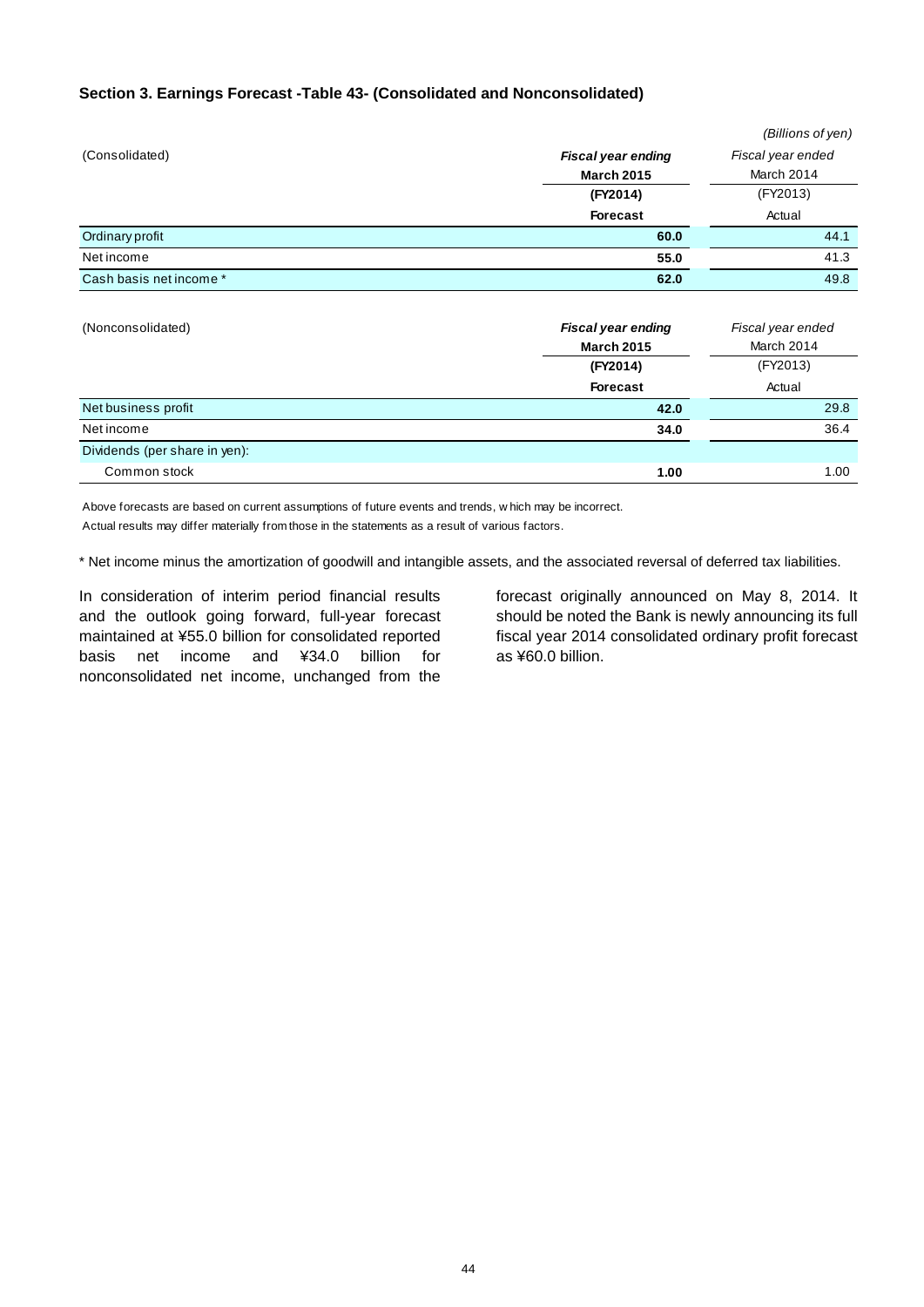#### *(Reference 1) BOJ Press Club Format*

1. Nonperforming loan ratio (Financial Revitalization Law Standard)

|                 |              |              | (70)         |
|-----------------|--------------|--------------|--------------|
|                 | Mar 31, 2012 | Sep 30, 2012 | Mar 31, 2013 |
| Nonconsolidated | 6.66         | 6.16         | 5.32         |
| Consolidated    | 8.45         | 7.44         | 6.83         |
|                 | Sep 30, 2013 | Mar 31, 2014 | Sep 30, 2014 |
|                 | 4.76         | 3.81         | 2.61         |
|                 | 5.95         | 5.12         | 3.93         |

 $\langle n \rangle$ 

#### 2. Equity holdings

| (1) Equity held (Nonconsolidated) |            |                      | (Billions of yen)   |
|-----------------------------------|------------|----------------------|---------------------|
|                                   | Book value |                      | Net unrealized gain |
|                                   |            | Subsidiaries' shares | (loss)              |
| <b>I</b> 1HFY2013                 | 395.2      | 375.8                | 4.8                 |
| <b>IFY2013</b>                    | 394.1      | 376.9                | 3.8                 |
| <b>I1HFY2014</b>                  | 395.7      | 376.9                | 6.1                 |

| (2) Impairment (Nonconsolidated) | (Billions of yen)                    |                   |
|----------------------------------|--------------------------------------|-------------------|
|                                  | Equity related profits<br>and losses |                   |
|                                  | (net of three accounts)              | Impairment amount |
| 11HFY2013                        | 1.7                                  | 0.0               |
| <b>IFY2013</b>                   | 3.2                                  | 0.0               |
| 11HFY2014                        | 0.4                                  | 0.3               |

1. Other extraordinary losses for 1H FY2013 contains ¥0.0 billion in mark-dow n of subsidiaries' equity.

2. Other extraordinary losses for FY2013 contains  $\angle 0.1$  billion in mark-dow n of subsidiaries' equity.

3. Other extraordinary losses for 1H FY2014 contains  $\angle 0.5$  billion in mark-dow n of subsidiaries' equity.

(3) Break-even level of profit and loss of equities held (domestic) (theoretical figure) (Nonconsolidated)

| Nikkei Stock Average | approximately ¥10,000 |
|----------------------|-----------------------|
| <b>ITOPIX</b>        | approximately 800     |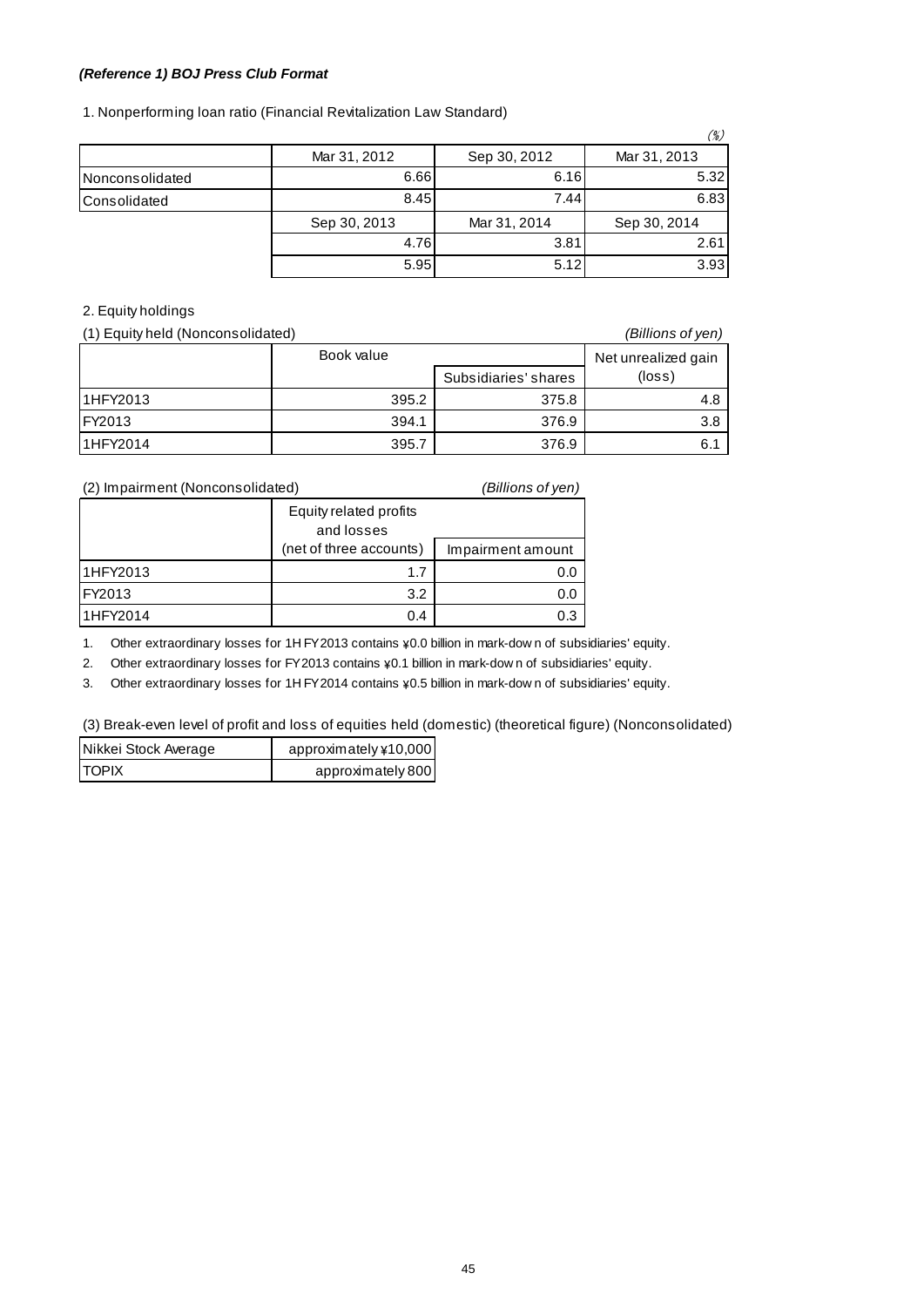| 3. Loans to SMEs (% shows changes from the previous period) |         |            | (Billions of yen)  |
|-------------------------------------------------------------|---------|------------|--------------------|
|                                                             |         | Ratio to   |                    |
|                                                             | Results | % Change   | total loan balance |
| Sep 30, 2013                                                | 2,800.5 | 1.85%      | 68.25%             |
| Mar 31, 2014                                                | 2.829.2 | 1.02%      | 67.27%             |
| Sep 30, 2014                                                | 2,683.8 | $(5.14)\%$ | 66.20%             |

1. Small- and medium-sized enterprises in this table refer to companies w ith ¥300 million or less in capital (\100 million for w holesale and \50 million for retail and services) as w ell as companies or individuals w ith 300 employees or few er (100 for w holesale and services and 50 for retail).

2. Revitalization Law (actual net increase/decrease excluding impact loan) Achieved actual results of  $+ \frac{1}{20.0}$  billion for FY2013 compared to the plan of  $+ \frac{1}{20.0}$  billion.

#### 4. Sales performance of investment trusts and insurance

#### a. Investment trust sales performance and commission *(Billions of yen)*

|                | Handling commission<br>for sales of investment | Revenue from sales | Amount of sales   |
|----------------|------------------------------------------------|--------------------|-------------------|
|                | trusts                                         | during the period  | during the period |
| 11H FY2013     | $2.2^{\circ}$                                  | 1.1                | 56.1              |
| <b>IFY2013</b> | 4.1                                            | 1.9                | 97.8              |
| 11H FY2014     | 1.9                                            | 0.8                | 68.8              |

#### b. Insurance sales performance and commission *(Billions of yen)*

Handling commission for sales of insurance Revenue from sales during the period Amount of sales during the period 1H FY2013 0.4 0.4 9.0  $\mathsf{FY}2013$  and the contract of the contract of the contract of the contract of the contract of the contract of the contract of the contract of the contract of the contract of the contract of the contract of the contrac 1H FY2014 11.4